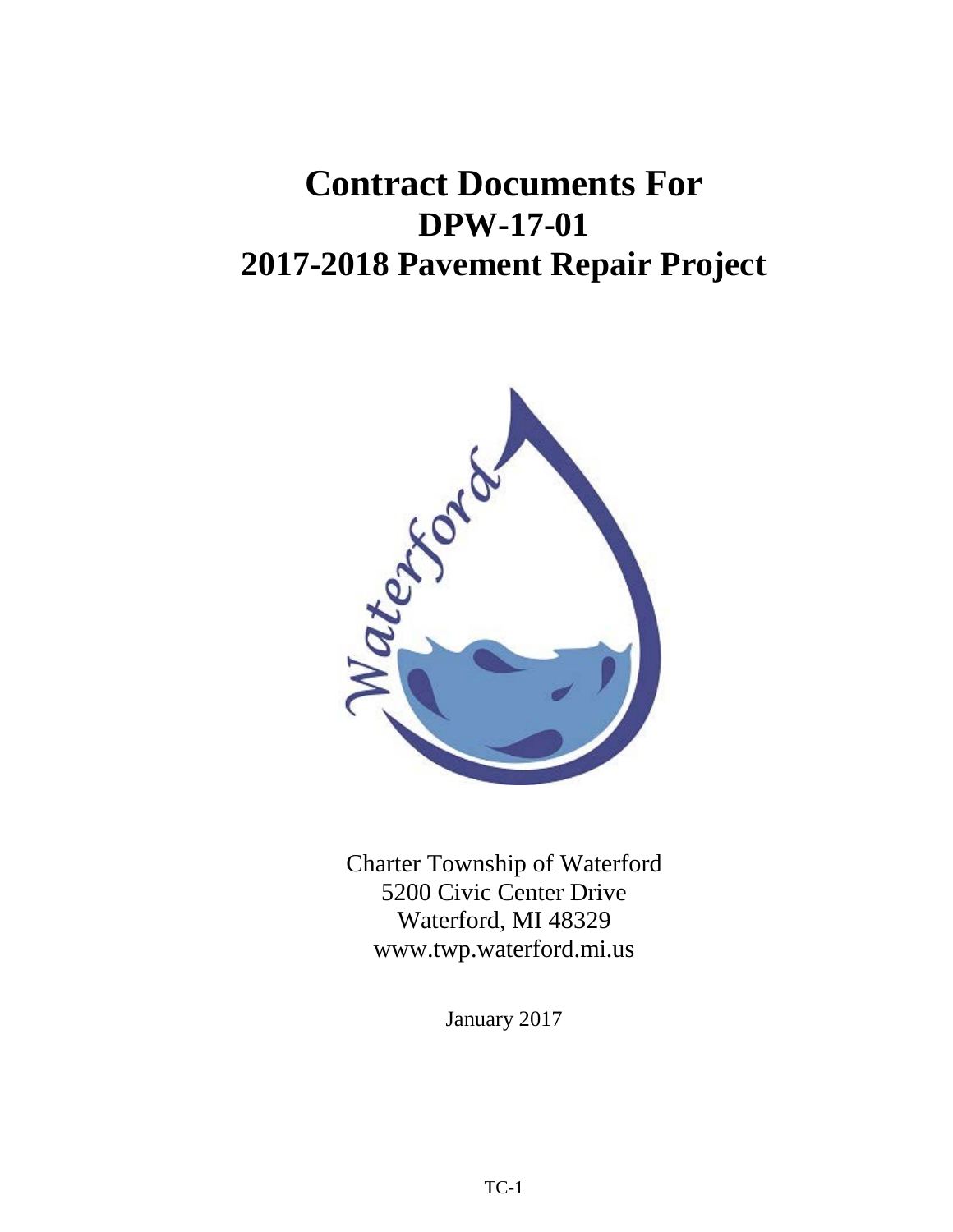# BID NO. DPW -17-01 - 2017- 2018 PAVEMENT REPAIR PROJECT

# **Table of Contents**

| <b>GENERAL SPECIFICATIONS</b> |  |
|-------------------------------|--|
|                               |  |
|                               |  |
|                               |  |
|                               |  |
|                               |  |
|                               |  |
| <b>BID SECTION</b>            |  |
|                               |  |
|                               |  |
|                               |  |
|                               |  |
|                               |  |
| <b>AGREEMENT SECTION</b>      |  |
|                               |  |
|                               |  |
| <b>FORMS SECTION</b>          |  |
|                               |  |
|                               |  |
|                               |  |
|                               |  |
|                               |  |
| <b>INSURANCE SECTION</b>      |  |
|                               |  |
|                               |  |
|                               |  |
|                               |  |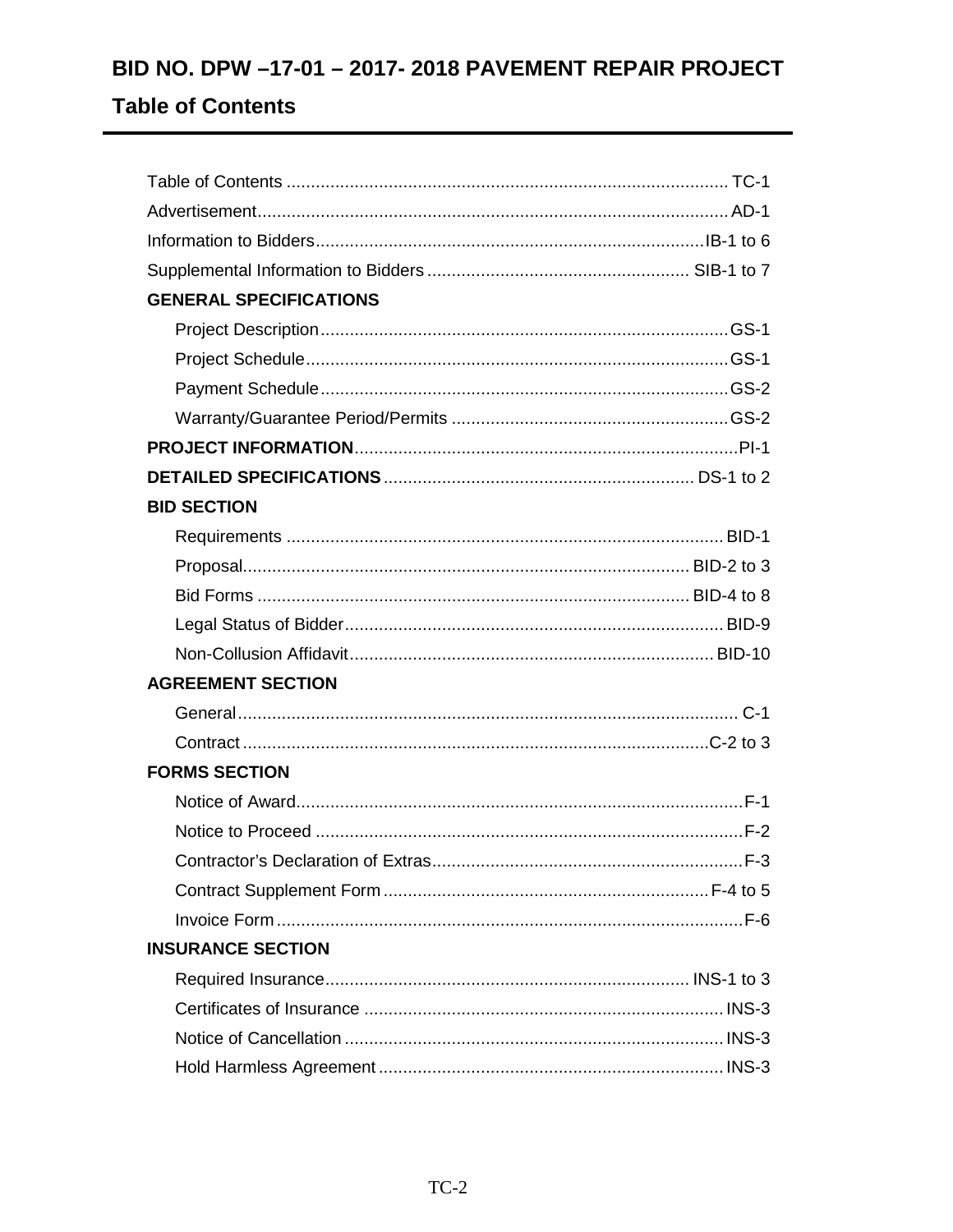## **CHARTER TOWNSHIP OF WATERFORD Department of Public Works Oakland County, Michigan ADVERTISEMENT FOR**

## **BID NO. DPW-17-1 2017-2018 PAVEMENT REPAIR PROJECT**

Sealed Bids for the project entitled "BID NO. DPW 17-01-2017-2018 PAVEMENT REPAIR PROJECT" in the Charter Township of Waterford (hereinafter referred to as Township) will be received at the Clerk's Office, 5200 Civic Center Dr., Waterford, Michigan 48329 on or before, but not later than 2:00 p.m., local time on**Tuesday January31, 2017**. All bids received will be publicly opened and read aloud at that time.

**All bids shall be delivered to the Township Clerk's Office in sealed envelopes. The outside of the envelope containing the bid shall bear the name of the Bidder, their address, license number if applicable, and the name of the project for which the bid is submitted.** 

The scope of this contract shall include all labor, materials, equipment, supplies, service and insurance by the Bidder to provide and implement a Bid No. DPW-17-01- 2017-2018 PAVEMENT REPAIR PROJECT program at the identified sites in accordance with these entitled specifications.

Bid documents may be obtained, free of charge, on or after **Tuesday, January 17, 2017** from the Waterford Township Clerk's Office, 5200 Civic Center Dr., Waterford, MI 48329.

Each bid shall be accompanied by a bid security in the amount of five percent of the bid amount subject to the conditions in the **Information to Bidders**.

A bidder will be permitted to withdraw their bid unopened after it has been deposited, if such request is received prior to the time specified for opening bids and provided that their identity is made known and the responsible party signs for the bid. No bid shall be withdrawn after the opening of the bids without the consent of the Township for a minimum of one hundred twenty days (120) from the scheduled time for closing bids.

The Township reserves the right: to accept any or all alternative bids; to award the Contract to other than the lowest Bidder; to waive any irregularities of informalities, or both; to reject any or all bids; and in general to make the award of the Contract in any manner deemed by the Township, in its sole discretion, to be in the best interest of the Township. Conditional bids will not be considered.

Any further information may be obtained from the Waterford Township Public Works Department (248) 674-2278.

> WATERFORD TOWNSHIP, MICHIGAN BY ORDER OF:

Sue Camilleri Township Clerk

#### **THIS ADVERTISEMENT, AS WELL AS SPECIFICATIONS, MAY ALSO BE ACCESSED ON THE WATERFORD TOWNSHIP WEBSITE AT WWW.WATERFORDMI.GOV**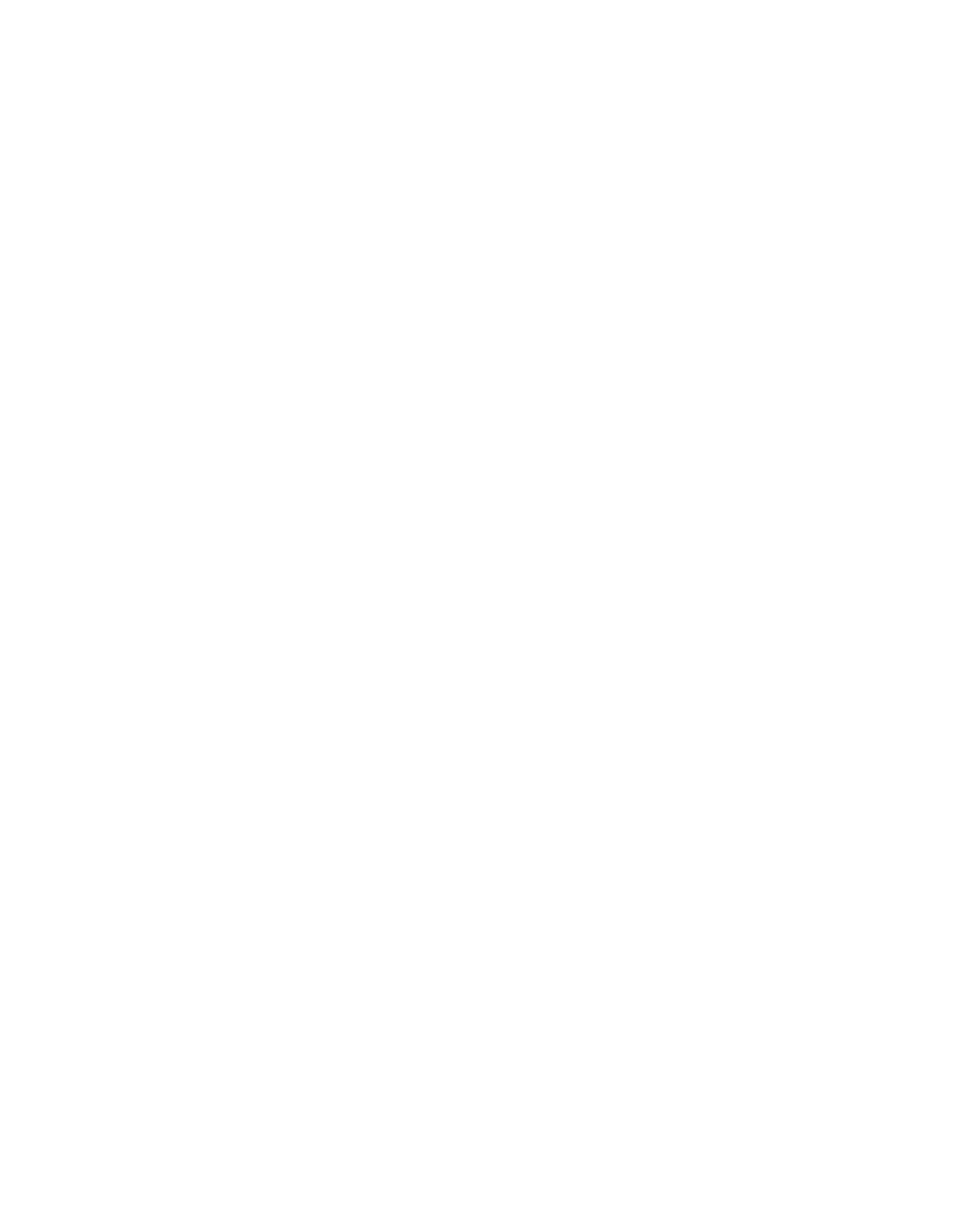# **INFORMATION TO BIDDERS**

## **General**

Prospective bidders will be furnished with bid forms in the set of Contract documents. The following items pertaining to the bid shall apply to all Contracts and are made a part of the unit price bid or lump sum bid.

## **1. PREPARATION OF THE BID**

A bid on this project shall be made only on the **Bid Forms** provided in this document. Bid prices in the bidding schedule are to be written both by words and by figures, and in case of any conflict, words shall prevail unless it clearly appears in the bid that the words rather than the figures are in error. A bid may be rejected if it does not contain a price for each and every item named in the bid for unit price bids, or for items used for additions or deductions, if requested.

Bidders are warned against making any erasures or alterations of the bid. Any bids that contain omissions, erasures, conditions, alterations or additions not called for, may be rejected at the discretion of the Township. The person signing the bid must initial each erasure or change.

Bids shall not be removed from the bound document. Each bid shall be submitted in a sealed envelope clearly identifying the project and the name and address of the bidder.

#### **2. SIGNING OF BIDS**

If the Bidder is a corporation, the legal name of the corporation shall be set forth together with the signature of the officer or officers authorized to sign Contracts on behalf of the corporation. A resolution of the corporation's board authorizing the officer to execute the Contract shall be attached.

If the Bidder is a co-partnership, the true name of the firm shall be set forth together with the signatures of all the partners.

If the Bidder is an individual, his signature shall be inscribed.

If the signature is by an agent other than an officer of a corporation or a member of a partnership, a power of attorney must be on file with the Township prior to opening bids or at the time of submitting bids; otherwise the bid may be disregarded as irregular and unauthorized.

#### **3. DELIVERY OF BIDS**

All bids shall be delivered by the time and to the place stipulated in the **Advertisement**. It is the sole responsibility of the Bidder to see that their bid is received by the Township prior to the scheduled time for opening bids. Any bid received after said time for opening bids shall be returned to the bidder unopened.

All bids shall be delivered to the Township in sealed envelopes. The outside of the envelope containing the bid shall bear the name of the Bidder, their address, license number if applicable, and the name of the project for which the bid is submitted. If forwarded by mail, the sealed envelope containing the bid must be enclosed in another envelope addressed to the Township.

No bid will be considered unless it is made on the bid form that is included in the Contract documents. The bid must not be removed from, but must be kept with, such other sections of the Contract documents with which it has been bound.

All blank spaces must be filled in, in ink, and the bid form must be fully completed and executed when submitted.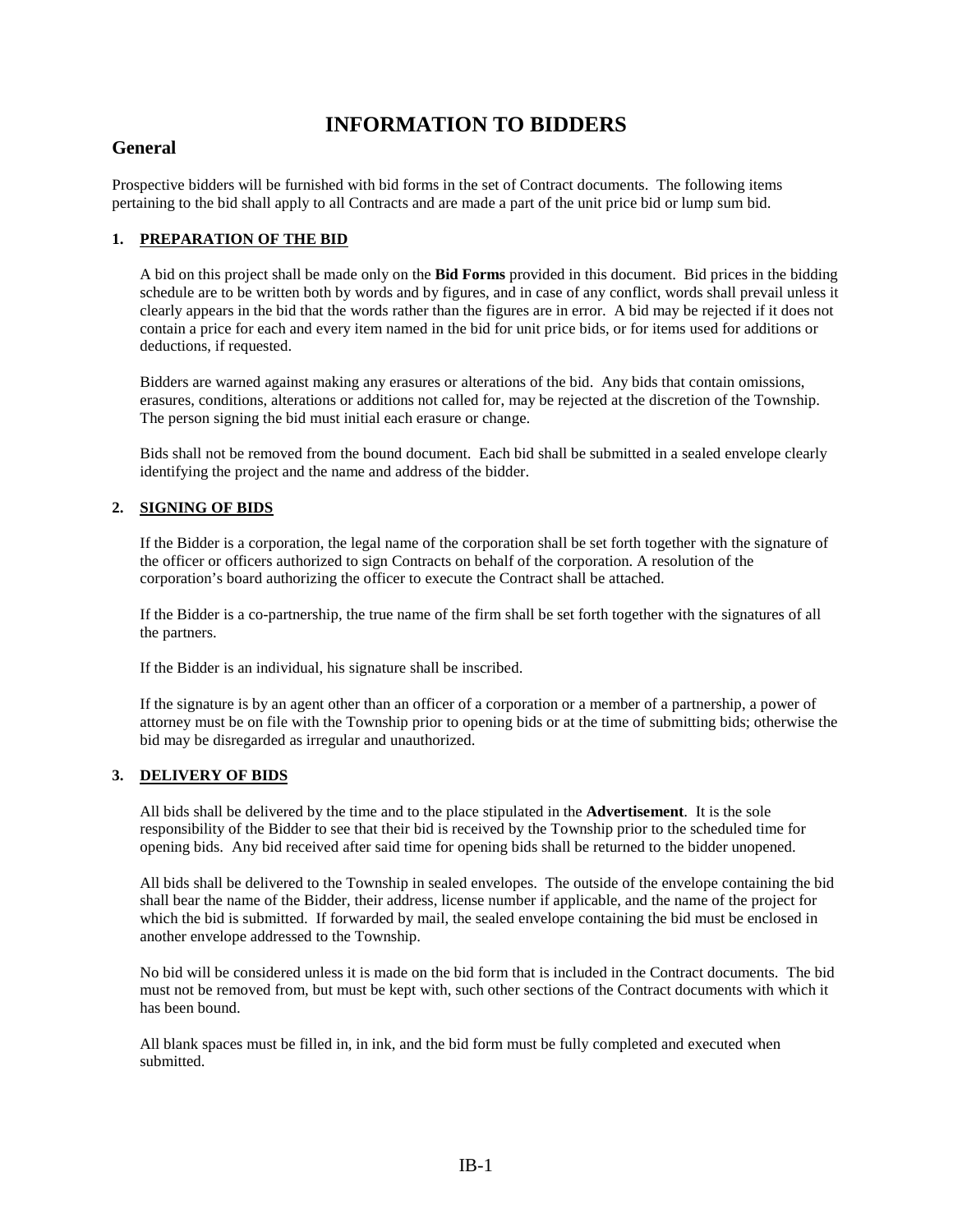#### **4. CONSIDERATION OF BIDS**

The bids received will be compared on the **Total Base Bid**. In case of discrepancy between the total shown in the Total Base Bid and the summation of the items amounts in the bid, the item prices as written and summed in the bid shall govern.

A tabulation of all bids received by all Bidders will be returned within ten (10) days following receipt of bids. A conditional or qualified bid will be subject to approval by the Township and **MAY** be cause for disqualification of the bid.

## **5. REJECTION OF BID**

Bids may be rejected if the Bidder fails to fill in any unit prices or if the unit prices are prepared in pencil. The Township reserves the right to reject a bid that does not comply with all the requirements of this document or any other documents; however, they may waive any minor defects or informalities at their discretion. Bidders who submit exception letters with their bids may be disqualified at the Township's discretion. The Township further reserves the right to reject any or all bids. Collusion between Bidders will be sufficient cause for rejection of all bids affected thereby.

#### **6. WITHDRAWAL OF BID**

Any bid may be withdrawn prior to the above scheduled time for the opening of bids or authorized postponement thereof. Any bid received after the time and date specified shall not be considered. No Bidder may withdraw a bid within one hundred twenty days (120) days after the actual date of the opening thereof. Should there be reasons why the Contract cannot be awarded within the specified period, the time may be extended by mutual agreement between the Township and Bidder.

#### **7. BASIS OF BIDS**

Bids are solicited on the basis of the lowest TOTAL BASE BID, as provided for and described in the Bid Section of the specifications.

The preliminary estimates of quantities indicated, although given with as much accuracy as is practicable, are to be regarded as approximate only, being given for the general guidance of the Bidders as a basis upon which the different bids may be compared.

Each Bidder is responsible for inspecting the site and for reading and being thoroughly familiar with the Contract documents. The failure or omission of any Bidder to do any of the foregoing shall in no way relieve any Bidder from any obligation in respect to his bid.

After bids have been submitted, the Bidder shall not assert that there was a misunderstanding concerning the quantities of work or of the nature of the work to be done.

The Contract documents contain the provisions required for the implementation of the project. Information obtained from an officer, agent or employee of the Township or any other person shall not affect the risks or obligations assumed by the Bidder or relieve him from fulfilling any of the conditions of the Contract.

#### **8. BID SECURITY**

Each bid shall be accompanied by a certified check, cashier's check or Bond made payable to the Township in an amount specified in the **Advertisement**. All Bonds must be issued by a surety that is currently named in the list of "Companies Holding Certificates of Authority as Acceptable Sureties on Federal Bonds and as Acceptable Reinsuring Companies" as published in Circular 570 (amended) by the Audit Staff, Bureau of Government Financial Operations, U.S. Treasury Department. All Bonds signed by an agent must be accompanied by a certified copy of such agent's authority to act.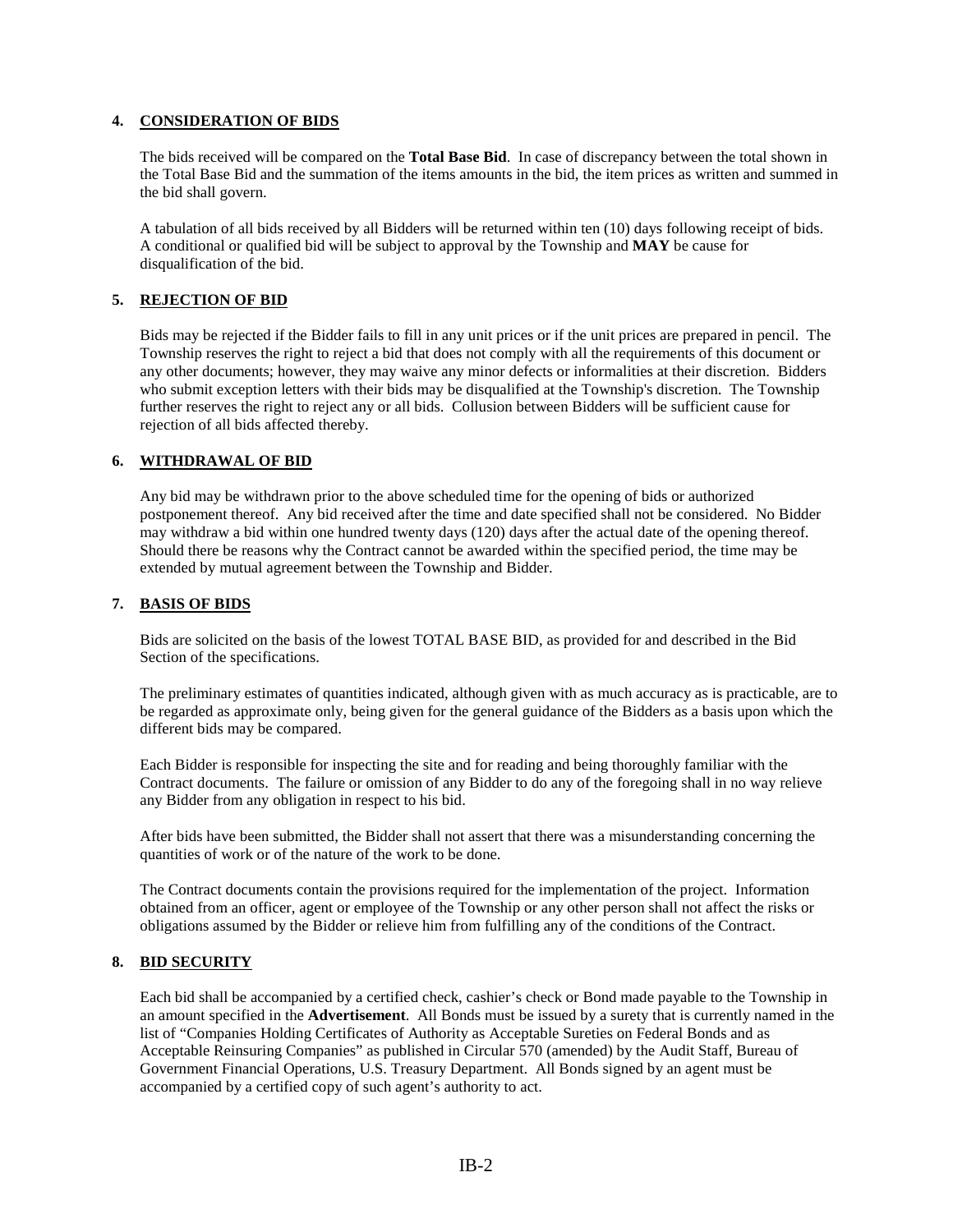The Bid Security of Successful Bidder will be retained until such Bidder has executed the Contract and furnished the required insurances and bonds and met the other conditions of the Notice of Award, whereupon the Bid Security will be returned. If Successful Bidder fails to execute and deliver the Contract and furnish the required insurances and bonds within 15 days after the Notice of Award, the Township may annul the Notice of Award and the Bid Security of that Bidder will be forfeited. The Bid Security of other Bidders whom the Township believes to have a reasonable chance of receiving the award may be retained by the Township until the earlier of the 7th day after the Effective Date of Agreement or the 121st day after the Bid opening, whereupon Bid Security furnished by such Bidders will be returned. Bid Security with bids that are not competitive will be returned within 7 days after the bid opening.

## **9. BONDS**

Contractor shall furnish Performance and Payment Bonds, and such other bonds as specified, as security for the faithful performance and payment of all his obligations under the contract documents. These bonds shall be in amounts at least equal to Contract Price, and (except as otherwise provided) in such form and with such sureties as are licensed to conduct business in the state where the project is located and are named in the current list of "Surety Companies Acceptable on Federal Bonds" as published in Circular 570 (amended) by the Audit Staff Bureau of Accounts, U.S. Treasury Department.

If the surety on any Bond furnished by Contractor is declared bankrupt, or becomes insolvent or its right to do business is terminated in any state where any part of the project is located, contractor shall within five days thereafter substitute another bond and surety, both of which shall be acceptable to Owner.

#### **10. INCREASE OR DECREASE IN QUANTITIES**

The Township reserves the right to increase or decrease the Contract quantities as needed on a unit price Contract or lump sum Contract.

#### **11. INTERPRETATION OF CONTRACT DOCUMENTS**

Should any Bidder contemplating submitting a bid for the proposed Contract find discrepancies in, or omissions from the specifications or other bid documents, or should they be in doubt as to their true meaning, they may submit a written request to the Township for the interpretation thereof. The Township must receive any such written request no later then seven (7) days prior to the date of the bid opening. Any interpretation of the bid documents will be mailed or delivered to each person who has purchased a set of the proposed Contract documents. Any addendum issued during the time of bidding shall be taken into account in preparing the bid, and in closing the Contract, they shall become a part thereof. The Township will not be responsible for any oral instructions or interpretations.

## **12. EXAMINATION OF SPECIFICATIONS**

Each Bidder shall carefully examine the bid forms and project specifications and take such other steps as may be reasonably necessary in order to ascertain the nature of the proposed work, the general and local conditions which may affect the work or the cost thereof, and other relevant matters concerning the work to be performed. Failure to do so will not relieve Bidders from the responsibility of properly estimating the difficulty or cost of successfully performing the proposed work, and no claims for additional compensation will be allowed or entertained by reason of said failure on the part of the Bidder.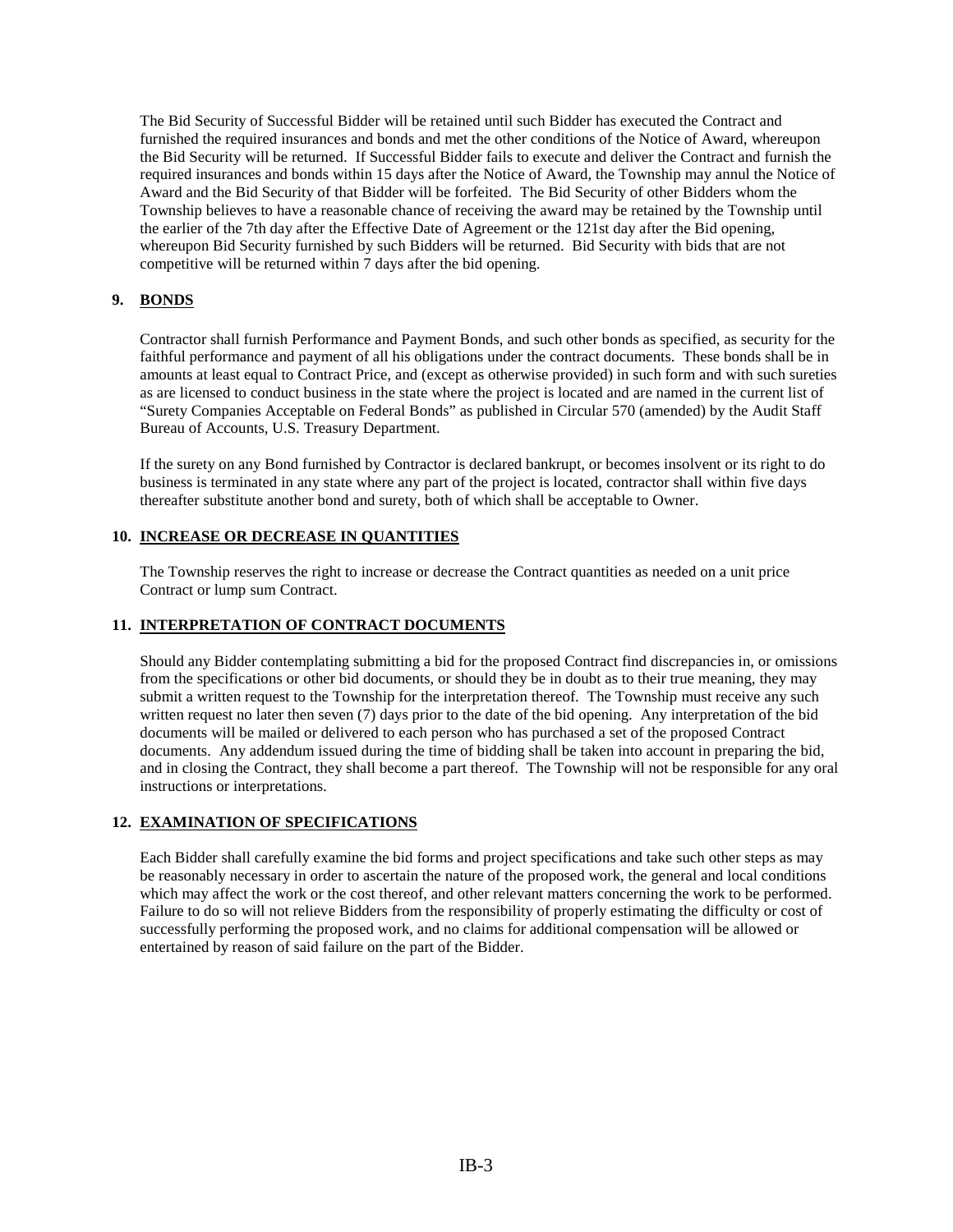The submission of a bid constitutes an affirmative representation by the Bidder that they have complied with every requirement of the Contract specifications, that they have carefully examined the requirements, alternatives, addenda and the Contract document, and that the Bidder has independently formed a judgment that the Contract Documents are sufficient in scope and detail to indicate and convey understanding of all terms and conditions for performance of the work.

## **13. PERMITS**

The Bidder shall secure and pay for all permits and licenses required for the Contract.

## **14. LAWS AND REGULATIONS**

All applicable laws, ordinances and the rules and regulations of all authorities having jurisdiction over administration of the Contract shall apply to the Contract throughout.

#### **15. MATERIAL COMPLIANCE**

Each Bidder is expected to base their bid on equipment, materials, and expertise complying fully with the Contract specifications.

## **16. TIME OF COMPLETION**

The successful Bidder shall be required to commence work within 10 days of the **Notice to Proceed** and complete all work in accordance with work schedules contained elsewhere in these specifications.

#### **17. NON-ESCALATION CLAUSE**

The Township will not recognize any claim for additional compensation because of payment by the Bidder of any wage rate in excess of the minimum wage rate determined by the Wage Determination included in the Contract documents, or for any increase in material cost.

#### **18. WASTE DISPOSAL**

Trash and debris generated by the Bidder or their subcontractors in the construction of this project shall be disposed of in a manner approved by the Township. **There shall be no dumping permitted in the Township**.

#### **19. ACCESS**

The Bidder shall provide access for authorized representatives of Federal, State or local governmental agencies to the work whenever it is in preparation or progress including proper facilities for such access and inspection. The Bidder shall also provide any authorized representative of the Township with any books, documents, papers and records of the Bidder which are pertinent to the project for the purpose of making audit, examination, excerpts, and transcriptions thereof.

#### **20. SUPPLIERS AND SUBCONTRACTORS**

The successful bidder shall supply the names and addresses of major material suppliers and subcontractors when requested to do so by the Township.

The bidder may utilize the services of specialty subcontractors on those parts of the work which, under normal practices, are performed by specialty contractors.

The bidder shall not award work to subcontractor(s) in excess of fifty percent  $(50%)$  of the contract price without prior written permission of the Township.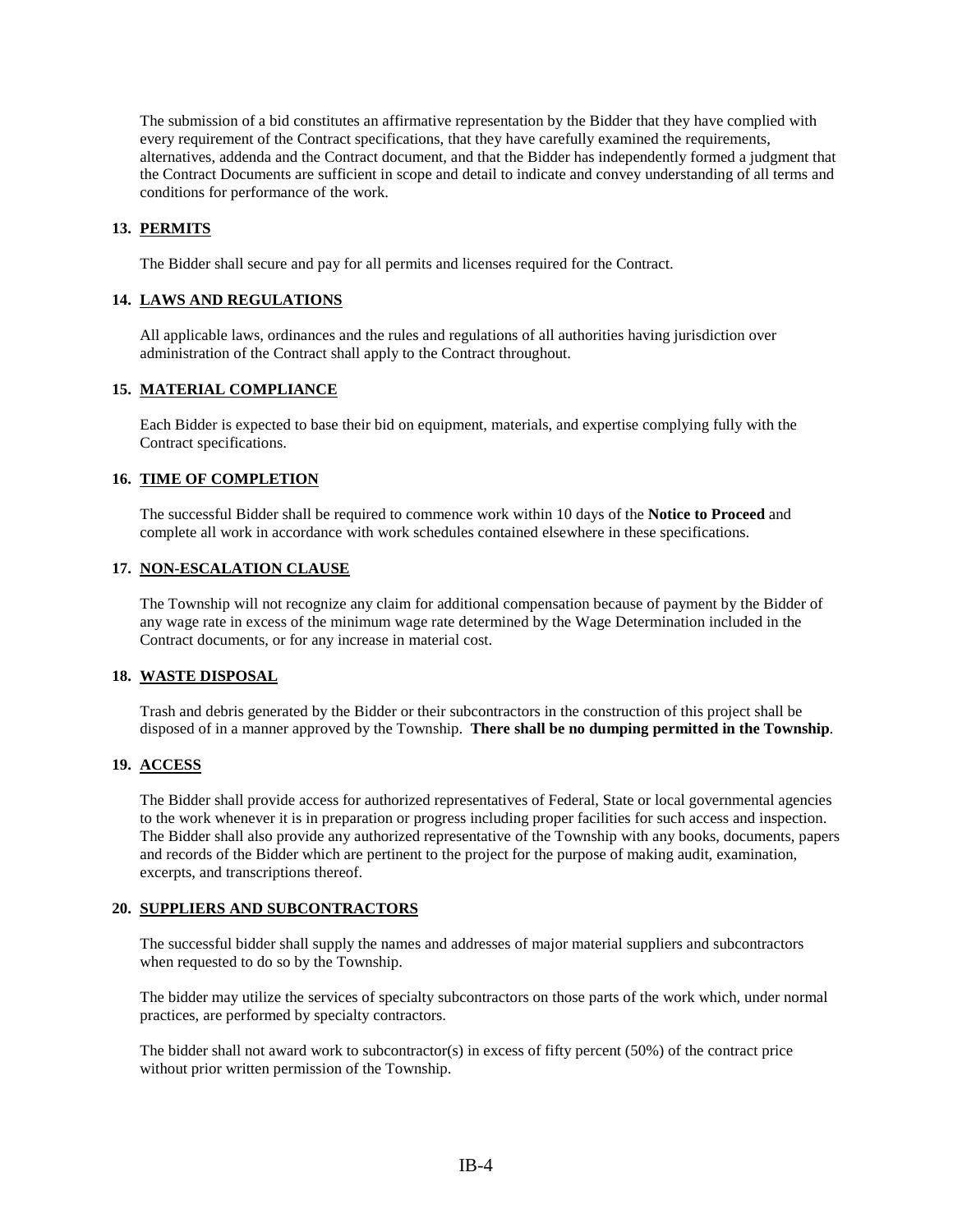#### **21. PROJECT SCHEDULE / PAYMENT SCHEDULE**

The project and payment schedules shall be as outlined in the **Specifications** section of these bid documents.

#### **22. BIDDERS QUALIFICATION**

No bid will be considered from any Bidder unless known to be skilled and regularly engaged in work of a character similar to that covered by the specifications. The Bidder shall submit a complete reference list and any other documentation showing that they are qualified to perform the Contract as outlined in these specifications.

It is the intention of the Township to award a Contract only to a Bidder who furnishes satisfactory evidence that they have the requisite experience and ability and that they have sufficient capital and facilities to enable them to complete the work successfully.

The Township reserves the right to reject any bid if the evidence submitted by, or investigation of, such Bidder fails to satisfy the Township that such Bidder is properly qualified to carry out the obligations of the agreement and to complete the work contemplated therein.

#### **23. DISQUALIFICATION OF BIDDER(S)**

A previous failure on the part of any Bidder to perform a Contract satisfactorily for lack of experience, equipment or capital necessary for the satisfactory completion of the work, will be sufficient cause for disqualification. All Bidders, as requested by the Township, must furnish qualification statements to be included in the bid.

#### **24. AWARD OF THE CONTRACT**

The Township reserves the right to reject any or all bids, including without limitation, the rights to reject any or all nonconforming, nonresponsive, unbalanced or conditional bids and to reject the bid of any Bidder if the Township believes it would not be in the best interest of the Contract to make an award to that Bidder, whether because the bid is not responsive or the Bidder is unqualified or of doubtful financial ability or fails to meet any other pertinent standard or criteria established by Township.

The Township also reserves the right to waive all informalities not involving price, time or changes in the Work to and to negotiate Contract terms with the successful Bidder. Discrepancies in the multiplication of units of work and unit prices will be resolved in favor of the unit prices.

Discrepancies between words and figures will be resolved in favor of the words.

The Township may conduct such investigations as they deem necessary to assist in the evaluation of any bid and to establish the responsibility, qualifications and financial ability of the Bidders, proposed Subcontractors, Suppliers, other persons and organizations to do the Work in accordance with the Contract Documents to Township's satisfaction within the prescribed time.

If the Contract is to be awarded, it will be awarded on the basis of the lowest Total Base Bid to the Bidder whose evaluation by the Township indicates to the Township that the award will be in the best interest of the Project. Other alternatives will not be considered in the award of this Contract.

If the Contract is to be awarded, Township will give Successful Bidder **Notice of Award** within 45 days after the day of the bid opening.

The Township proposes to award a Contract for the specified services to the lowest responsive and responsible Bidder(s) within a period of ninety (90) days after the bids are received.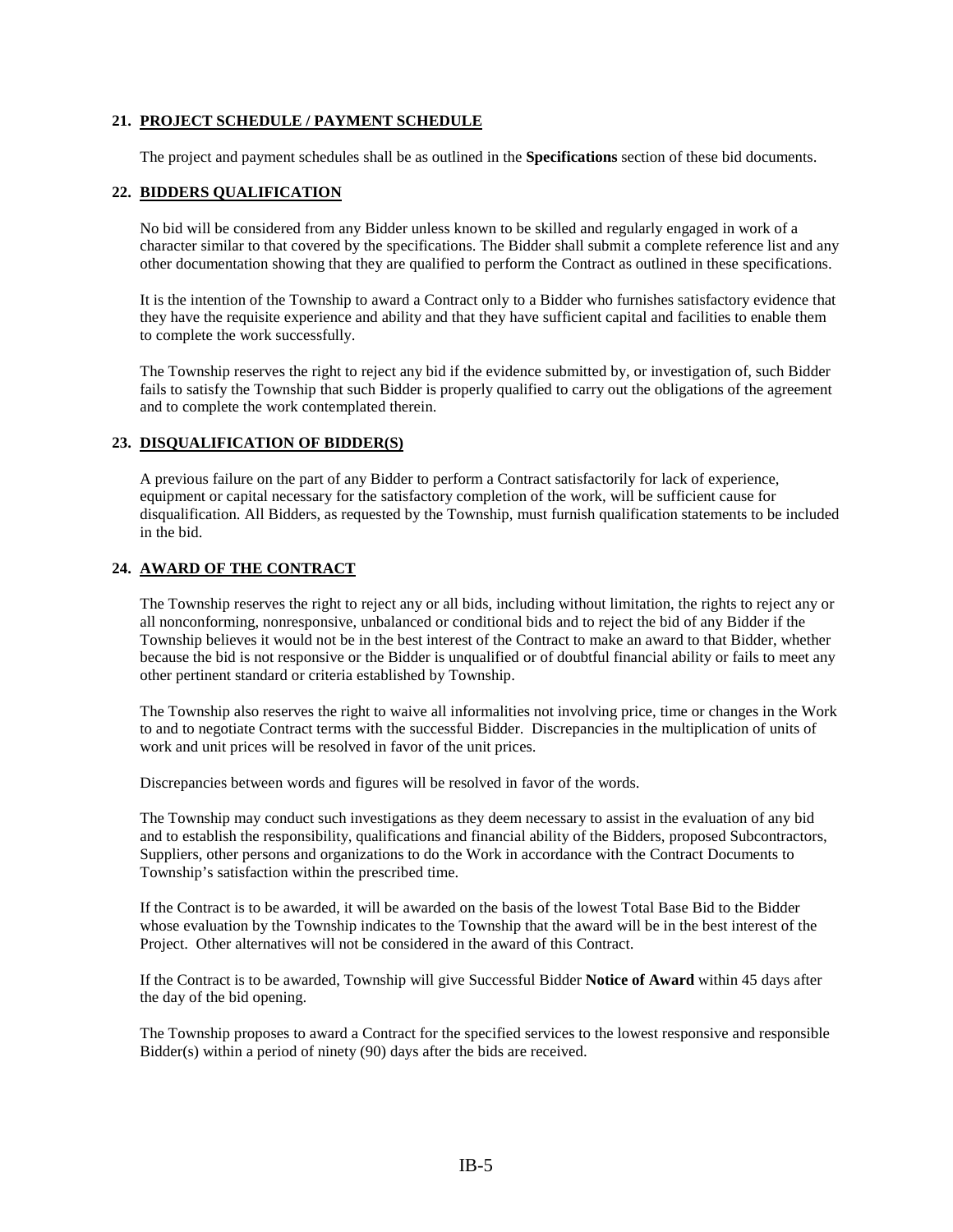The Township, within ten (10) days of receipt of acceptable insurance, bonds and other Contract requirements shall sign the agreement and return to the Bidder an executed duplicate of the agreement. Should the Township not execute the agreement within such period, the Bidder may by written notice withdraw their signed agreement. Such notice of withdrawal shall be effective upon receipt of the notice by the Township.

## **25. BID REQUIREMENTS**

The Bidder shall supply the Township with the following documents to make a bid complete.

- 1. The Bidder shall acknowledge receipt of any addenda by noting the addenda on thesecond page of the bid and by return of any signed affidavit enclosed with eachaddenda.
- 2. The name of the Bidder and his official address and home and office numbers shall beput on the last sheet of the bid.
- 3. Legal status of the Bidder shall be included. If the Bidder is a corporation, theauthorization of corporate officers authorizing the person signing the bid to obligatethe corporation for a Contract shall be submitted.
- 4. All items in the bid must be completed as noted in writing.
- 5. Noncollusion affidavit of prime Bidder.

## **26. SALES AND USE TAXES**

The Bidder shall include in their bid, all federal, state and local sales and use taxes that may be applicable to the project.

#### **27. INSURANCE**

The successful Bidder shall furnish to the Township, prior to starting work, the policies and/or certificates of insurance as listed in the INSURANCE section of these specifications.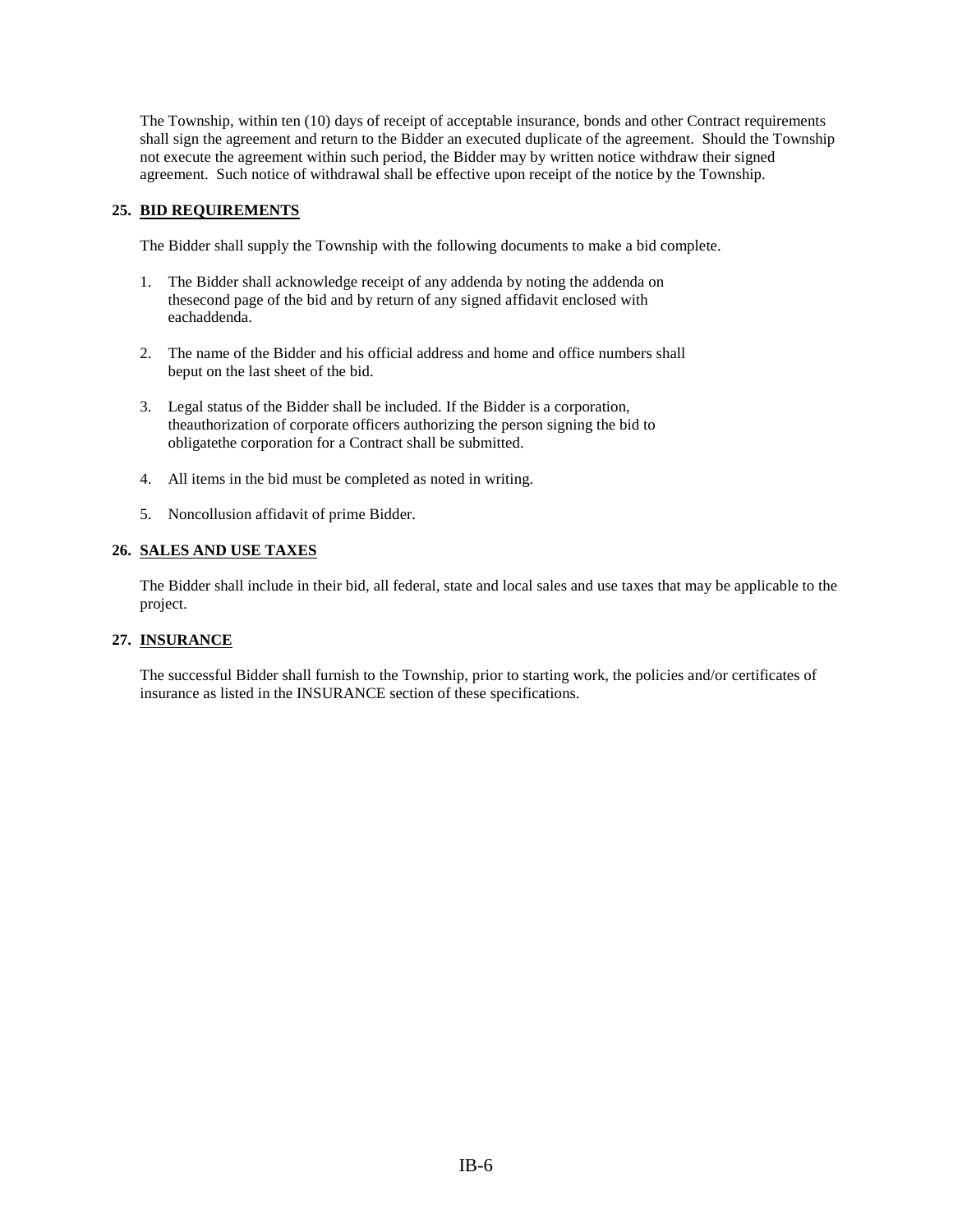# **SUPPLEMENTAL INFORMATION FOR BIDDERS**

## **1. SCOPE OF WORK**

The work under this Contract includes the furnishing of all labor, materials, and equipment necessary for performing the work described in the advertisement and specifications.

## **2. PRE-CONSTRUCTION MEETING**

The successful bidder and all subcontractors who will be performing work on this contract shall be required to attend a pre-construction meeting with the Township. It will be the Bidder's responsibility to contact the Township's duly appointed representative to schedule these meetings.

## **3. EMERGENCY PHONE NUMBERS**

The Bidder shall supply the Township with the phone numbers of key supervisory personnel where they can be reached in case of an emergency during working hours or non-working hours. The phone numbers shall be on file with the Township's duly appointed representative prior to starting the project. Phone numbers of key personnel shall be supplied at the pre-construction meeting.

## **4. SHOP DRAWINGS AND CERTIFICATES OF TESTING**

Not applicable

## **5. CLEAN UP OF DEBRIS**

The Bidder shall at all times keep the premises free from accumulations of waste material or rubbish.

When directed by the Township, the Bidder shall clear out and remove any rubbish which may constitute an obstruction to the use of the facility.

## **6. PROTECTION OF WORK, PROPERTY, AND PERSONS**

The Bidder will be responsible for initiating, maintaining and supervising all safety precautions and programs in connection with the work. The Bidder shall at all times maintain adequate protection of all his/her work from damage and shall protect all public and private adjoining property from injury or loss in connection with the execution of this project.

The Bidder will take all necessary precautions for the safety of and will provide the necessary protection to prevent damage, injury or loss to all employees in the work and other persons who may be affected thereby.

The Bidder shall comply with all applicable laws, ordinances, rules, regulations, and orders of any public body having governing authority and/or jurisdiction. The Bidder shall without delay, make good any damages, injuries, or losses to any property caused directly or indirectly, in whole or part by the Bidder, Subcontractors, or anyone directly or indirectly employed by the Bidder or Subcontractors. The Bidder shall defend and save the Township harmless from such damages, injuries, or losses occurring because of their work.

It shall be the responsibility of each Bidder doing business in the Charter Township of Waterford to comply with all Michigan Occupational Safety and Health Act (MIOSHA) standards.

## **7. NOTICE OF STARTING WORK**

The Bidder shall notify the Township's duly appointed representative forty-eight (48) hours prior to starting each project implementation schedule. For temporary suspensions of work, the Bidder shall re-notify the Township's duly appointed representative twenty-four (24) hours in advance of resuming work.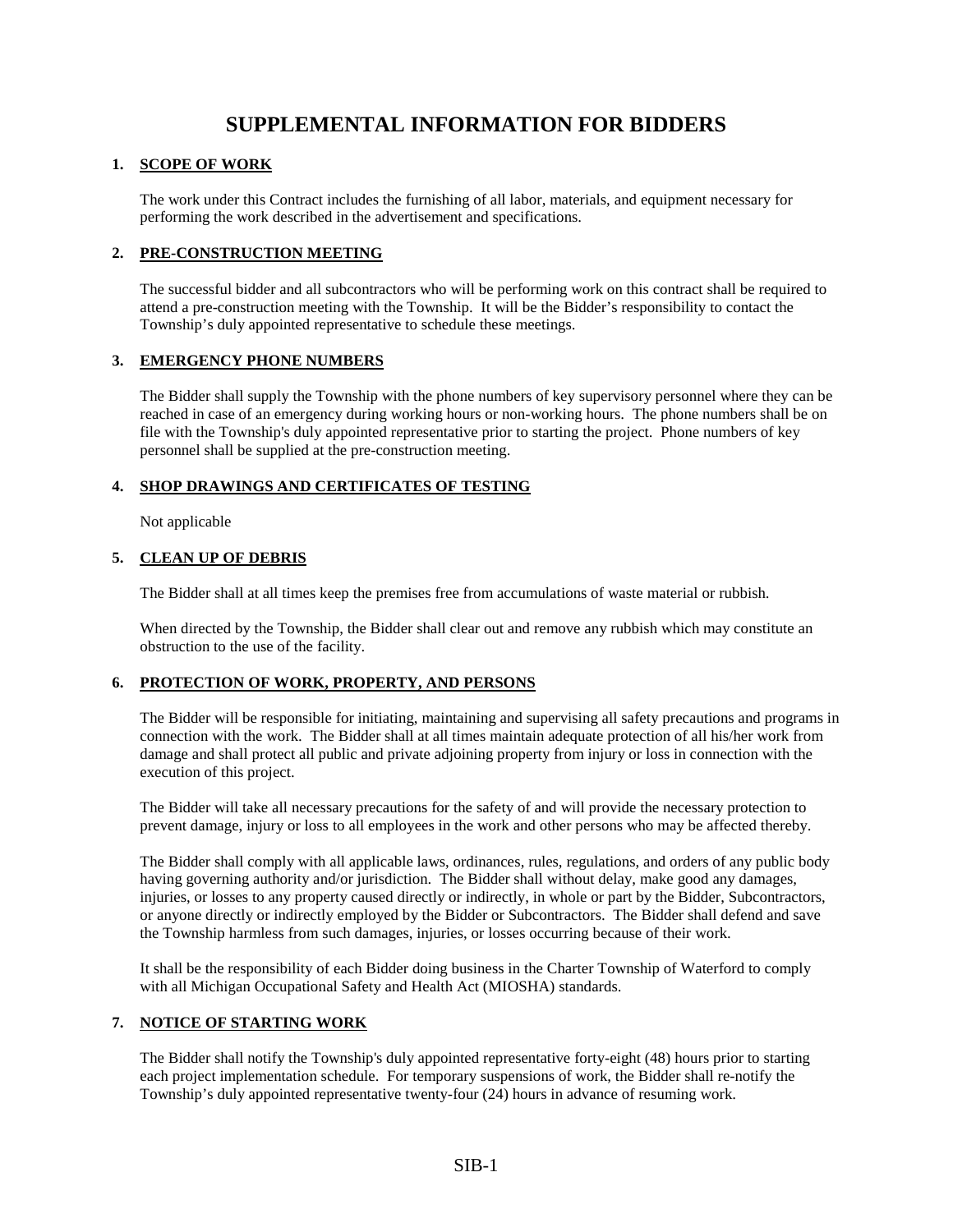## **8. LABOR PROVISIONS AND EMPLOYMENT PRACTICES**

#### A. Labor Conduct

The Bidder shall employ none but competent and skilled workmen and foremen in the conduct of work on the Contract. The Township shall have the authority to order the Bidder to remove from the work any of the Bidder's employees who refuse to obey instructions relating to the carrying out of the provisions and intent of the provisions of the Contract, or who are incompetent, abusive, threatening or disorderly in their conduct and any such person shall not again be employed on this project.

#### B. Sunday, Holiday and Night Work

No work shall be done between the hours of 6:00 P.M. and 7:00 A.M. nor on Sundays or legal holiday, except such work as is necessary for the proper care and protection of work already performed or except in the case of an emergency and, in any case, only with the permission of the Township. Any extended working hours shall have written approval by the Township prior to working, excepting emergencies.

#### C. Non-discrimination

The Bidder and his Sub-Contractors shall not discriminate against any employee or applicant for employment to be employed in the performance of such Contract, with respect to his hire, tenure, terms, conditions or privileges of employment or any matter directly or indirectly related to employment, because of his race, sex, age, color, religion, national origin, or handicap. Breach of this covenant may be regarded as a material breach of the Contract.

#### **9. BIDDER'S RESPONSIBILITY FOR WORK**

The Bidder shall be responsible for any and all damages that the work may sustain prior to its acceptance and shall rebuild, repair, restore and make good, at his own expense, all injuries and damages to any portion of the work by the action of the elements or from any cause whatsoever prior to its acceptance.

## **10. LIABILITY OF TOWNSHIP'S REPRESENTATIVES & OFFICIALS**

No official or employee of the Township, nor any authorized assistant or agent of any of them, shall be personally responsible for any liability arising under this Contract. The Township shall not be responsible for construction means, methods, techniques, sequences and procedures, time of performance or for safety precautions and programs in connection with the construction work. The Township shall not be responsible for the Bidder's failure to carry out the work in accordance with the construction Contract. The Township shall not be responsible for acts or omissions of the Bidder, any Sub-Contractors, or any of their agents or employees, or any other persons performing any of the work.

#### **11. RESPONSIBILITY FOR DAMAGE**

The Bidder shall assume the defense of, and indemnify and save harmless the Township and each and every officer, employee and agent thereof, and the Township from any and all loss, contingent liability or damage and from all suits, actions, damages or claims, of every name and description, to which the Township or any of its officers, employees or agents may incur or be subjected or put by reason of injury to persons or property in the execution of the work resulting from negligence or carelessness on the part of the Bidder, his employees, sub-contractors, or agents in the delivery of materials and supplies, or on account of any act of omission of the Bidder, his employees, sub-contractors, or agents, including, but not limited to, any failure to fulfill the terms of or comply with all laws and regulations which apply to this Contract. The Township shall have the right to estimate the amount of such damage and it shall be deducted from the money due the Bidder under the Contract. It shall be retained by the Township, until such suits or claims for damages have been settled or otherwise disposed of, and satisfactory evidence to that effect furnished to the Township.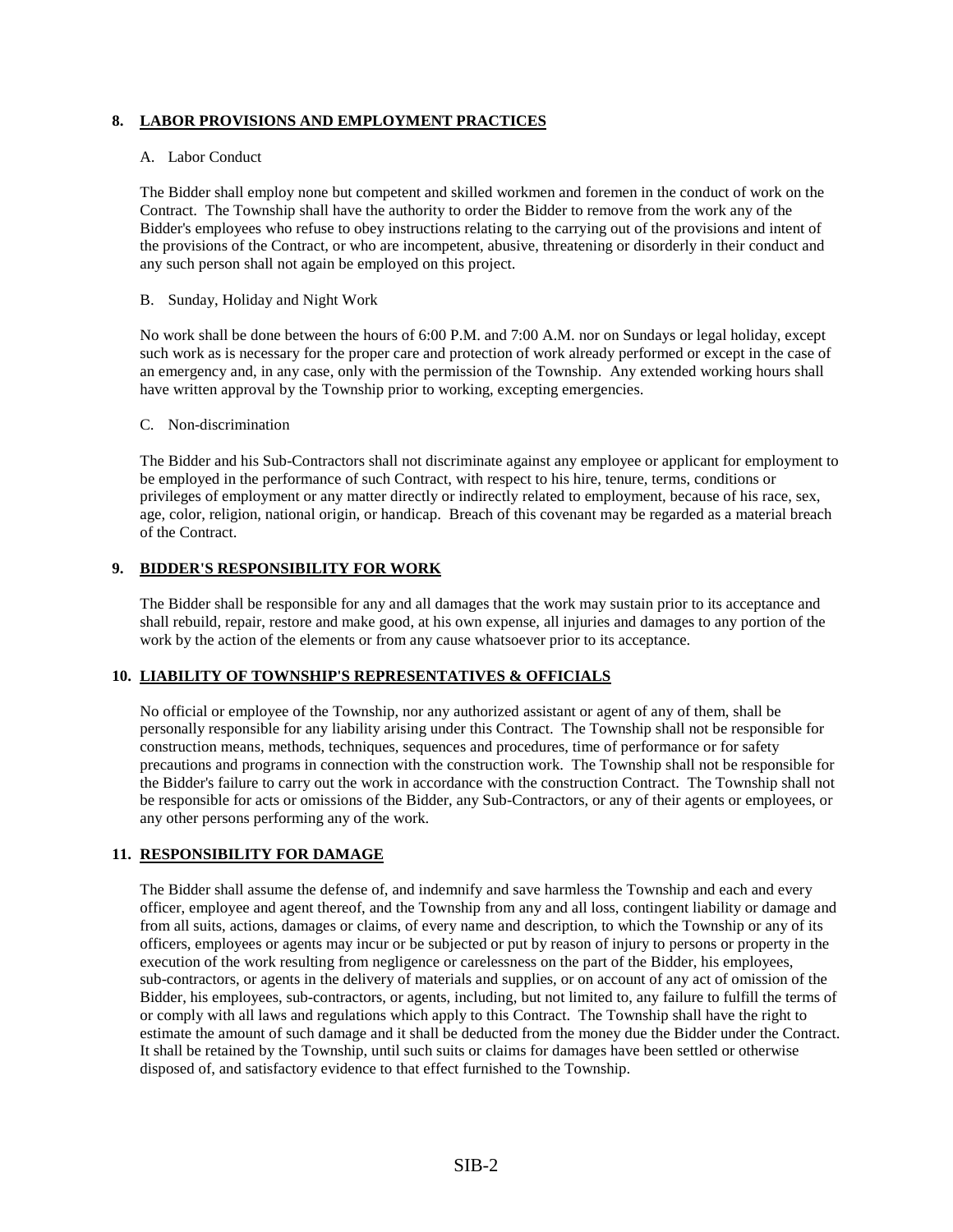#### **12. SAFETY AND PROTECTION**

The Bidder shall take all responsibility for the work and shall continuously maintain adequate protections of same and of all materials and equipment to be incorporated therein from damage and shall protect all public property and private abutting property, including but not limited to trees, shrubs, lawns, walks, pavements, roadways, structures and utilities thereon, not designated for removal, relocation or replacement in the course of construction, from injury or loss arising in connection with the Contract.

The Bidder shall comply with all applicable laws, ordinances, rules, regulations and orders of any public body having jurisdiction for the safety of persons or property or to protect them from damage, injury or loss; and shall erect and maintain all necessary safeguards for such safety and protection, all at no additional cost to the Township. Likewise, the Bidder and all his Sub-Contractors and suppliers shall comply with the following published documents:

- A. The "Safety and Health Regulations for Construction" and subsequent amendmentspromulgated by the U.S. Department of Labor. These regulations are identified as Chapter XVII of Title 29, code of Federal Regulations (CFR), Part 1926.
- B. On Michigan projects, all of the Bidder's and sub-contractor's operations andconstruction equipment shall comply with the requirements of the Michigan OccupationalSafety and Health Act, Act 154, P.A. of 1974, and Michigan Occupational Safety andHealth Rules and Standards, insofar as they apply to the work to be performed under thisContract.

The Bidder shall notify Township of adjacent property and utilities when execution of the work may affect them. All damage, injury or loss to any property caused directly or indirectly, in whole or in part, by the Bidder, his Sub-contractors, suppliers, or anyone directly or indirectly employed by any of them, shall be restored by the Bidder to a condition similar and equal to that existing before damage or injury was done.

The Bidder's duties and responsibilities for the safety and protection of the work shall continue until such time as all the work is completed and the Township has issued a notice to the Bidder that the work is acceptable.

#### **13. EMERGENCIES**

In emergencies affecting the safety or protection of persons or the work or property at the site or adjacent thereto, the Bidder, without special instruction or authorization from the Township, is obligated to act to prevent threatened damage, injury or loss. The Bidder shall give the Township prompt written notice of any significant changes in the work or deviations from the Contract documents caused thereby.

#### **14. ACCIDENT REPORTS**

Within forty-eight (48) hours after any accident on the project involving personnel and/or equipment of the Bidder and/or his sub-contractors, the Bidder shall furnish to the Township a copy of the accident report filed with his insurer.

#### **15. INSPECTION**

The Township and his representatives shall at all times have access to the work whenever it is in preparation or progress, and the Bidder shall provide proper facilities for such access and for inspection.

If the Contract specifications or other Contract documents, the Township's instructions, laws, ordinances, or any public authority require any work to be specially tested or approved, the Bidder shall give the Township timely notice of its readiness for inspection.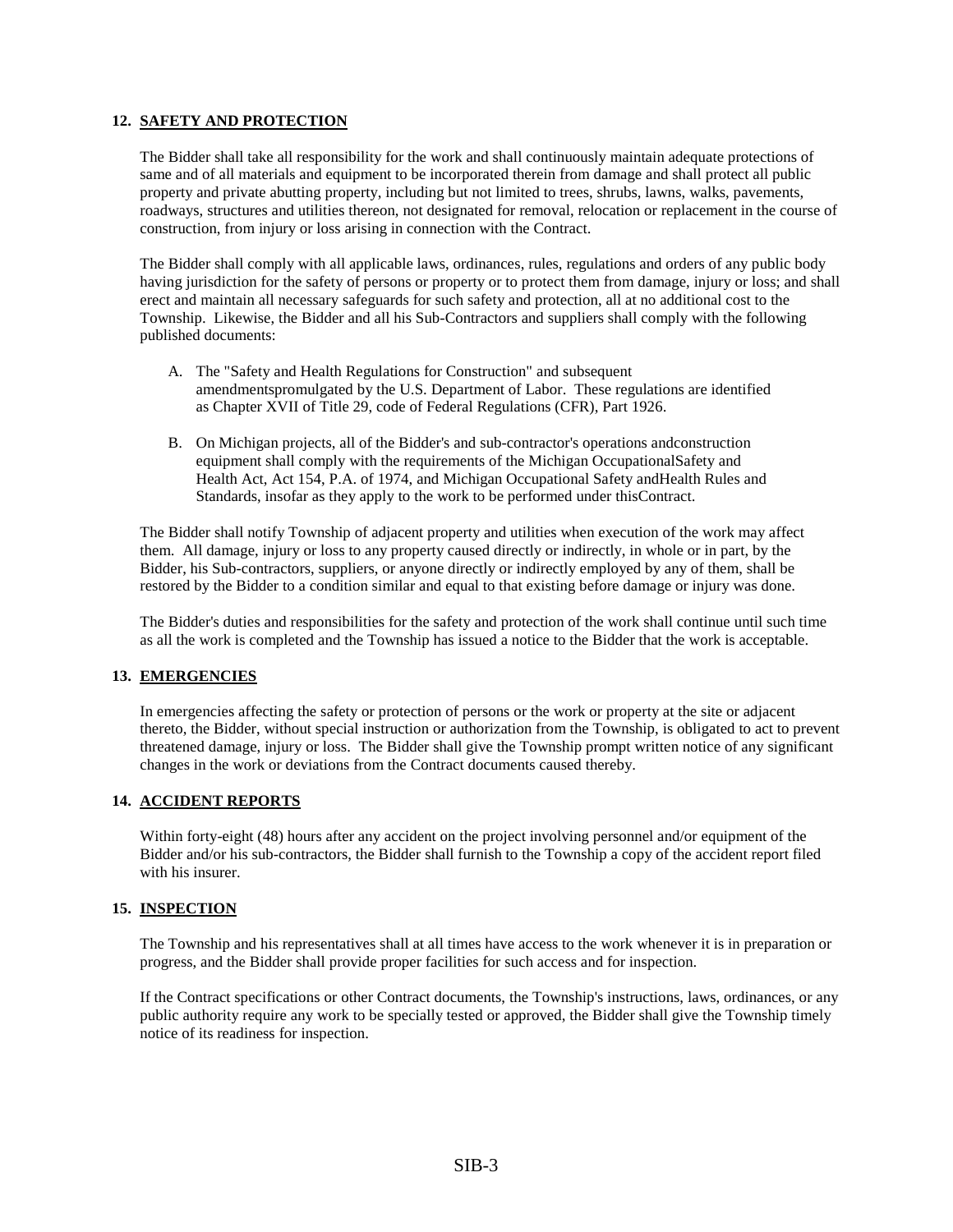Reexamination of any work may be ordered by the Township, and if so ordered, the work must be uncovered by the Bidder. If such work is found to be in accordance with the Contract documents, the Township will pay the cost of reexamination and replacement. If such work is not in accordance with the Contract documents, the Bidder shall pay such cost.

Properly authorized and accredited inspectors shall be considered to be the representatives of the Township limited to the duties and power entrusted to them. It will be their duty to inspect materials and workmanship of those portions of the work to which they are assigned, either individually or collectively under instructions of the engineer and Township, and to report any and all deviations from the Contract specifications and other Contract provisions which may come to their notice. Any inspector shall have the right and it will be their duty to order the work to which he is assigned stopped, if in his judgment such action is necessary to (a) allow proper inspection, (b) avoid irreparable damage to the work, and avoid subsequent condemnation of work which could not be readily replaced or restored to an acceptable condition. Such stoppage shall be for a period reasonably necessary for notification of the Township and for them to determine that the work will in fact proceed in due fulfillment of all Contract requirements.

#### **16. AUTHORITY OF TOWNSHIP**

The Township shall decide all questions which may arise as to the quality and acceptability of materials furnished and work performed, and as to the manner of performance and all questions which may arise as to the interpretation of the specifications; and all questions as to the satisfactory and acceptable fulfillment of the terms of the Contract.

## **17. DEVIATIONS FROM THE SPECIFICATIONS**

Deviations from the specifications for the work will not be permitted without the written order of the Township or authorized representative. Contract change orders must be signed prior to beginning construction for work that deviates from the original plan.

#### **18. PROTECTION AND RESTORATION OF PROPERTY**

The Bidder shall restore at his own expense, any public or private property damaged or injured during prosecution of the work or in consequence of any act or omission on his part, or on the part of his employees or agents to a condition equal or better than that existing before such injury or damage was done. If the Bidder neglects to restore or make good such damage or injury, the Township may upon 48 hours written notice, proceed to restore or make good such damage or injury and to order the cost thereof deducted from any Moneys that are due or may become due the Bidder.

In cases where existing equipment, piping, conduits, electrical and telephone lines etc. are encountered, the Bidder shall perform his operations in such a manner that service will be uninterrupted and the costs thereof shall be at the Bidder's expenses.

Land monuments shall not be moved or otherwise disturbed except as directed by the Township. Replacement shall be by registered land surveyor at the Bidder's expense.

All trees and shrubs are shall be protected from injury by the Bidder. When applying adjacent to trees or shrubs, the Bidder shall exercise due care and caution so as not to unnecessarily damage the trees and shrubs.

Trees or shrubs damaged beyond repair, or removed without authorization, shall be replaced in kind or paid for by the Bidder, as directed by the Township, prior to final acceptance of the project.

#### **19. ACCEPTANCE OF WORK**

The work will be accepted for payment by the Township when requested by the Bidder in accordance with the terms of the Contract documents.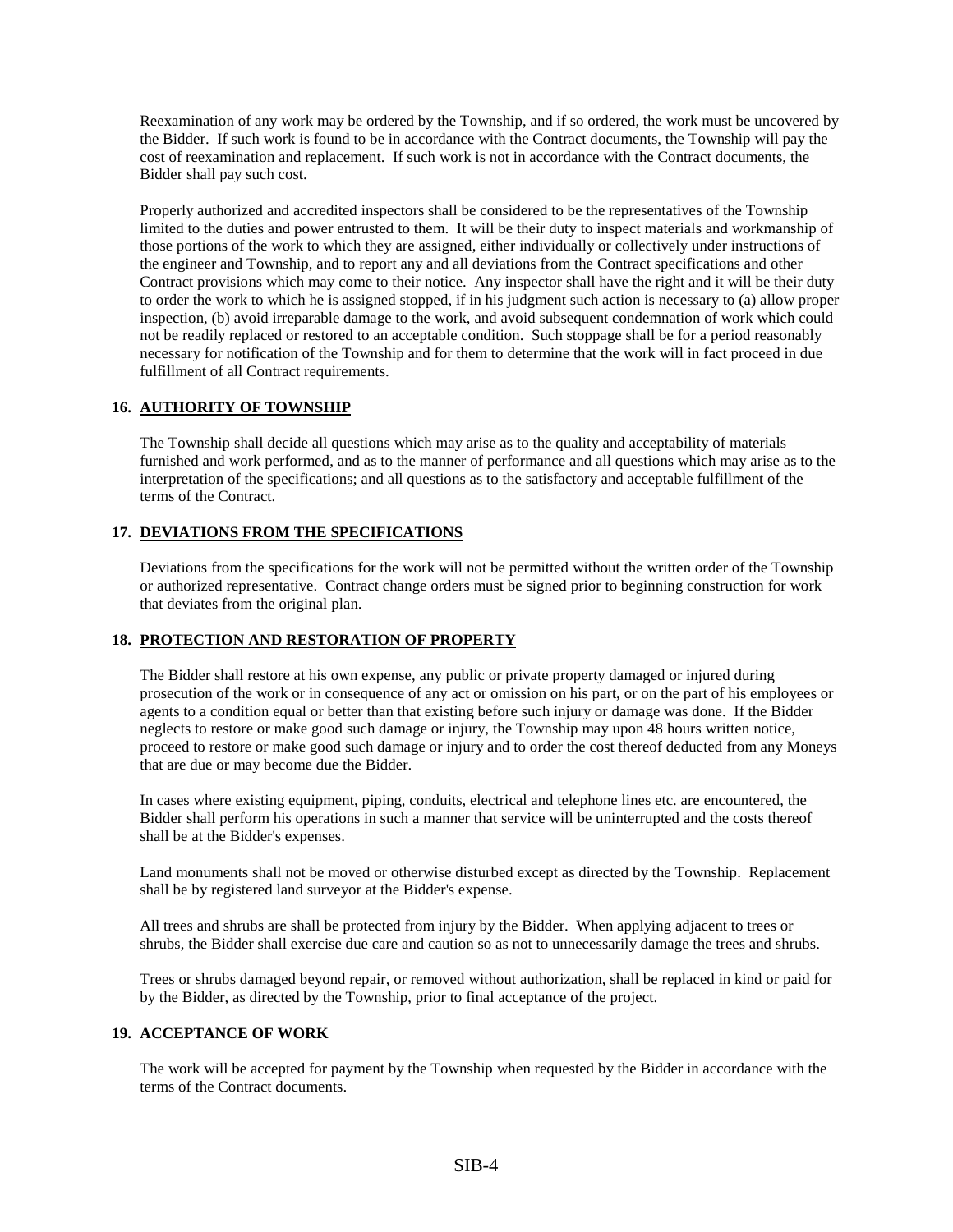#### **20. TOWNSHIP'S RIGHT TO DO WORK**

If the Bidder should neglect to perform the work properly or fail to perform any provision of this Contract, the Township, three (3) days after giving written notice to the Bidder and his surety, may without prejudice to any other remedy he may have, make good such deficiencies and may deduct the cost thereof from the payment due to the Bidder.

## **21. RIGHT OF TOWNSHIP TO TERMINATE CONTRACT**

If the Bidder should be adjudged bankrupt, or if he should make a general assignment for the benefit of his creditors, or if a receiver should be appointed on account of his insolvency, or if he should refuse repeatedly to supply properly skilled workmen or proper materials, or disregard laws, ordinances, or the instructions of the Township, or otherwise commit a substantial violation of any provision of the Contract, the Township may serve written notice that will contain the reasons for terminating the Contract, and unless within ten (10) days after the serving of such notice upon the Bidder, the violation shall cease and satisfactory arrangements for correction be made, the Contract shall cease and terminate. In the event of a termination of the Contract, the Township shall immediately serve notice thereof upon the Surety and the Bidder, and the Surety will have the right to take over and perform the Contract. If the surety, does not commence performance thereof within thirty (30) days from the date of mailing and does not prosecute the project to scheduled completion, the Surety shall be liable to the Township for any excess cost incurred by the Township in completing the work. In addition, the Township may take possession of and utilize all materials and equipment that may be on site of the work in order to complete the project.

#### **22. TOWNSHIP'S RIGHT TO WITHHOLD CERTAIN AMOUNTS & MAKE APPLICATION THEREOF**

The Township may withhold a sufficient amount of any payment otherwise due to the Bidder to cover:

- (a) Payment that may be past due and payable for just claims for laboror materials furnished in and about the performance of the work onthe project under this Contract.
- (b) For defective work not remedied.
- (c) For failure of the Bidder to make proper payments to his sub-contractors.

The Township shall disburse and shall have the right to act as agent for the Bidder in disbursing such funds as have been withheld pursuant to this paragraph to the party or parties who are entitled to payment therefrom. The Township will render to the Bidder a proper account of all funds disbursed on behalf of the Bidder.

#### **23. ASSIGNMENTS**

Neither the Bidder nor the Township shall sell, transfer, assign or otherwise dispose of the Contract or any portion thereof, or of his right, title or interest therein, or his obligations thereunder, without written consent of the other party.

#### **24. LEGAL SETTLEMENTS**

Any disputes between the Township and the Bidder that cannot be mutually resolved will be settled in the appropriate legal court of jurisdiction.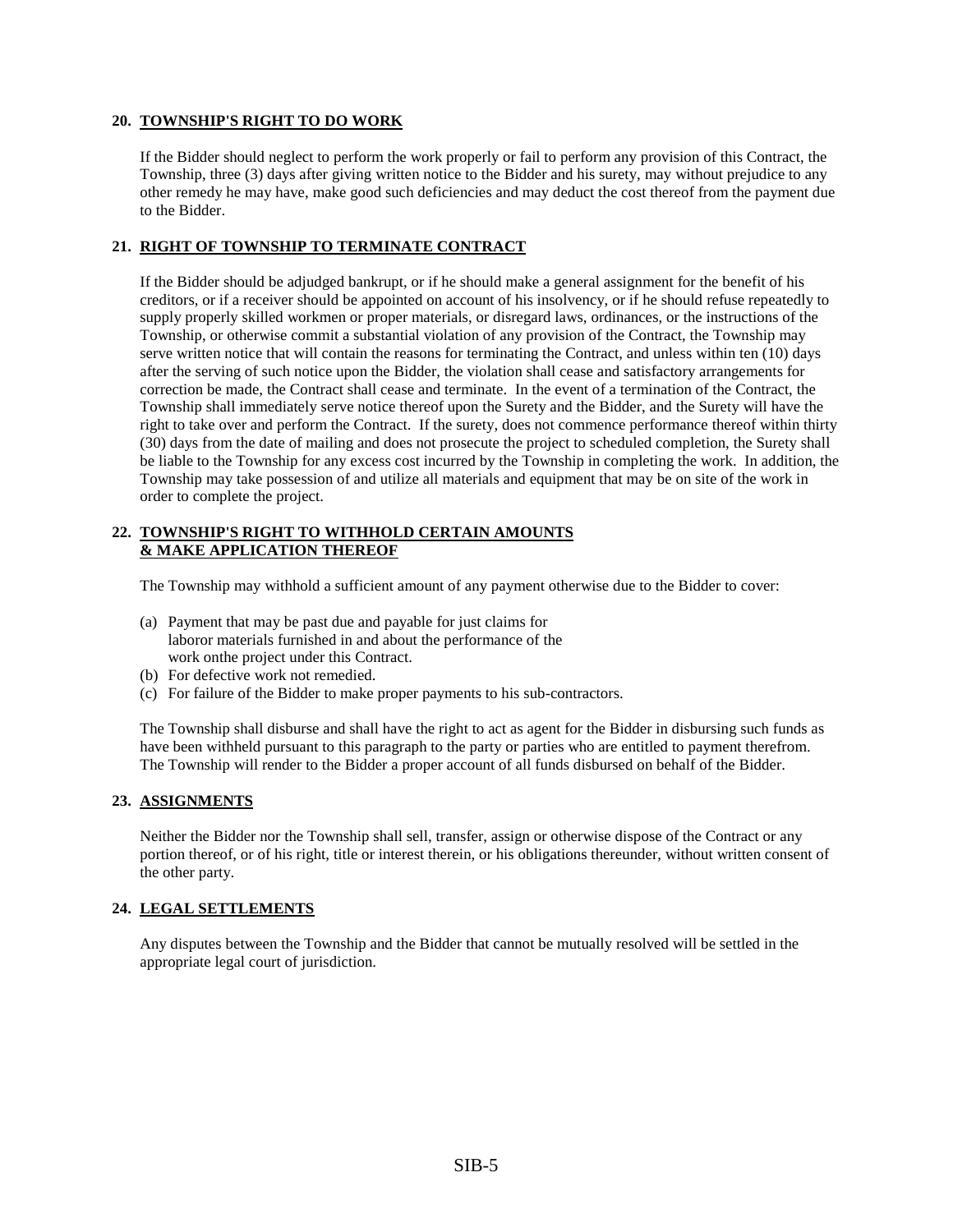#### **25. HOLD HARMLESS AGREEMENT**

The Bidder agrees to indemnify and save harmless the Township, their officers, partners, agents and employees from and against all loss or expense (including court costs and attorney's fees) by reason of liability imposed by law upon Township from damages because of bodily injury, including death at any time, resulting therefrom sustained by any person or persons or on account of damage to or destruction of property, real or personal, including loss of use thereof, arising out of or in consequence of performance of this work, whether such injuries to or death of persons or damage to property is due or claimed to be due to the negligence of the Bidder, his sub-contractors, their Township, their officers, agents and employees except only such injury, death or damage as shall have been occasioned by the sole negligence of the Township.

#### **26. EXTRAS**

Except as otherwise herein provided, no charge for any extra work or material will be allowed unless the same has been ordered in writing by the Township and the price stated in such order.

#### **27. ORDINANCE AND CODES**

All work shall be executed and inspected in accordance with all local and state rules and regulations and all established codes applicable thereto and shall conform in all respects to the requirements of all competent authorities having jurisdiction there over.

Should any change in the specifications be required to comply with the local regulations, the Bidder shall notify the Township at the time of submitting his bid. After entering into Contract, the Bidder will be held to complete all work necessary to meeting the local requirements without extra expense to the Township.

Where the work required by the specifications is above the standard required, it shall be done as shown or specified.

#### **28. MIOSHA REGULATIONS**

The Bidder is to follow at all times all MIOSHA ordinances pertaining to work performed on this Contract. This also includes all MIOSHA confined entry ordinances and MSDS submittals and compliance.

#### **29. FINAL GUARANTY**

The Bidder shall guarantee all work for the periods outlined in the specifications. Where there is no guarantee period outlined in the specifications or implied by the manufacturer, the guarantee period shall be two (2) years after the date of final payment of all the work by the Township.

If within said guaranty period, repairs or changes are required in connection with guaranteed work, which, in the opinion of the Township, is rendered necessary as the result of the use of materials, equipment or workmanship which are inferior, defective or not in accordance with the terms of the Contract, the Bidder shall, promptly upon receipt of notice from the Township, and without expense to the Township:

- a) Place in satisfactory condition all of such guaranteed work, and correct all defects therein.
- b) Make good all damage to the equipment which, in the opinion of the Township, is the result of the use of materials, equipment or workmanship which are inferior, defective or not in accordance with the terms of the Contract.
- c) Make good any work or material, or the equipment and contents of structure or site disturbed in fulfilling such guarantee.
- d) The Township shall have the authority to perform work not corrected within ten (10) days after notification of the Bidder and the bond company shall be required to pay for the corrections performed by the Township.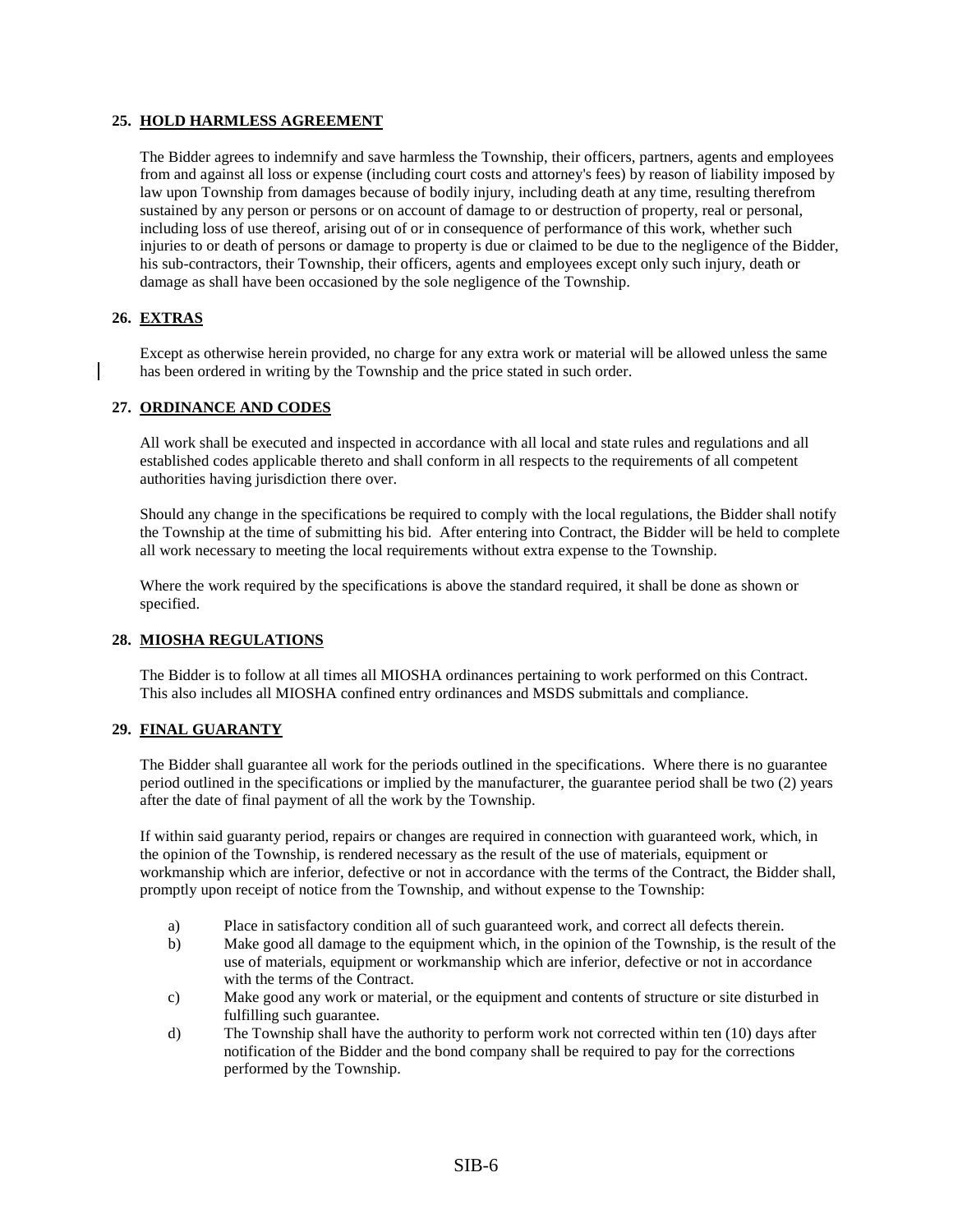## **30. CORRECTION OF WORK AFTER FINAL PAYMENT**

Neither the final payment nor any provisions in the Contract documents shall relieve the Bidder of the responsibility for negligence or faulty materials or workmanship within the extent and period provided by law, and upon written notice, they shall remove any defects due thereto and pay for any damage due to other work resulting therefrom, which shall appear within one (1) year after date of completion and written acceptance by the Township.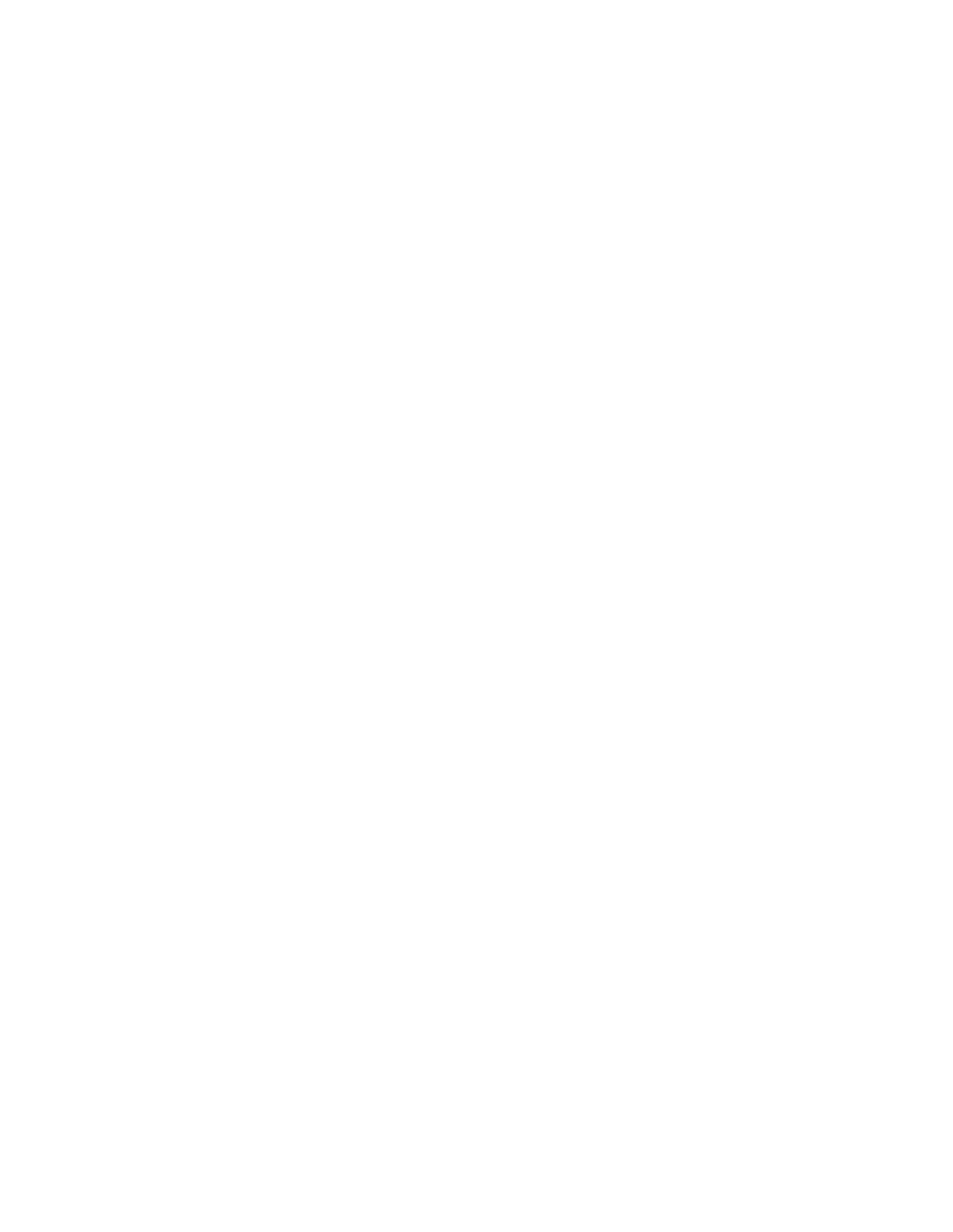# *GENERAL SPECIFICATIONS FOR* **BID NO. DPW-17-01-2017-2018 PAVEMENT REPAIR PROJECT**

## *PROJECT DESCRIPTION*

The purpose of this project is to repair pavement that has been broken by Waterford Township during water main breaks and water taps, or miscellaneous paving repairs for other departments. This contract shall run through the 2017 and 2018paving seasons.

The project shall consist of site and subgrade preparation, paving (either asphalt or concrete cement), cleanup and restoration of the sites.

## **IT IS THE INTENTION OF WATERFORD TOWNSHIP TO AWARD TWO CONTRACTS, ONE FOR CONCRETE WORK AND ONE FOR ASPHALT.**

## *PROJECT SCHEDULE*

## **General**

The Township shall be notified, at least 24-hours in advance, of any proposed work to be done.

The Township representative shall be present during, and sign-off on, any work being done. No payment will be made for work not witnessed by Township representative.

## **Division A (2017 Paving Season)**

Division A shall commence immediately upon the Notice to Proceed, and should be completed when the asphalt plants close for the winter, but no later than December 15, 2017.

On the  $1<sup>st</sup>$  and the  $3<sup>rd</sup>$  Monday of each month, a list of locations needing repair shall be transmitted to the Contractor. The list shall include address, repair type (asphalt, concrete, sawcut required, etc), photograph, and measurements of the repair. **All repairs on the list sent the**  1<sup>st</sup> and 3<sup>rd</sup>Monday of each month shall be completed by 8:00 a.m. two weeks from the day **that the permits were issued by Oakland County.**

Any site not completed on time shall be rolled into the subsequent list, and the contractor shall be paid 80% of the measured quantities. If not completed by the subsequent deadline, the site would again roll over and the amount paid reduced another 20% and so on.

## **Division B (2018 Paving Season)**

Divisions Bshall commence at a date agreed upon by the Contractor and Township, but no later than April  $30<sup>th</sup>$ , and be completed when the asphalt plants close for the winter, but no later than December 15, 2018.

Just as in Division A, on the  $1<sup>st</sup>$  and the  $3<sup>rd</sup>$  Monday of each month, a list of locations needing repair shall be transmitted to the Contractor. The list shall include address, repair type (asphalt, concrete, sawcut required, etc), photograph, and measurements of the repair. **All repairs on the**  list sent the 1<sup>st</sup> and 3<sup>rd</sup> Monday of each month shall be completed by 8:00 a.m. two weeks **from the day that the permits were issued by Oakland County.**

Any site not completed on time shall be rolled into the subsequent list, and the contractor shall be paid 80% of the measured quantities. If not completed by the subsequent deadline, the site would again roll over and the amount paid reduced by another 20% and so on.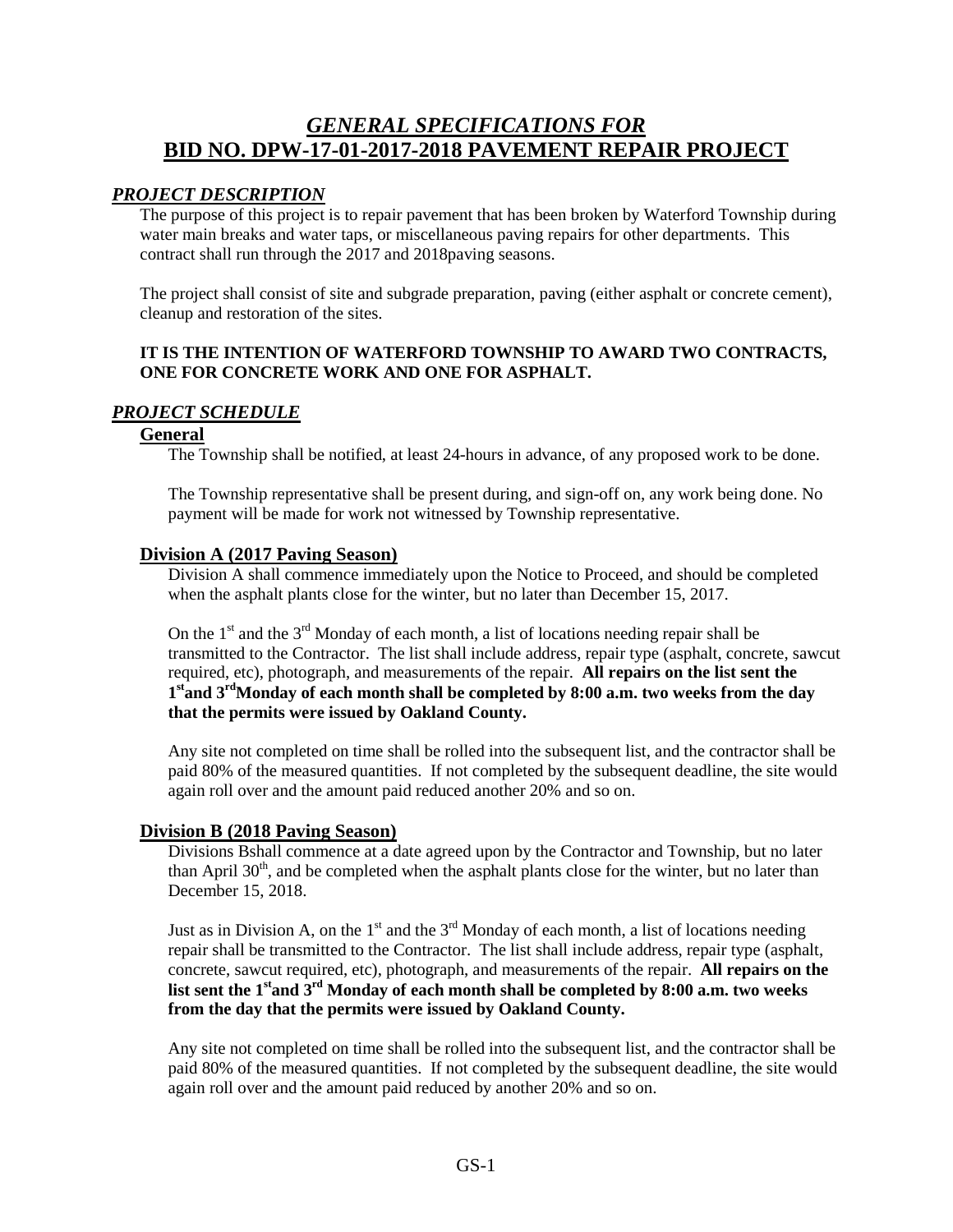## *PAYMENT SCHEDULE*

A request for payment may be submitted upon completion of all work at each site as specified in these documents. **A digital photo of each repair must accompany any request for payment.Each individual digital photo will be labeled with the location of the repair and the date that the repair was completed as the file name.** Payment shall be made only for work completed in satisfactory condition, subject to township approval. Each invoice submittal shall include a completed payment form. The payment forms are located in the Forms section of these documents. Payment will not be processed if this form is not included and filled out properly.

Once payment has been approved by the DPW, it will be forwarded to the Clerk's office to be included with all other township bills to be approved by the Board at their next scheduled meeting.

The quantities provided in the Bid Forms are estimates only. The as-built quantities may differ significantly from the bid quantities. No additional compensation shall be due the Contractor for any increase or decrease in the as-built quantities.

## *WARRANTY/GUARANTEE PERIOD*

The Contractor shall guarantee their work to withstand chipping, flaking, spalling, rutting, cracking, settling, or any other deficiencies for a period of one year from the date of acceptance. Any necessary corrections shall be made by the Contractor and the cost of any corrections shall be borne solely by the Contractor.

## *PERMITS*

As stated above in **INFORMATION TO BIDDERS** on page IB-4 Item 13 "The Bidder shall secure and pay for all permits and licenses required for the Contract." Please note that the Oakland County Road Commission will allow the contractor to secure a blanket permit at the contractor's expense for this bid.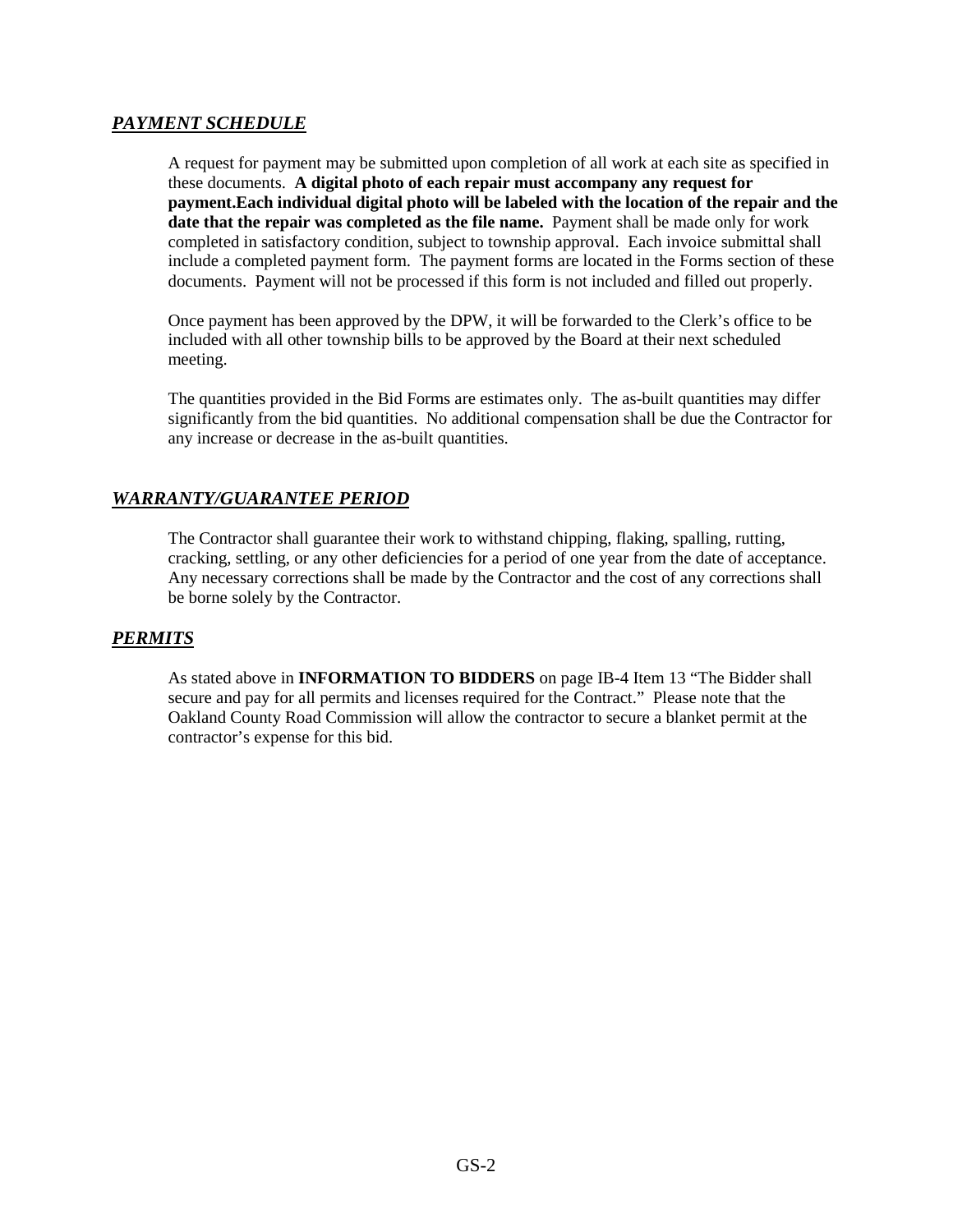# *PROJECT INFORMATION FOR BID NO. DPW-17-01-2017-2018 PAVEMENT REPAIR PROJECT*

## *DIVISION A AND B* **(2017 and 2018 Paving Season)**

Waterford Township averages 88 pavement repairs per year. About half of those occur between May and November. Here is a breakdown:

In 2008 there were 136 pavement repair jobs. 17 were located on major roads. 115 were located on side streets.104 were asphalt, 32 were concrete. The average concrete site used 4.5 CY of concrete. The average asphalt site used 4.8 tons of asphalt and had 45 feet of saw cutting required.

In 2009 there were 114 pavement repair jobs. 5 were located on major roads. 91 were located on side streets. 82 were asphalt, 32 were concrete. The average concrete site used 2 CY of concrete. The average asphalt site used 6.1 tons of asphalt and had 35 feet of saw cutting required.

In 2010 there were 76 pavement repair jobs. 12 were located on major roads. 63 were located on side streets. 57 were asphalt, 28 were concrete. The average concrete site used 2.2 CY of concrete. The average asphalt site used 4.7 tons of asphalt and had 46 feet of saw cutting required.

In 2011 there were 87 pavement repair jobs. 16 were located on major roads. 69 were located on side streets. 57 were asphalt, 30 were concrete. The average concrete site used 1.7 CY of concrete. The average asphalt site used 4.25 tons of asphalt and had 39 feet of saw cutting required.

In 2012 there were 77 pavement repair jobs. 9 were located on major roads. 69 were located on side streets. 56 were asphalt, 21 were concrete. The average concrete site used 1.8 CY of concrete. The average asphalt site used 4 tons of asphalt and had 37 feet of saw cutting required.

In 2013 there were 54 pavement repair jobs. 3 were located on major roads. 43 were located on side streets. 42 were asphalt, 13 were concrete. The average concrete site used 1 CY of concrete. The average asphalt site used 5.4 tons of asphalt and had 41 feet of saw cutting required.

In 2014 there were 67 pavement repair jobs. 8 were located on major roads. 52 were located on side streets. 50 were asphalt, 17 were concrete. The average concrete site used 4.1 CY of concrete. The average asphalt site used 6.5 tons of asphalt and had 44 feet of saw cutting required.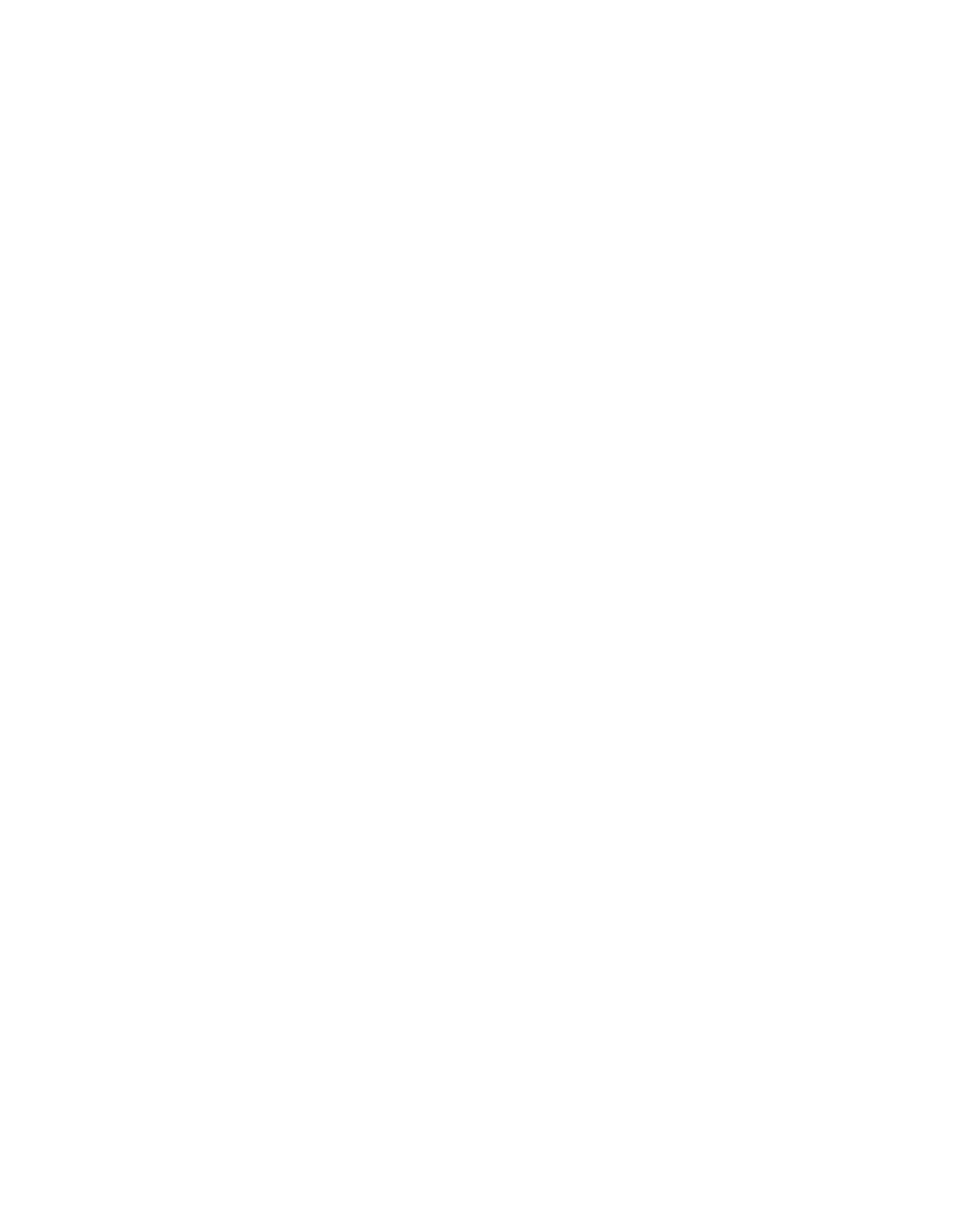# *DETAILED SPECIFICATIONS FOR BID NO. DPW-17-01-2017-2018 PAVEMENT REPAIR PROJECT*

## *DETAILED SPECIFICATIONS*

## **General**

All materials, equipment, and work procedures, unless otherwise specified herein, shall be done in compliance with the latest MDOT Standard Specifications for Construction.

## **Traffic Control**

Most of the sites in this contract are located on side streets, in driveways or in sidewalks. Traffic control required for these sites shall be paid as "Traffic Control Minor". The remaining sites are located in, or adjacent to, major roads. Traffic control for these sites shall be paid as "Traffic Control Major". Several of the sites in this contract will require temporarily lane closures. Proper signage, barricading and flagging shall be used at all times to keep traffic flowing in both directions. The MMUTC manual will be used in order to adhere to proper traffic control and is available through the RCOC.

## **Saw Cutting**

The cut shall be full-depth of existing pavement in the locations as outlined in these documents. Saw cutting shall be paid by the lineal foot, as measured. Traffic control for saw cutting shall be included in the unit cost for saw cutting.

## **Removals**

Remove existing pavement, cold-patch, and temporary fill-material, etc.…. to below the bottom of the existing pavement. If base material is unstable, remove base material to depth necessary to establish stable base, without undercutting surrounding pavement. Haul away and dispose of spoils off-site. Removals shall not be paid for separately, but included in the cost of the pavement material.

## **Base Placement**

Place and compact base material. Top of compacted base shall match elevation of bottom of adjoining pavement. Base materials shall be 21AA Crushed Limestone Dense Graded Aggregate. Payment shall be by the square-foot-inch. If proper compaction methods are not observed, owner reserves the right to conduct density testing at the contractor's expense.

## **Tie Rod Placement/Joint Preparation**

All concrete 6-inches–thick and greater shall receive ½" diameter dowel bars spaced at 1-foot-oncenter. The faces of the existing pavement shall be drilled to a depth at least 1/3 the length of the dowels. The holes shall then be blown out using compressed air. Once the holes are clean the holes shall then receive a sufficient quantity of epoxy so that the air space in the hole around the dowel is completely filled for the full length of the dowel.

All concrete repairs shall receive an expansion joint where they intersect existing pavement. Tie Rods & Joint Preparation shall not be paid for individually, but shall be included in the cost of the concrete.

## **Paving Material Placement**

Asphalt mix shall match existing thickness and shall be no less than 4" in thickness. A 4" (minimum CIP) of 2C and/or 3C with a 4C wearing coursefor Primary Roads and a 13A wearing course for Residential Streets placed in **twoto three**lifts (1-1/2″ CIP minimum per lift), tack coat in between lifts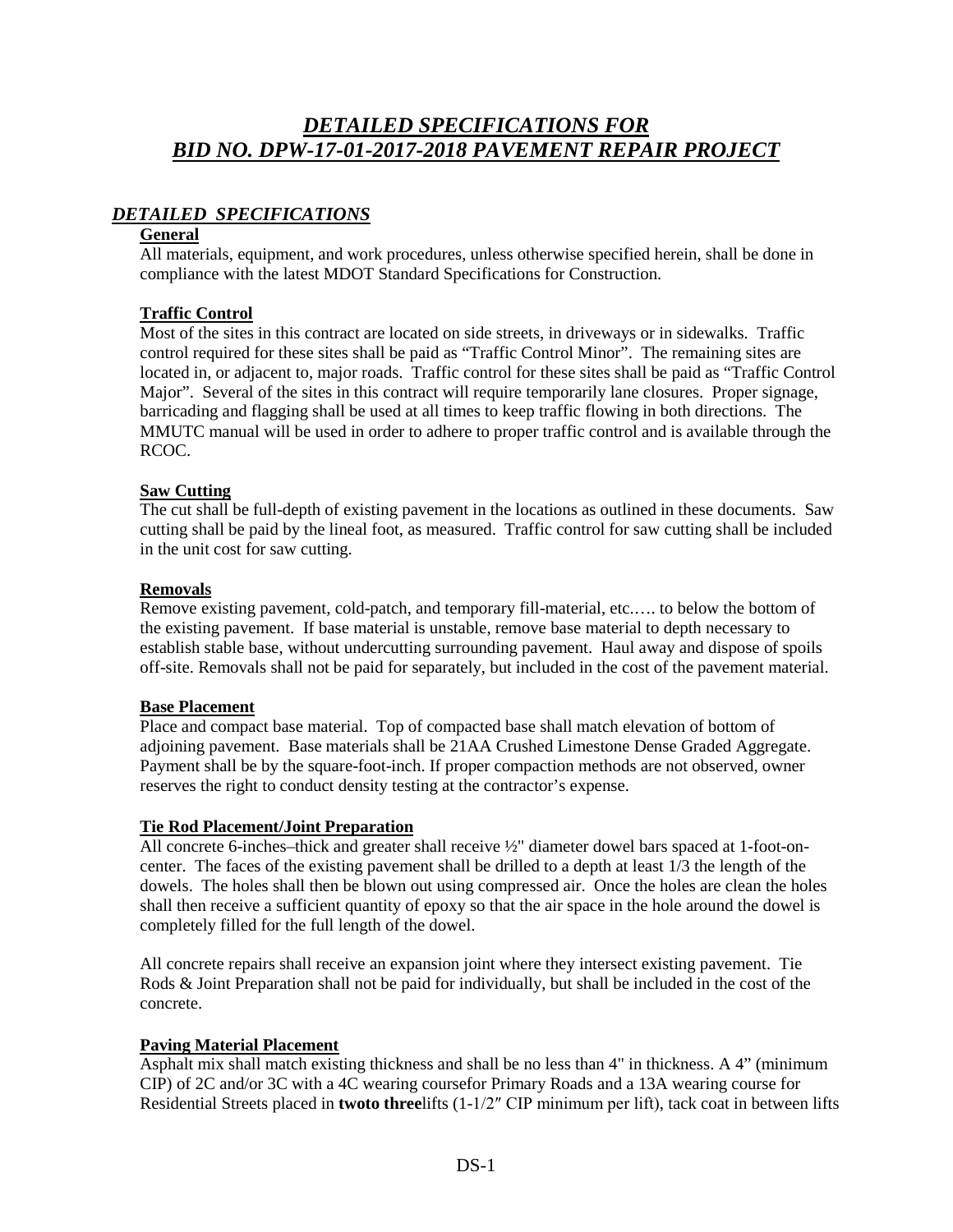and compacted to 98% maximum unit weight. Other mixes may be used at the discretion of the RCOC and M-DOT depending on the jurisdictional agency.

Concrete for approaches, roads and curbs shall come from RCOC certified plants. The RCOC can be contacted for a certified plant list. Otherwise remaining location types (sidewalks, driveways, parking lots, etc shall be HE grade, Non-Reinforced. All locations shall be placed at the depth called for at each site. Concrete Curb shall match width and cross-section of the adjoining curb. All concrete shall be cured regardless of temperature.

If the adjoining pavement is thicker than expected, then match existing thickness. Surface of new pavement shall be flush with surrounding pavement. **Asphalt placed thicker than expected to match existing shall be placed in multiple lifts, 3" maximum thickness per lift.**Compact and/or finish paving material.

Payment for both the asphalt and the concrete shall be by the square foot. Concrete Curb shall be paid by the lineal foot. **Payment for additional paving required to match existing thickness of surrounding pavement shall be paid for as additional square footage. Example: ( the contract**  called for 10 SF of 4" asphalt, but 10 SF of 6" asphalt was used.  $10 + [10 \times ((6-4)/4)] = 10 + 5 =$ **15 SF of 4" asphalt will be paid for).**

## **Site Clean-Up**

Remove and haul away any forms, garbage, excess paving material, or anything else that exists at the site which was not there prior to construction. Clean-up shall not be paid for separately.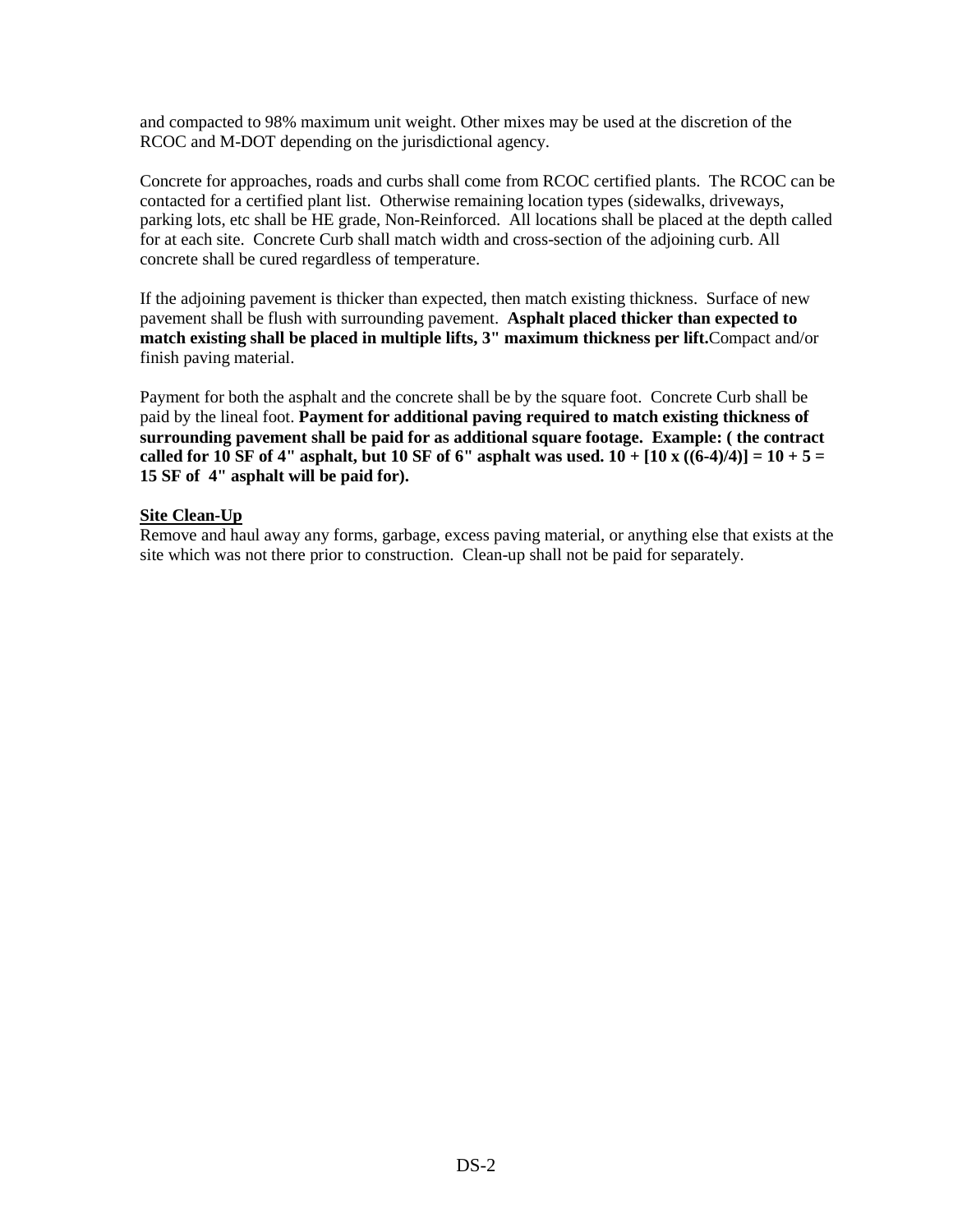## **BID SECTION**

## **Bid Requirements**

The Bidder shall supply the Charter Township of Waterford with the following documents to make a bid complete:

- 1. The name of the Bidder and their official address and home and office numbers shall be put on the last sheet of the bid.
- 2. Legal status of the Bidder shall be included. If the Bidder is a corporation, the authorization of corporate officers authorizing the person signing the bid to obligate the corporation for a Contract shall be submitted.
- 3. All items in the bid must be completed as noted in writing.
- 4. Acknowledgment of any addenda.
- 5. Noncollusion affidavit of prime Bidder.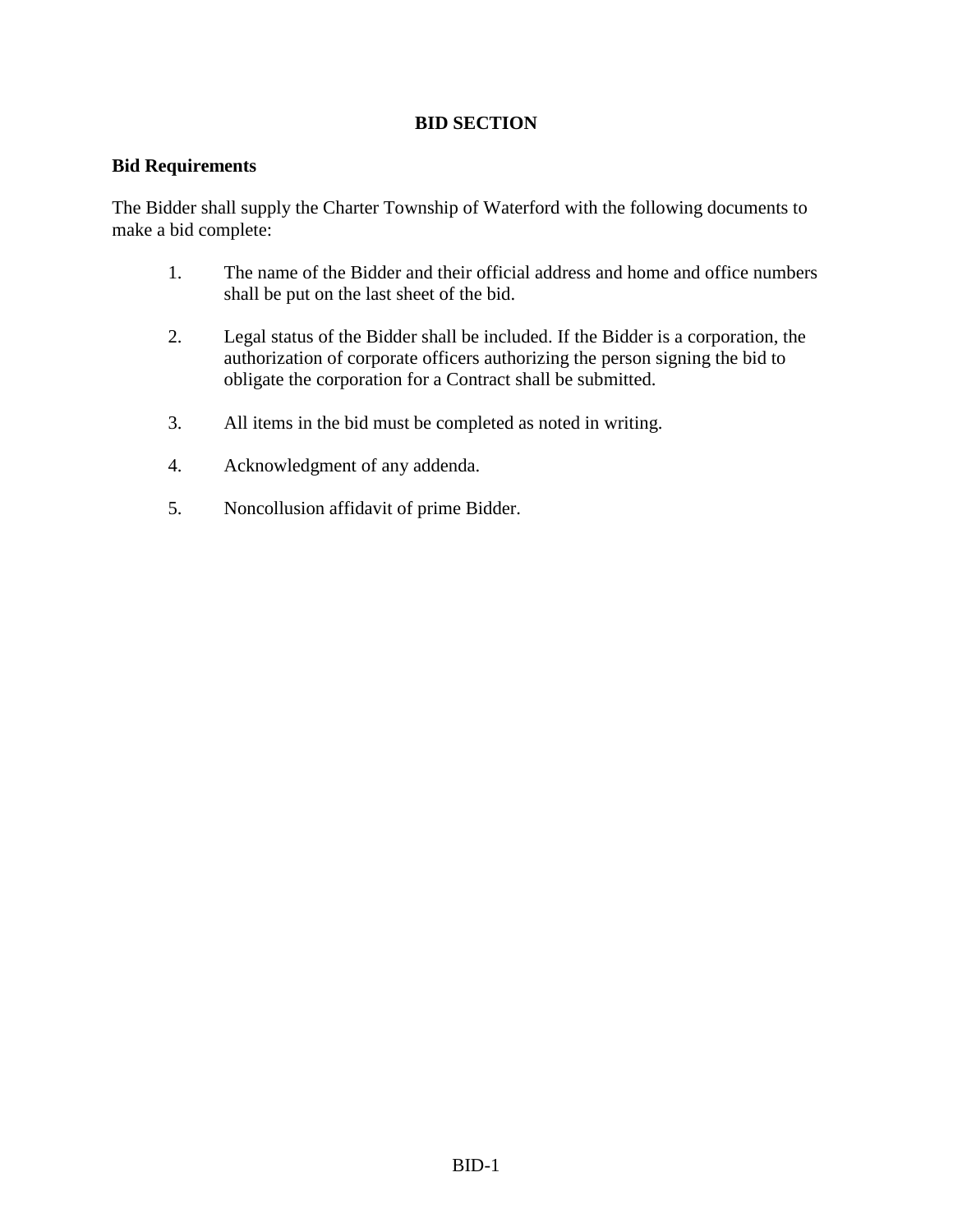# **CHARTER TOWNSHIP OF WATERFORD**

# **BID NO. DPW-17-01-2017-2018 PAVEMENT REPAIR PROJECT**

# **BID**

## TO: CHARTER TOWNSHIP OF WATERFORD 5200 CIVIC CENTER DRIVE WATERFORD, MI 48329

DATE: \_\_\_\_\_\_\_\_\_\_\_\_\_\_\_\_\_\_\_\_\_

This is the Bid of \_\_\_\_\_\_\_\_\_\_\_\_\_\_\_\_\_\_\_\_\_\_\_\_\_\_\_\_\_\_\_\_\_\_\_\_\_\_\_\_\_, hereinafter called (enter company name here) the Bidder to the Charter Township of Waterford hereinafter called the Township.

The Bidder proposes to do all the work in the following bid for the prices stated in the **BASE BID**. The Bidder certifies and declares that these bids are presented guaranteeing the Township the following items:

- 1. The Bidder has examined the specifications and any related documents.
- 2. The Bidder has examined the areas of the proposed work to become familiar with all the conditions surrounding the execution of the proposed Contract.
- 3. The Bidder proposes to furnish all equipment, labor, and material necessary to perform a complete and satisfactory Contract in the Base Bid.
- 4. The project will be executed in accordance with the specifications set forth below and at the prices stated.
- 5. The bid price is to cover all expenses incurred in performing the work under the Contract documents of which this bid is a part.
- 6. This bid is made in good faith and without fraud or collusion.
- 7. This bid is based on conditions as determined by the Bidder, and that the bid is based solely upon the Bidder's own independent business judgment. Additional compensation or deduction by reason of conditions being different than those anticipated will not be allowed.
- 8. The bid price shall include all applicable Federal, State, and Local taxes, of whatever character and description.
- 9. The Bidder shall adhere to the bid conditions stated at the end of this bid.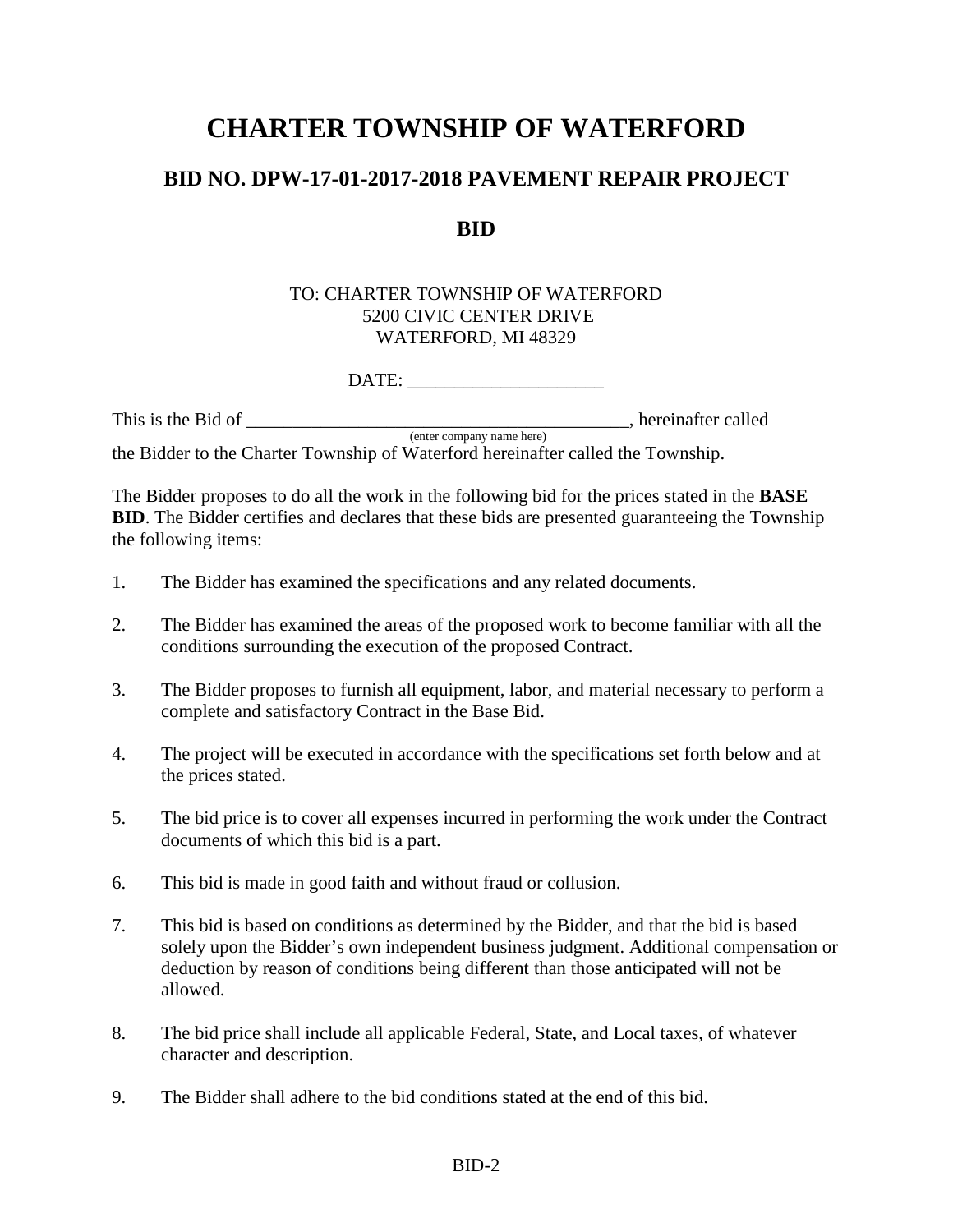- 10. See starting and completion instructions in the **TOTAL BASE BID** section of these Specifications.
- 11. The Bidder acknowledges receipt of any Addenda numbered \_\_\_\_\_\_\_.

SIGNED THIS DAY OF , 20

(Bidder's Name)

(Official Address) (Authorized Signature of Bidder)

(Telephone Number) (Print Name of Signer Above)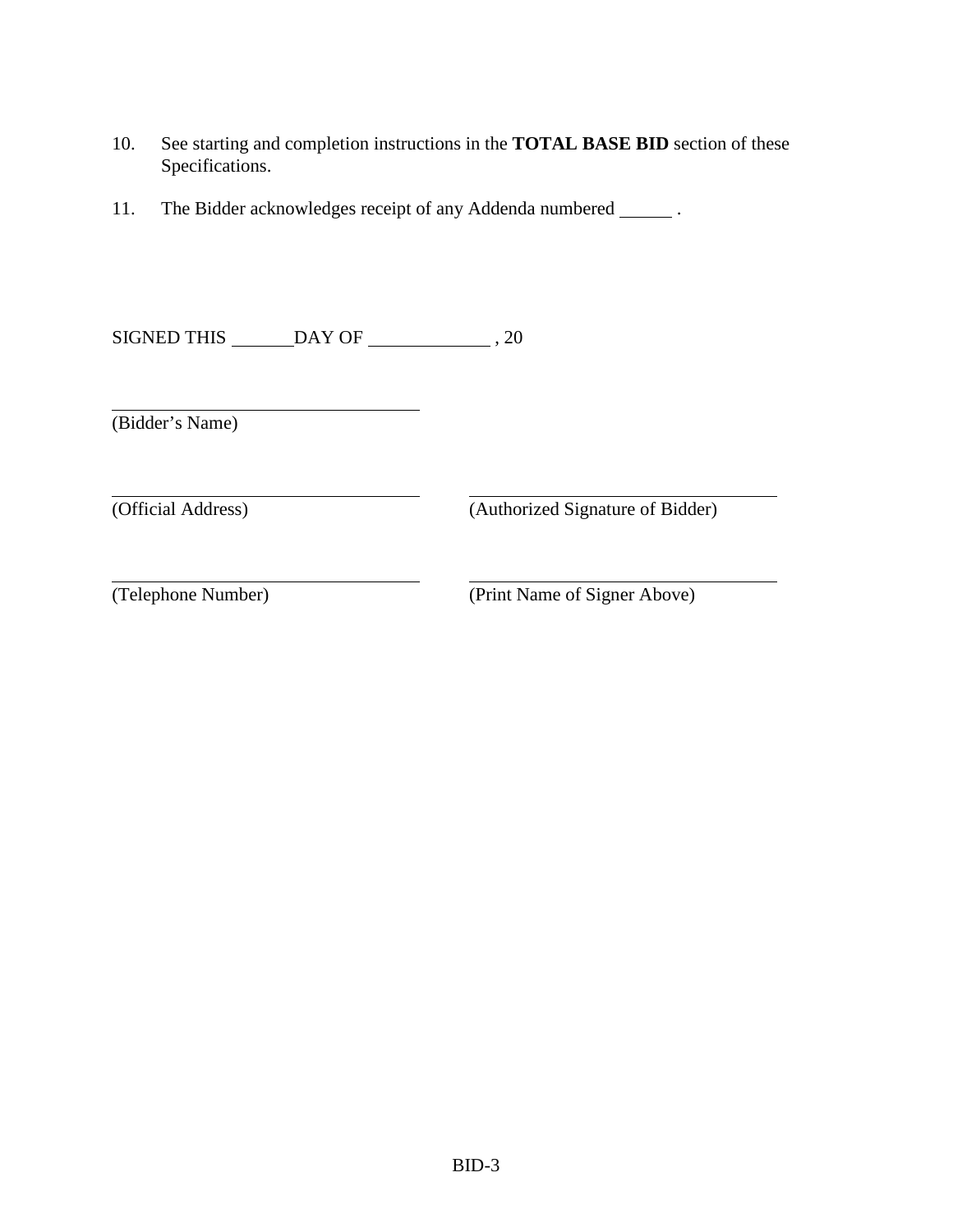## **BASE BID**

The Bidder agrees to perform all the work described in the Contract Documents and Specifications for the following prices:

# **THIS BOX SHALL BE COMPLETED BY THOSE BIDDERS WISHING TO BID ON CONCRETE WORK ONLY**

## **IF NOT BIDDING ON CONCRETE PORTION, STRIKE A LINE ACROSS THIS PAGE.**

| Division A - 2017 Repairs (CONCRETE REPAIRS) |                                     |             |      |                   |                                 |
|----------------------------------------------|-------------------------------------|-------------|------|-------------------|---------------------------------|
| Item                                         | <b>Description</b>                  | <b>Unit</b> | Qty  | <b>Unit Price</b> | <b>Total</b>                    |
| 1                                            | <b>Traffic Control Major</b>        | EA          | 5    | \$                | \$                              |
| 2                                            | <b>Traffic Control Minor</b>        | EA          | 20   | \$                | \$                              |
| 3                                            | Sawcutting                          | LF          | 420  | \$                | \$                              |
| 4                                            | Base Material, 21AA                 | <b>SFI</b>  | 1650 | \$                | \$                              |
| 5                                            | 4" Concrete, NR                     | <b>SF</b>   | 2400 | \$                | \$                              |
| 6                                            | 6" Concrete, NR                     | <b>SF</b>   | 680  | \$                | \$                              |
| $\overline{7}$                               | 8" Concrete, NR                     | <b>SF</b>   | 400  | \$                | \$                              |
| 8                                            | 8" Concrete, Reinforced             | SF          | 400  | \$                | \$                              |
| 9                                            | <b>Concrete Curb</b>                | LF          | 45   | \$                | \$                              |
| 10                                           | 4" Bituminous Pavement - 2C, 3C, 4C | <b>SF</b>   | 300  | \$                | \$                              |
| 11                                           | <b>Butt Joint</b>                   | LF          | 20   | \$                | \$                              |
|                                              | <b>Division A (Concrete)Total</b>   |             |      |                   | \$                              |
|                                              |                                     |             |      |                   | Enter Total here and Page BID-7 |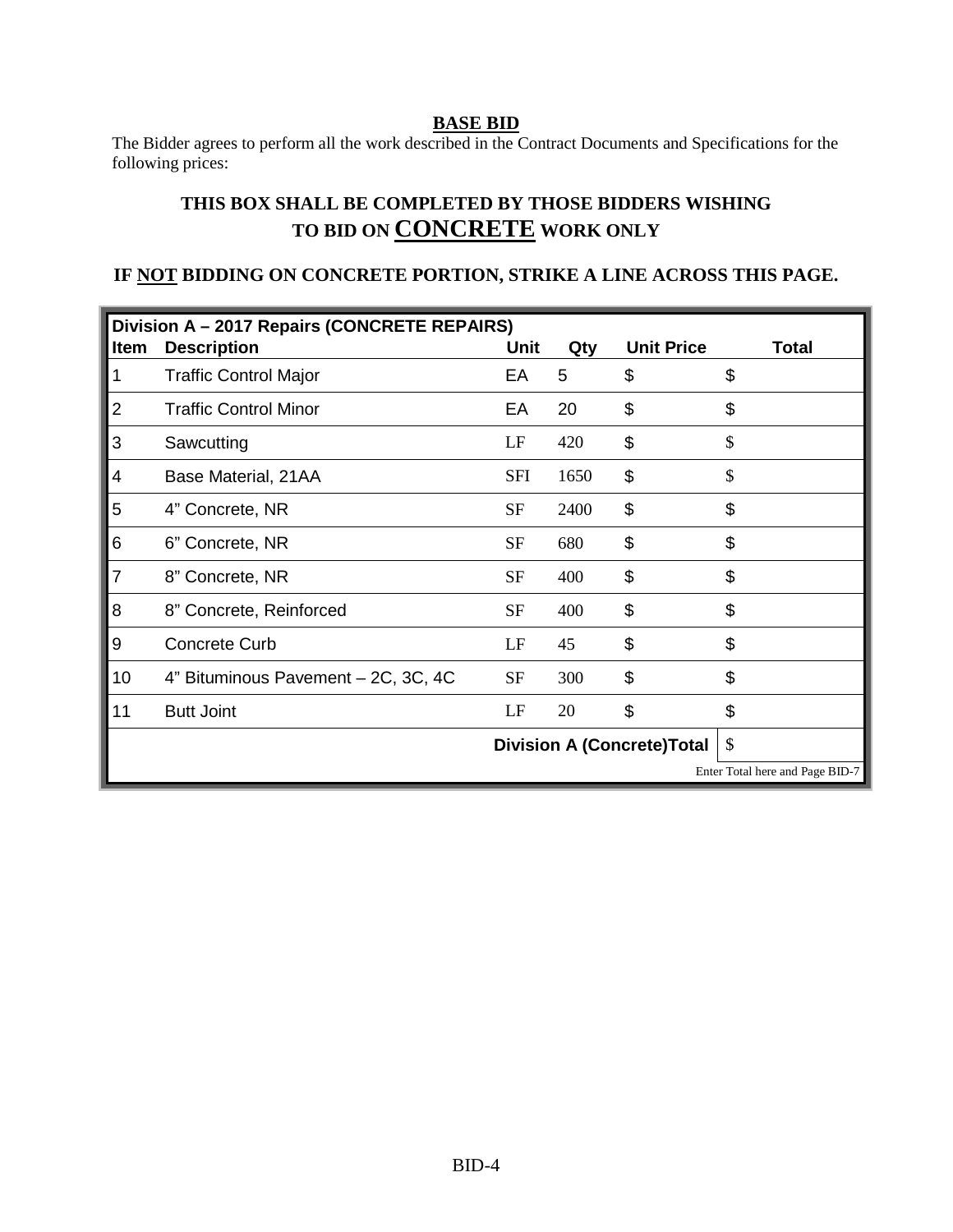*Base Bid CONCRETE Cont.*

| Division B - 2018 Repairs (CONCRETE REPAIRS) |                                     |             |      |                                    |                                 |
|----------------------------------------------|-------------------------------------|-------------|------|------------------------------------|---------------------------------|
| <b>Item</b>                                  | <b>Description</b>                  | <b>Unit</b> | Qty  | <b>Unit Price</b>                  | <b>Total</b>                    |
| 1                                            | <b>Traffic Control Major</b>        | EA          | 5    | \$                                 | \$                              |
| 2                                            | <b>Traffic Control Minor</b>        | EA          | 20   | \$                                 | \$                              |
| 3                                            | Sawcutting                          | LF          | 420  | \$                                 | \$                              |
| 4                                            | Base Material, 21AA                 | <b>SFI</b>  | 1650 | \$                                 | \$                              |
| 5                                            | 4" Concrete, NR                     | <b>SF</b>   | 2400 | \$                                 | \$                              |
| 6                                            | 6" Concrete, NR                     | <b>SF</b>   | 680  | \$                                 | \$                              |
| $\overline{7}$                               | 8" Concrete, NR                     | <b>SF</b>   | 400  | \$                                 | \$                              |
| 8                                            | 8" Concrete, Reinforced             | <b>SF</b>   | 400  | \$                                 | \$                              |
| 9                                            | <b>Concrete Curb</b>                | LF          | 45   | \$                                 | \$                              |
| 10                                           | 4" Bituminous Pavement - 2C, 3C, 4C | <b>SF</b>   | 300  | \$                                 | \$                              |
| 11                                           | <b>Butt Joint</b>                   | LF          | 20   | \$                                 | \$                              |
|                                              |                                     |             |      | <b>Division B (Concrete) Total</b> | \$                              |
|                                              |                                     |             |      |                                    | Enter Total here and Page BID-7 |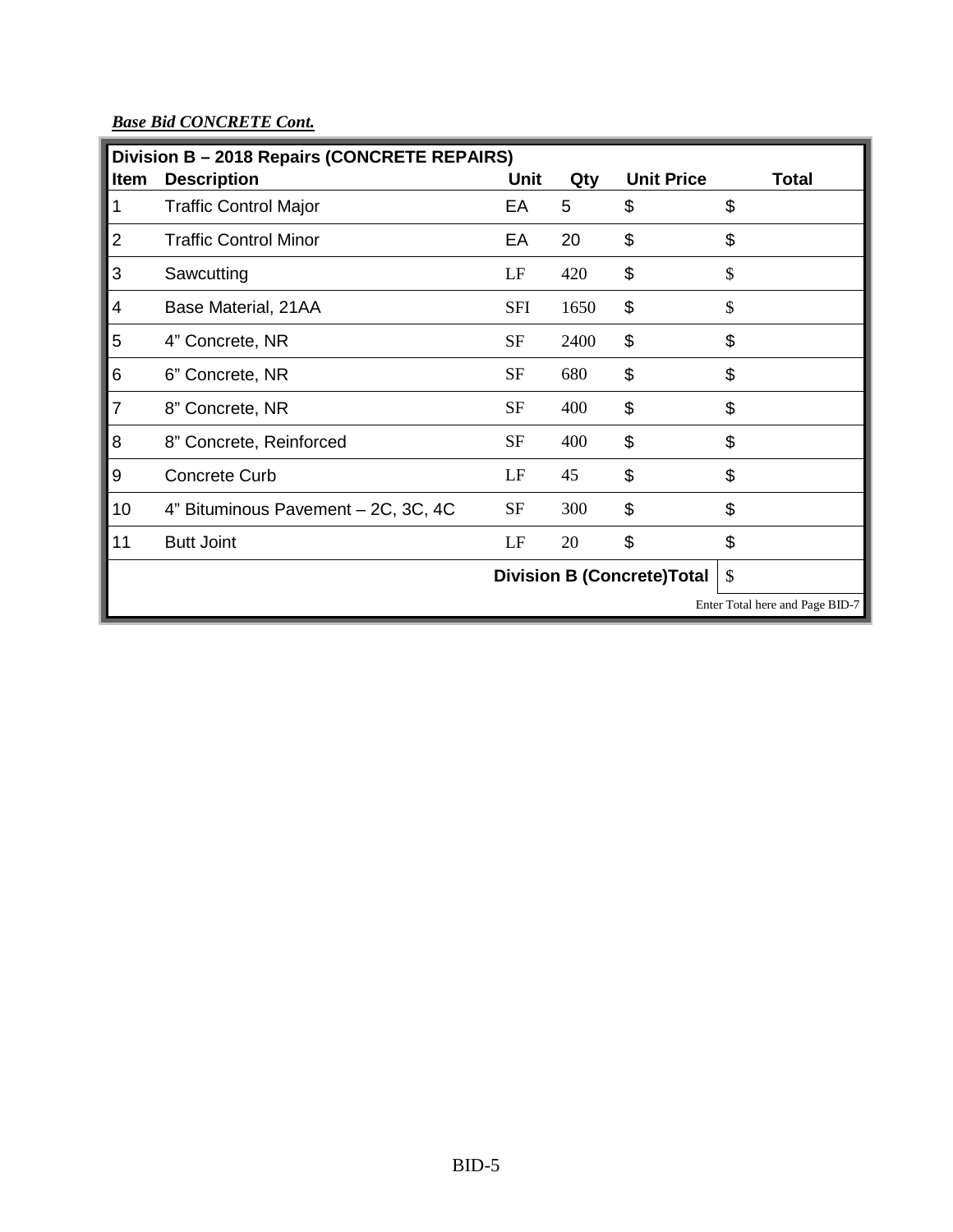# **THIS BOX SHALL BE COMPLETED BY THOSE BIDDERS WISHING TO BID ON ASPHALT WORK ONLY**

# **IF NOT BIDDING ON ASPHALT PORTION, STRIKE A LINE ACROSS THIS PAGE.**

| Division A-2017 Repairs (ASPHALT REPAIRS) |                                     |             |       |                                   |                                 |
|-------------------------------------------|-------------------------------------|-------------|-------|-----------------------------------|---------------------------------|
| <b>Item</b>                               | <b>Description</b>                  | <b>Unit</b> | Qty   | <b>Unit Price</b>                 | <b>Total</b>                    |
| 1                                         | <b>Traffic Control Major</b>        | EA          | 10    | \$                                | \$                              |
| 2                                         | <b>Traffic Control Minor</b>        | EA          | 65    | \$                                | \$                              |
| 3                                         | Sawcutting                          | LF          | 2400  | \$                                | \$                              |
| 4                                         | Base Material, 21AA                 | <b>SFI</b>  | 1500  | \$                                | \$                              |
| 5                                         | 4" Concrete, NR                     | <b>SF</b>   | 10    | \$                                | \$                              |
| 6                                         | 6" Concrete, NR                     | <b>SF</b>   | 10    | \$                                | \$                              |
| $\overline{7}$                            | 8" Concrete, NR                     | <b>SF</b>   | 10    | \$                                | \$                              |
| 8                                         | 8" Concrete, Reinforced             | <b>SF</b>   | 10    | \$                                | \$                              |
| 9                                         | <b>Concrete Curb</b>                | LF          | 25    | \$                                | \$                              |
| 10                                        | 4" Bituminous Pavement - 2C, 3C, 4C | <b>SF</b>   | 12000 | \$                                | \$                              |
| 11                                        | <b>Butt Joint</b>                   | LF          | 20    | \$                                | \$                              |
|                                           |                                     |             |       | <b>Division A (Asphalt) Total</b> | \$                              |
|                                           |                                     |             |       |                                   | Enter Total here and Page BID-7 |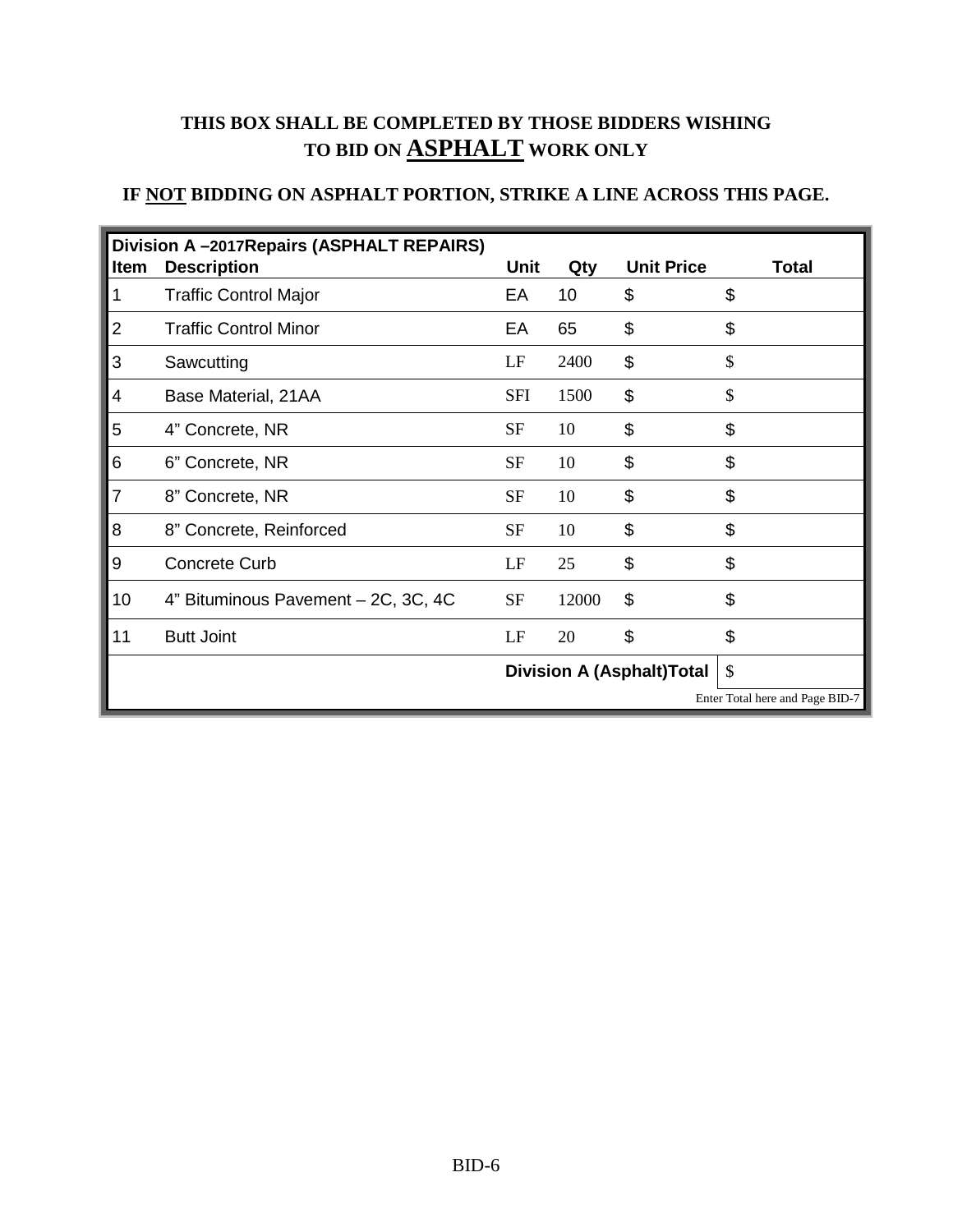## *Base Bid ASPHALT Cont.*

| Division B - 2018 Repairs (ASPHALT REPAIRS) |                                     |            |       |                                   |                                 |
|---------------------------------------------|-------------------------------------|------------|-------|-----------------------------------|---------------------------------|
| <b>Item</b>                                 | <b>Description</b>                  | Unit       | Qty   | <b>Unit Price</b>                 | <b>Total</b>                    |
| 1                                           | <b>Traffic Control Major</b>        | EA         | 10    | \$                                | \$                              |
| $\overline{2}$                              | <b>Traffic Control Minor</b>        | EA         | 65    | \$                                | \$                              |
| 3                                           | Sawcutting                          | LF         | 2400  | \$                                | \$                              |
| 4                                           | Base Material, 21AA                 | <b>SFI</b> | 1500  | \$                                | \$                              |
| 5                                           | 4" Concrete, NR                     | <b>SF</b>  | 10    | \$                                | \$                              |
| 6                                           | 6" Concrete, NR                     | <b>SF</b>  | 10    | \$                                | \$                              |
| $\overline{7}$                              | 8" Concrete, NR                     | <b>SF</b>  | 10    | \$                                | \$                              |
| 8                                           | 8" Concrete, Reinforced             | <b>SF</b>  | 10    | \$                                | \$                              |
| 9                                           | <b>Concrete Curb</b>                | LF         | 25    | \$                                | \$                              |
| 10                                          | 4" Bituminous Pavement - 2C, 3C, 4C | <b>SF</b>  | 12000 | \$                                | \$                              |
| 11                                          | <b>Butt Joint</b>                   | LF         | 20    | \$                                | \$                              |
|                                             |                                     |            |       | <b>Division B (Asphalt) Total</b> | $\mathcal{S}$                   |
|                                             |                                     |            |       |                                   | Enter Total here and Page BID-7 |





Enter Total here and on page BID-8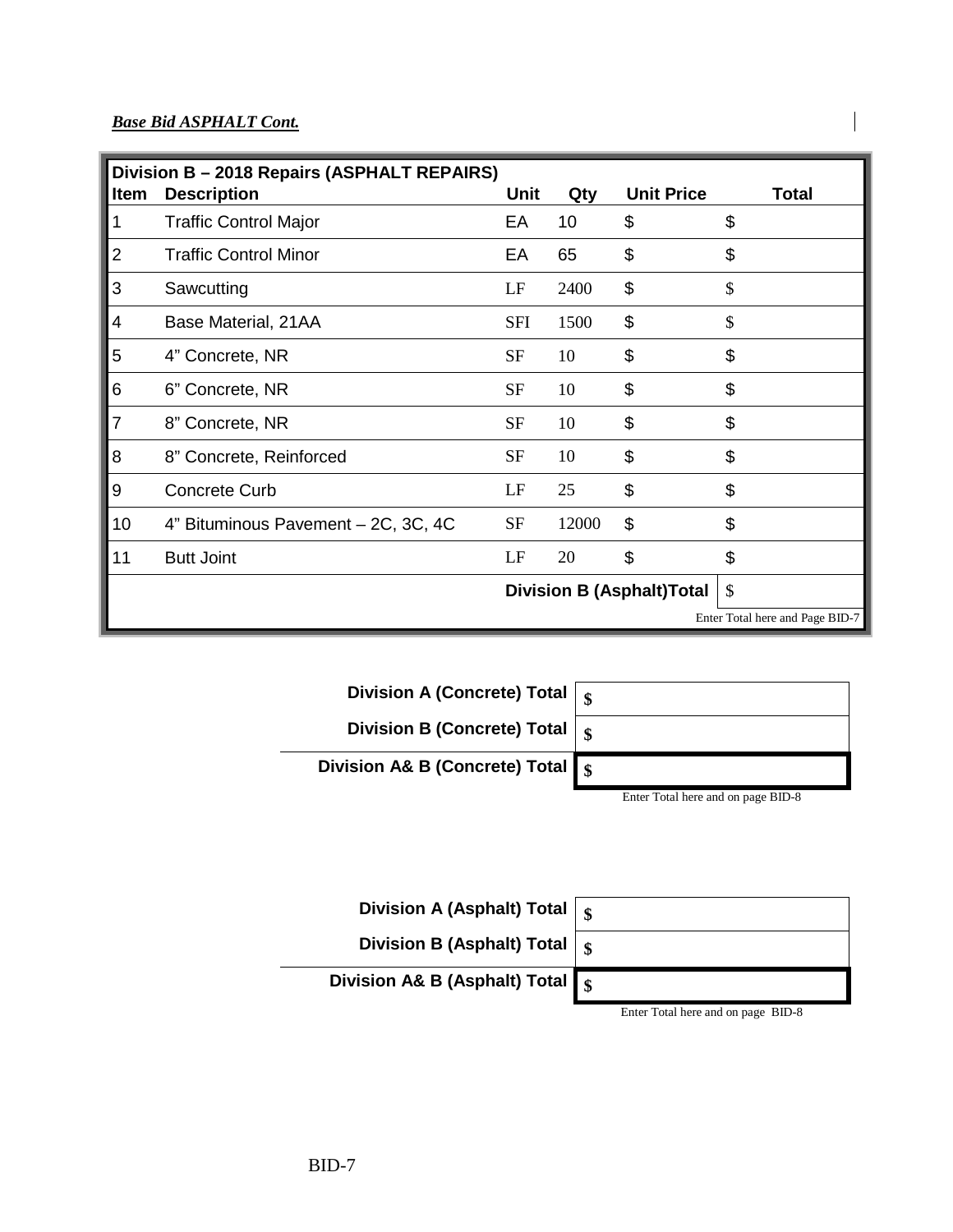## **TOTAL BASE BID**

The Total Base Bid shall be a summation of the components above and shall be filled out completely as required. The Total Base Bid will reflect the cost to complete the entire project as specified in these documents.

The Bidder agrees to perform all the work described in the Contract Documents and Specifications for the Total Base Bid price of:

## **DIVISIONS A& B (CONCRETE WORK) CROSS THIS BOX OUT IF NOT BIDDING ON CONCRETE**

|              | dollars and | cents.       |
|--------------|-------------|--------------|
| (In Writing) |             | (In Writing) |
|              | dollars and | cents.       |
| (In Figures) |             | (In Figures) |

## **DIVISIONS A & B (ASPHALT WORK) CROSS THIS BOX OUT IF NOT BIDDING ON ASPHALT**

|              | dollars and |              | cents. |
|--------------|-------------|--------------|--------|
| (In Writing) |             | (In Writing) |        |
|              | dollars and |              | cents. |
| (In Figures) |             | (In Figures) |        |

Prices shall be shown in both words and figures. In case of discrepancy, the amount shown in words shall govern.

The Bidder understands that the Township reserves the right to reject any or all bids and to waive any informalities in the bidding.

The Bidder agrees that their bid shall be good and may not be withdrawn for a period of time as stipulated in the **Information to Bidders.** 

Upon receipt of written notice of acceptance of this bid, the Bidder shall execute the formal Contract within 15 days and deliver the surety Bonds or bonds required.

|                          |                                  | on this $\_\_\_\$ day of $\_\_\_\_\$ |                                |
|--------------------------|----------------------------------|--------------------------------------|--------------------------------|
| <b>OFFICIAL ADDRESS:</b> |                                  | <b>Bidder's NAME:</b>                |                                |
|                          | By:                              | (Contracting Firm)                   |                                |
|                          | (Authorized Signature of Bidder) |                                      |                                |
|                          |                                  | (Print Name of Signer Above)         |                                |
| Telephone No.            | (Office)                         | (Title)                              |                                |
|                          | (Home)                           |                                      |                                |
| Federal License No.      |                                  |                                      | <b>SEAL:</b> If by Corporation |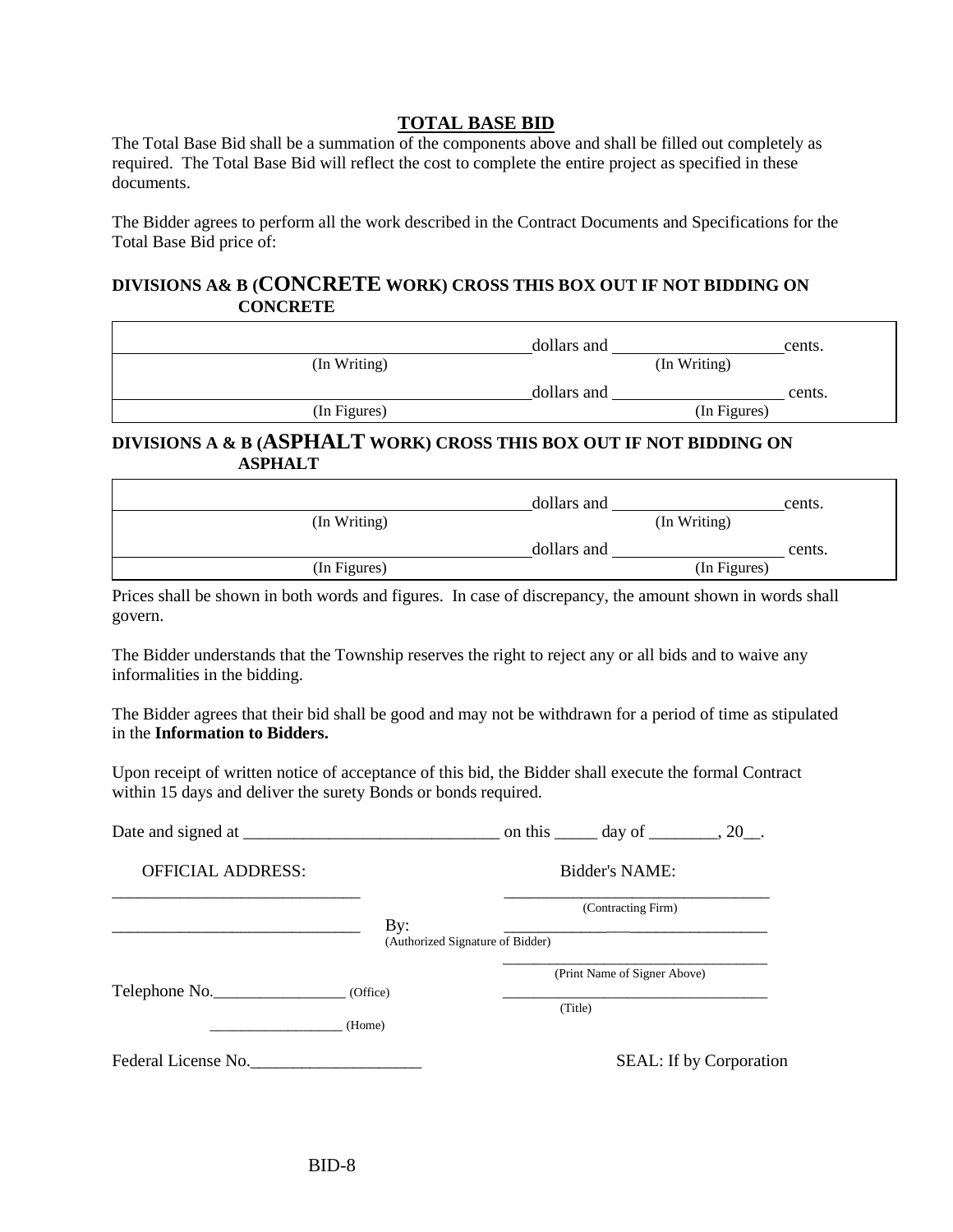# **LEGAL STATUS OF BIDDER**

(The Bidder shall fill out the appropriate form and strike out the other two.)

A corporation duly authorized and doing business under the laws of the State of , for whom , whose signature is affixed to this bid, is dulyauthorized to execute contracts.

| A partnership, all members listed with addresses are: |  |  |
|-------------------------------------------------------|--|--|
|                                                       |  |  |
|                                                       |  |  |
|                                                       |  |  |
|                                                       |  |  |
|                                                       |  |  |
|                                                       |  |  |
|                                                       |  |  |

An individual, whose signature is affixed to this bid.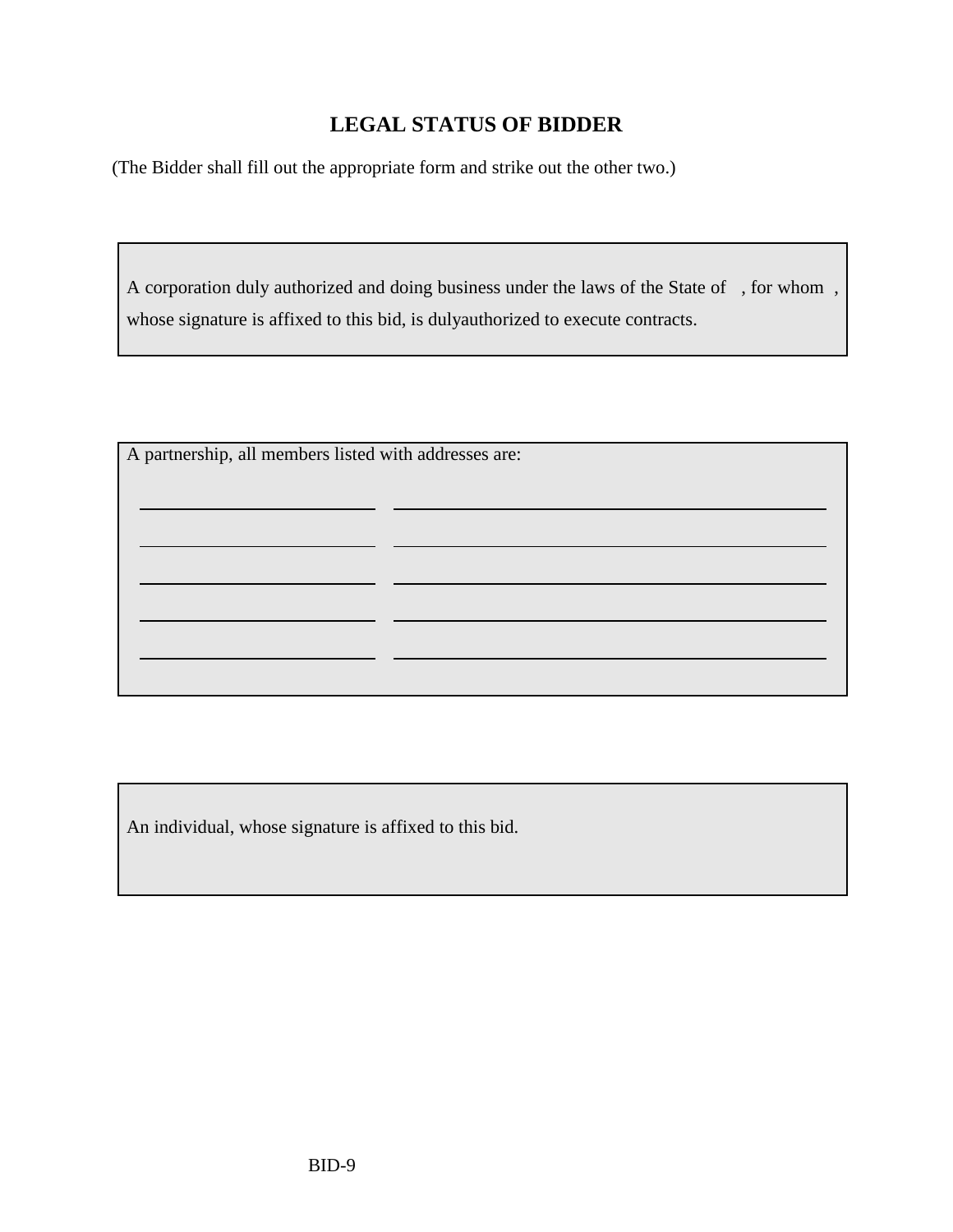# **NONCOLLUSION AFFIDAVIT OF PRIME BIDDER**

| State of: |  |
|-----------|--|
| City of:  |  |

\_\_\_\_\_\_\_\_\_\_\_\_\_\_\_\_\_\_\_\_\_\_\_\_\_\_\_, being first duly sworn, deposes and says that:

- 1. He is the \_\_\_\_\_\_\_\_\_\_\_\_\_\_\_\_\_\_\_\_\_\_\_\_\_ of \_\_\_\_\_\_\_\_\_\_\_\_\_\_\_\_\_\_\_\_\_\_\_\_\_\_\_\_, the Bidder that has submitted the attached bid;
- 2. They are fully informed respecting the preparation and contents of the attached bid and of all pertinent circumstances respecting such bid;
- 3. Such Bid is genuine and is not a collusive or sham bid;
- 4. Neither the said Bidder nor any of its officers, partners, Townships, agents, representatives, employees, or parties in interest, has not collaborated either directly or indirectly, with any other Bidder, firm, or person to submit a collusive or sham Bid in connection with the Contract for which the attached Bid has been submitted or to refrain from bidding in connection with such Contract, or has in any manner, directly or indirectly, sought by agreement, or collusion or communication or conference with any other Bidder, firm, or person to fix the price or prices in the attached or that of any other Bidder, or, to fix any overhead, profit, or cost element of the bid price or the bid price of any other Bidder, or to secure through any collusion, conspiracy, connivance, or unlawful agreement any advantage against Waterford Township or any other person interested in the proposed Contract; and

The price or prices quoted in the attached Bid are fair and proper and are not tainted by any collusion, conspiracy, connivance, or unlawful agreement on the part of the Bidder or any of its agents, representatives, and Townships, employees, or parties interest.

| Signed By: |  |
|------------|--|
| (Name)     |  |

 $(Title)$ 

Subscribed and sworn to before me this \_\_\_\_\_\_ day of \_\_\_\_\_\_\_\_\_\_\_\_\_\_\_\_\_, 20\_\_.

(Notary)

\_\_\_\_\_\_\_\_\_\_\_\_\_\_\_\_\_\_\_\_\_\_\_\_\_\_\_\_\_\_

My Commission Expires: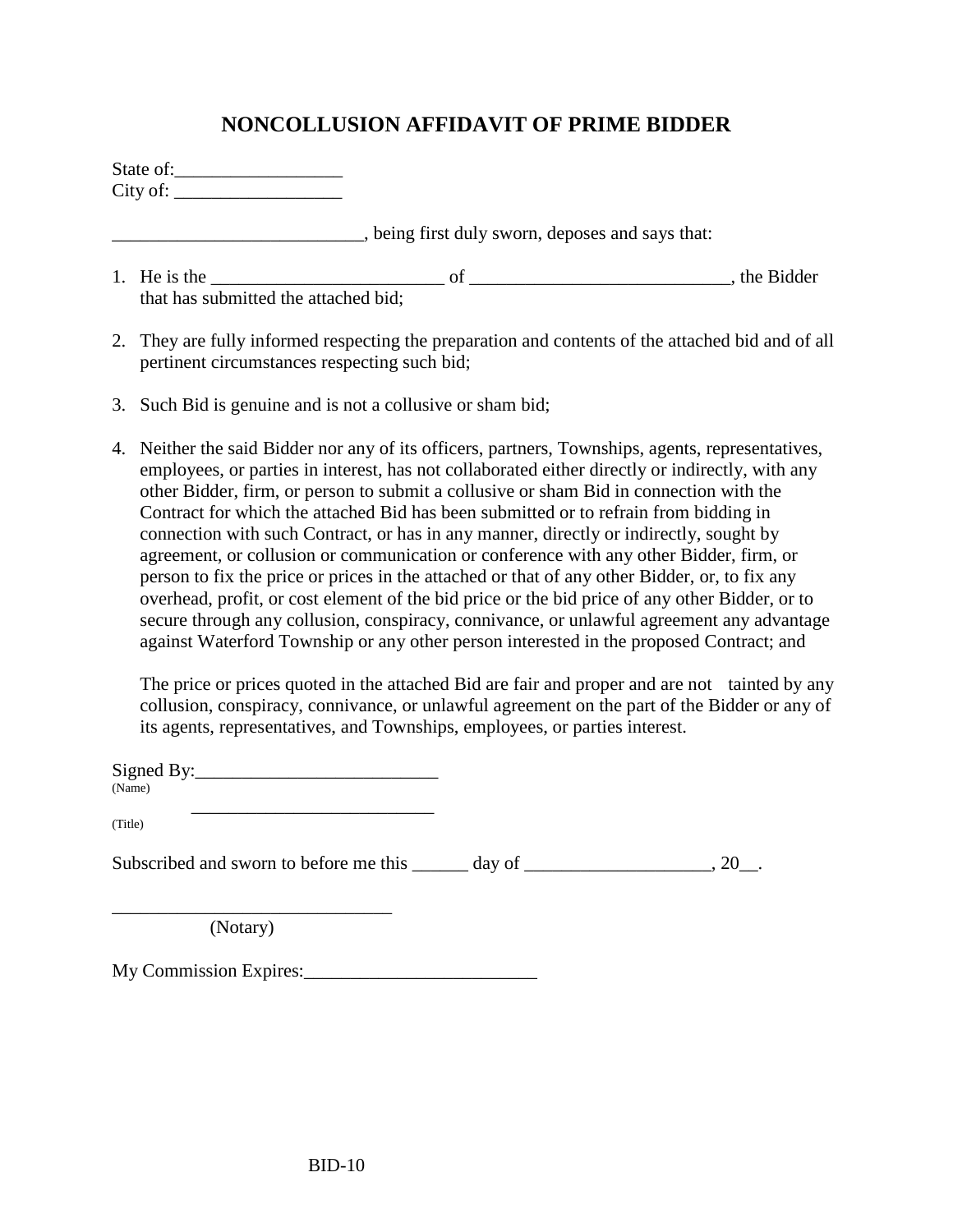# **AGREEMENT SECTION**

## **GENERAL**

The Bidder submitting the lowest acceptable bid shall be required to execute a Contract as shown in the project specifications. The labor and material, performance and guaranteed bond as well as the required insurance documents shall be supplied as a part of the Contract documents. The following items apply to all Contracts entered into with the Charter Township of Waterford.

## 1. EXECUTION OF CONTRACT

The Township will make acceptance of the bid of the successful Bidder, and the rejection of the other bids, as soon as practicable. The Township will transmit to the successful Bidder, at the address given on his bid, conformed Contract documents, which shall be fully executed and returned to the Township within fifteen (15) days from the date of such transmission. The Township shall have the right to hold all bids for a period of one hundred twenty (120) calendar days after the opening thereof; unless otherwise stated in the supplemental specifications during which time all bids shall be rejected or the lowest responsible Bidder shall be awarded the Contract.

## 2. EFFECTIVE DATE OF AWARD

If the Township awards a Contract, such award shall be effective on the date shown on the Contract document. The Contract implementation shall begin within 10 days of the Notice to Proceed and continue until the provisions of the Contract have been met.

## 3. LAWS AND REGULATIONS

The Bidder's attention is directed to the fact that all applicable State laws, municipal ordinances, and the rules and regulations of all authorities having jurisdiction over such work shall apply to the Contract throughout, and they will be deemed to be included in the Contract the same as though herein written out in full.

## 4. FAILURE TO EXECUTE CONTRACT

Failure on the part of the successful Bidder to execute a Contract and file satisfactory bonds and insurances, as provided herein, may be considered cause for the annulment of the award and the forfeiture of the Bid Security to the Township.

## 5. INSURANCE REQUIREMENTS

The successful Bidder will be required to furnish the types and amounts of insurance coverage to comply with the provisions of the insurance section of this document.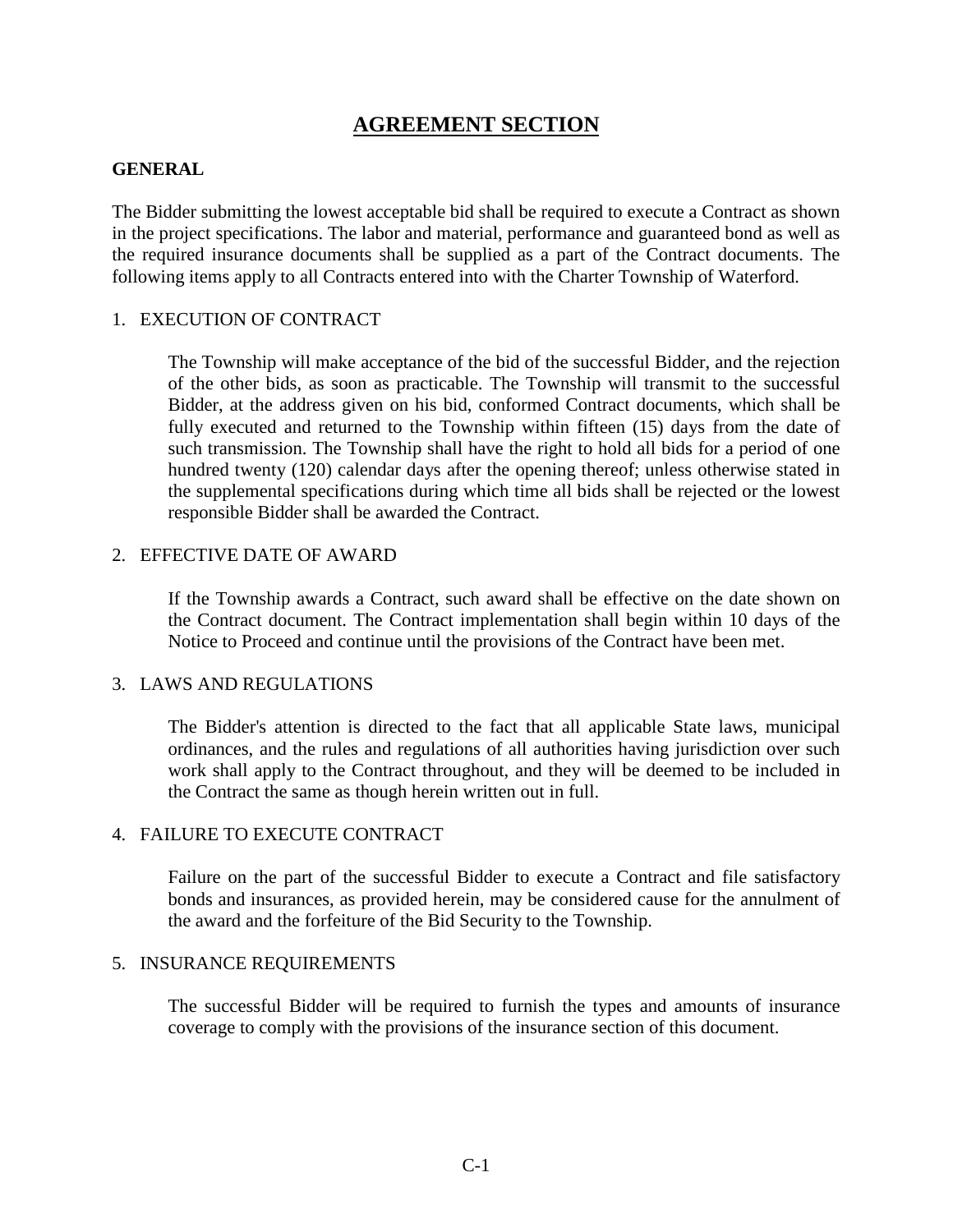## **CONTRACT**

## CHARTER TOWNSHIP OF WATERFORD WATERFORD, MICHIGAN

This Agreement made this \_\_\_\_\_\_\_\_\_\_\_\_\_ day of \_\_\_\_\_\_\_\_\_ 20\_, by and between CHARTER TOWNSHIP OF WATERFORD herein called the "Township", and\_\_\_\_\_\_\_\_\_\_\_\_\_\_\_\_\_\_\_\_\_\_\_\_\_\_\_\_\_\_\_\_\_\_\_\_\_\_\_\_\_\_\_\_\_\_\_\_\_\_\_\_\_\_\_\_\_\_\_\_\_\_\_ doing (a corporation) (partnership) (an individual) business as  $\frac{1}{\sqrt{2}}$  of  $\frac{1}{\sqrt{2}}$ , County of

\_\_\_\_\_\_\_\_\_\_\_\_\_\_ and State of \_\_\_\_\_\_\_\_\_\_\_\_\_\_\_\_\_\_\_\_ hereinafter called the "Bidder".

WITNESSETH: That for and in consideration of the payment and agreements hereinafter mentioned, to be made by the Township, the Bidder hereby agrees with the Township to commence the work described within these specifications as follows:

## **CHARTER TOWNSHIP OF WATERFORD BID NO. DPW -17-01-2017-2018 PAVEMENT REPAIR PROJECT**

All as shown on the Contract documents hereinafter called the project, for the sum of  $\text{Dollars } (\$$ and all extra work in connection therewith, under the terms as stated in these Contracts documents; and at their own proper cost and expense to furnish all the materials, supplies, machinery equipment, tools, superintendence, labor, and other accessories and services necessary to perform the said work in accordance with the conditions and prices stated in the specifications therefore as prepared by the Township. All elements of the specifications are hereby made a part of and collectively evidence and constitute the Contract.

The Bidder hereby agrees to commence work under this Contract on or before a date to be specified in the written **Notice to Proceed** of the Township.

The Township agrees to pay the Bidder in current funds for the performance of the Contract subject to approved additions or deductions and to make payments on account thereof as provided in the Contract documents.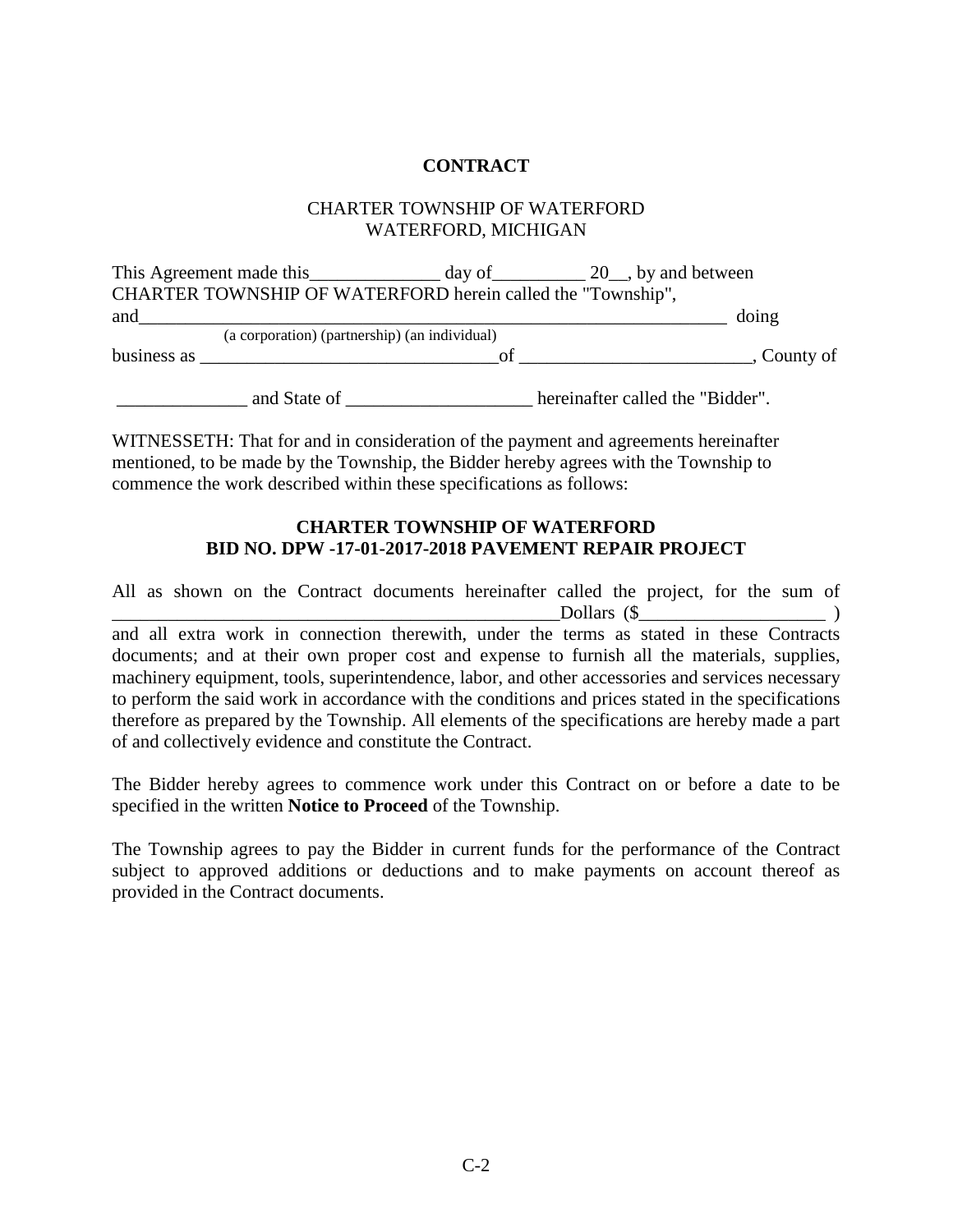IN WITNESS WHEREOF, the parties to these presents have executed this Contract in all counterparts, each of which shall be deemed an original, in the year and day first above mentioned.

| Bidder:                     | Township:                                                          |
|-----------------------------|--------------------------------------------------------------------|
| Name of Bidder              | <b>Charter Township of Waterford</b>                               |
| Signature                   | Signature                                                          |
| Name and Title of Signatory | Name and Title of Signatory                                        |
| Witness:                    | Witness:                                                           |
|                             |                                                                    |
|                             |                                                                    |
| Date                        | Signed on $\_\_\_\_\_\_$ , 20<br><b>Effective Date of Contract</b> |
| <b>Street</b>               | <b>Street</b>                                                      |
| City, State and Zip         | City, State and Zip                                                |
| Telephone Number            | Telephone Number                                                   |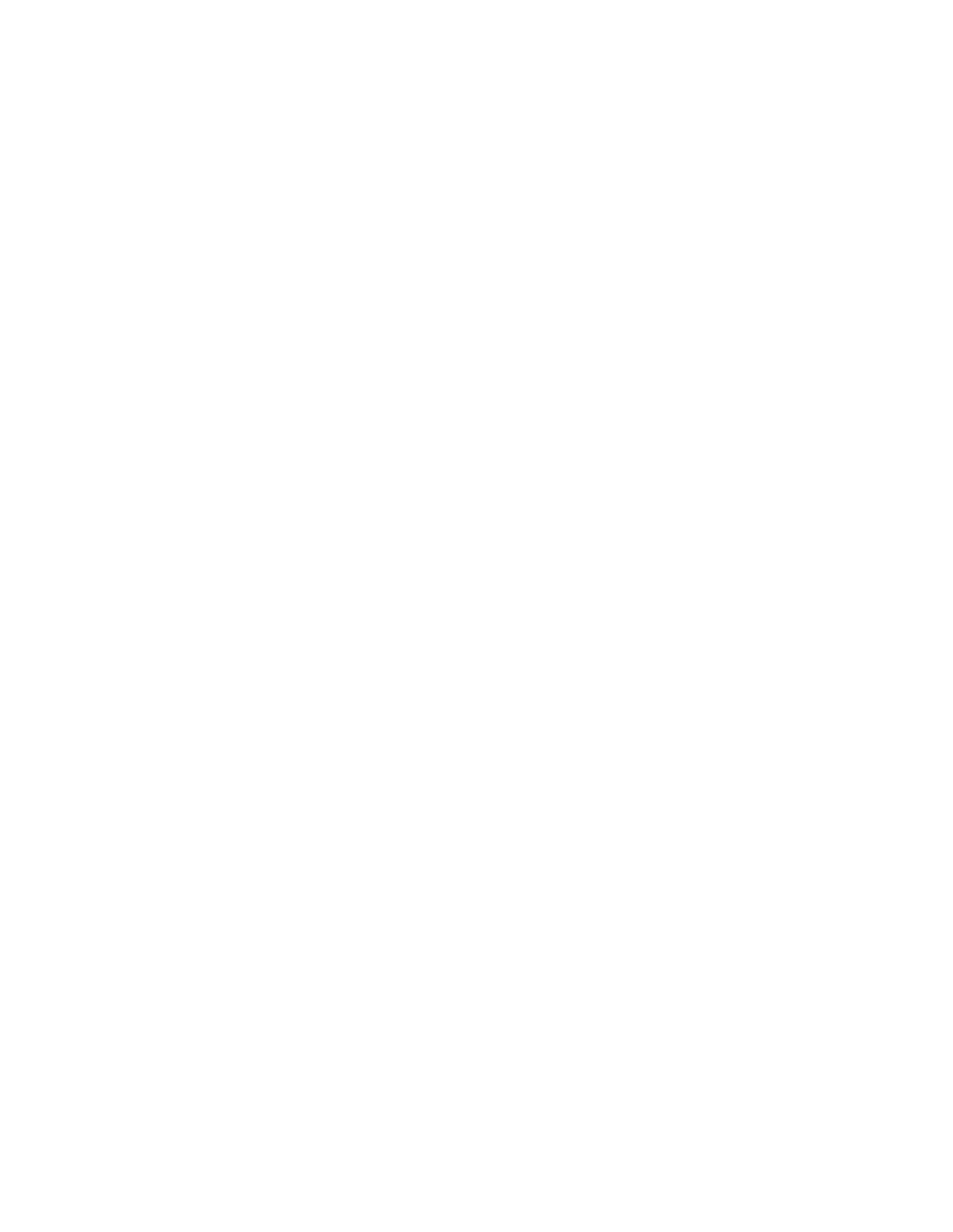## **NOTICE OF AWARD**

TO :\_\_\_\_\_\_\_\_\_\_\_\_\_\_\_\_\_\_\_\_\_\_\_\_\_\_\_\_\_\_\_\_\_\_\_\_\_\_\_\_\_\_\_\_\_

\_\_\_\_\_\_\_\_\_\_\_\_\_\_\_\_\_\_\_\_\_\_\_\_\_\_\_\_\_\_\_\_\_\_\_\_\_\_\_\_\_\_\_\_\_

\_\_\_\_\_\_\_\_\_\_\_\_\_\_\_\_\_\_\_\_\_\_\_\_\_\_\_\_\_\_\_\_\_\_\_\_\_\_\_\_\_\_\_\_\_

## **PROJECT: BID NO. DPW-17-01-2017-2018 PAVEMENT REPAIR PROJECT**

The Township has considered the Bid submitted by you for the above-described WORK in response to its **Advertisement**.

You are hereby notified that your Bid has been accepted in the amount of \$\_\_\_\_\_\_\_\_\_\_\_\_\_\_\_\_\_\_\_\_\_\_\_\_\_\_\_\_\_\_\_.

You are required by the **Information for Bidders** to execute the Agreement and furnish the required Bonds and certificates of insurance within 15 calendar days from the date of this Notice to you.

If you fail to execute said Agreement and to furnish said Bonds and certificates of insurances within 15 days from the date of this Notice, said Township will be entitled to consider all your rights arising out of the Township's acceptance of your Bid as abandoned and as a forfeiture of your Bid Security. The Township will be entitled to such other rights as granted by law.

You are required to return an acknowledge copy of this NOTICE OF AWARD to the Township. Dated this day of  $\qquad \qquad 20$ .

CHARTER TOWNSHIP OF WATERFORD

 $Bv$ 

Title

#### ---------------------------**ACCEPTANCE OF NOTICE**

Receipt of the above NOTICE OF AWARD is hereby acknowledged.

 $By:$ 

this the \_\_\_\_\_\_\_\_\_\_\_\_\_\_\_\_day of \_\_\_\_\_\_\_\_\_\_, 20\_\_ By: \_\_\_\_\_\_\_\_\_\_\_\_\_\_\_\_\_\_\_\_\_\_

Title:\_\_\_\_\_\_\_\_\_\_\_\_\_\_\_\_\_\_\_\_\_\_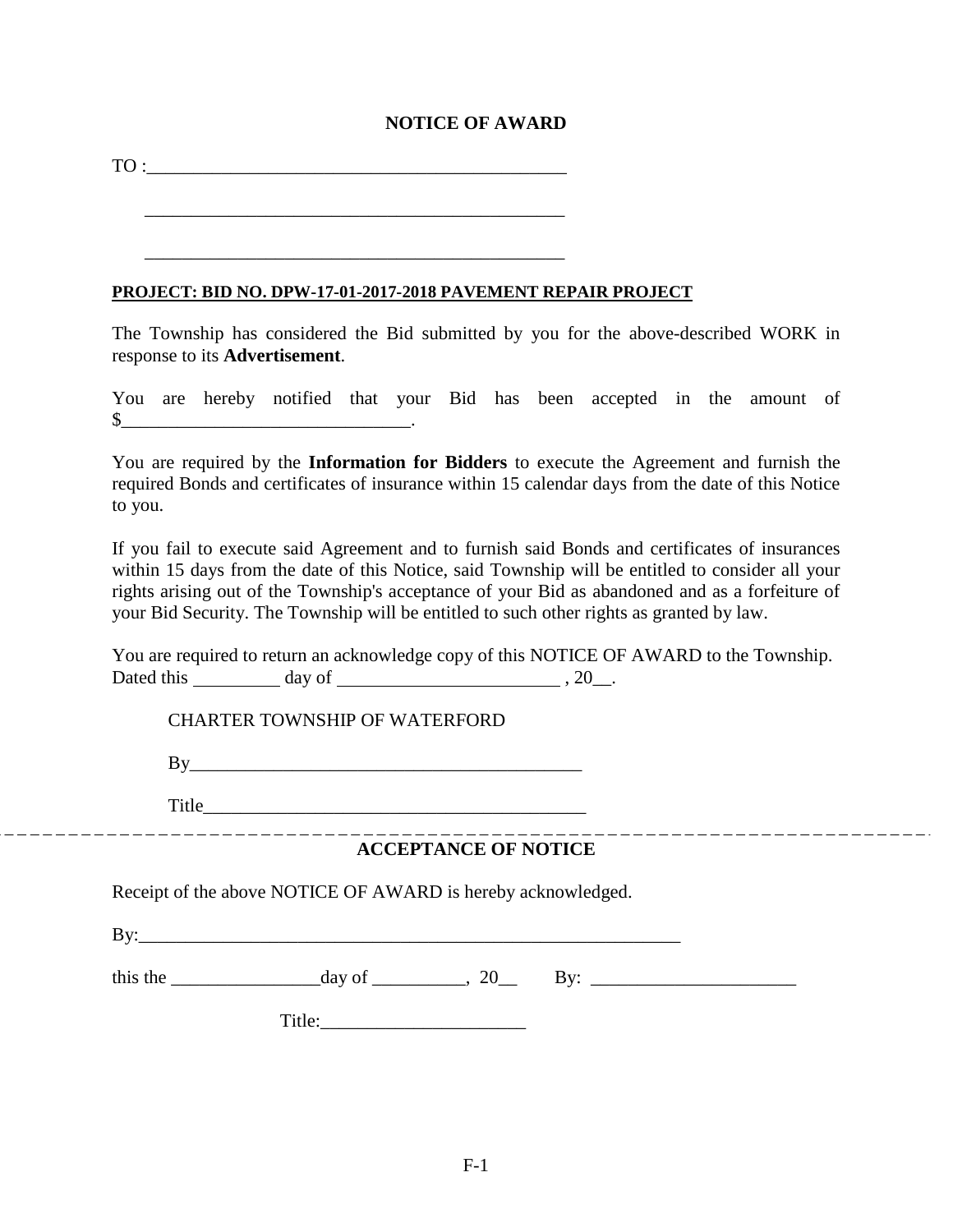## **NOTICE TO PROCEED**

 $To: \begin{array}{c} \begin{array}{c} \begin{array}{c} \text{T} \end{array} \end{array}$ 

Date:

## **PROJECT: BID NO. DPW-17-01-2017-2018 PAVEMENT REPAIR PROJECT**

|                | You are hereby notified to commence WORK in accordance with the Contract |  |                           |  |
|----------------|--------------------------------------------------------------------------|--|---------------------------|--|
| Dated          | $, 20$ , on or before                                                    |  | 20 with expiration of the |  |
| Contract to be |                                                                          |  |                           |  |

Charter Township of Waterford

By:\_\_\_\_\_\_\_\_\_\_\_\_\_\_\_\_\_\_\_\_\_\_\_\_\_\_\_\_\_\_\_\_\_\_\_\_\_\_

Title:\_\_\_\_\_\_\_\_\_\_\_\_\_\_\_\_\_\_\_\_\_\_\_\_\_\_\_\_\_\_\_\_\_\_\_\_\_

## **ACCEPTANCE OF NOTICE**

Receipt of the above NOTICE TO PROCEED is hereby acknowledged by

 $\frac{1}{2}$  this the day of \_\_\_\_\_\_\_\_\_\_\_\_\_\_\_, 20\_.

By: \_\_\_\_\_\_\_\_\_\_\_\_\_\_\_\_\_\_\_\_\_\_\_\_\_\_\_\_\_\_\_\_\_\_\_\_

Title :\_\_\_\_\_\_\_\_\_\_\_\_\_\_\_\_\_\_\_\_\_\_\_\_\_\_\_\_\_\_\_\_\_\_\_\_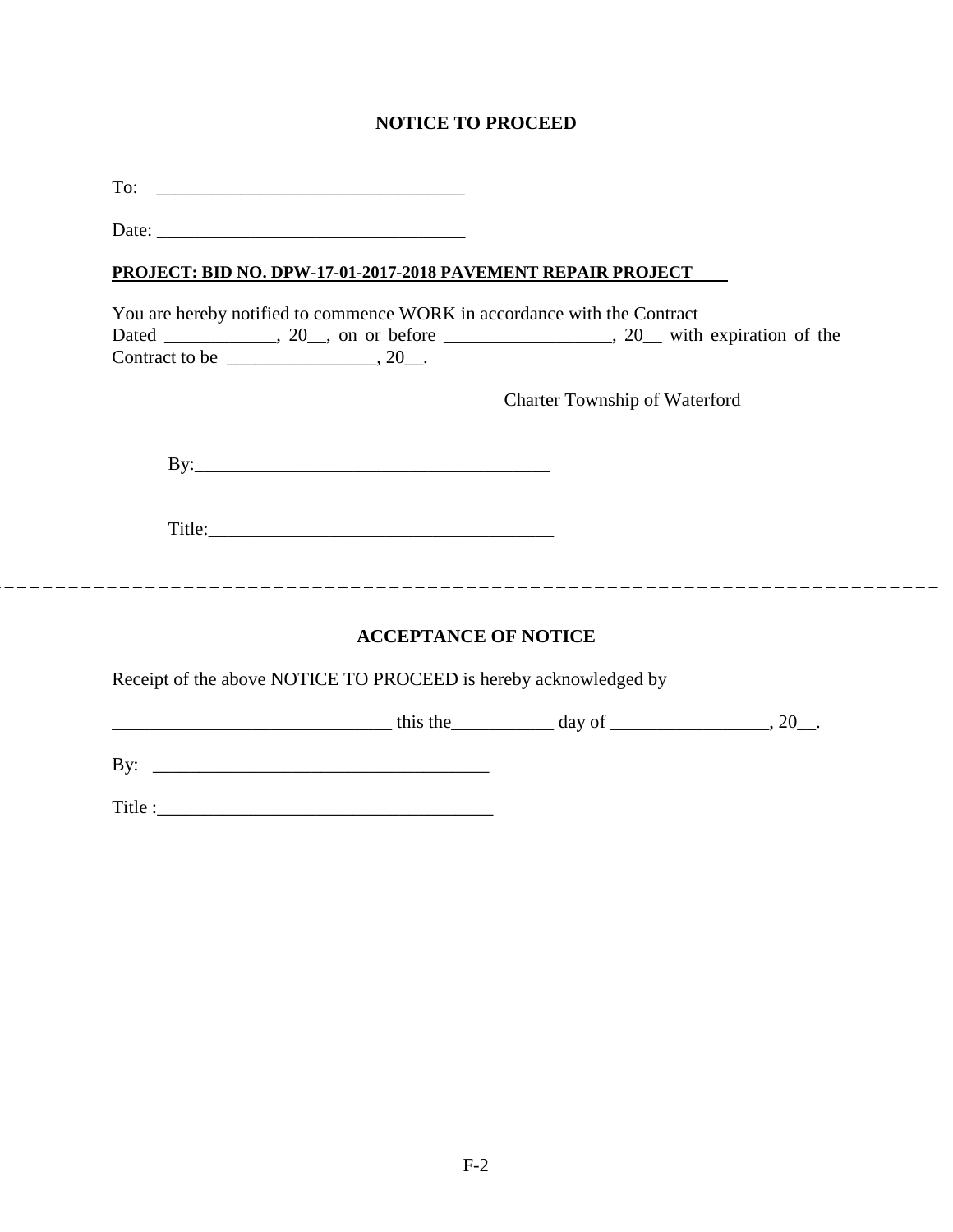## **CONTRACTOR'S DELARATION OF EXTRAS**

I hereby declare that I have not during the period to A.D. 20\_\_, performed any work, furnished any material, sustained any loss, damage or delay for any reason encountered or created, or otherwise done anything for which I shall ask, demand, sue for, or claim compensation from:

The Township, or their agents, in addition to the regular items set forth in the Contract and dated A.D. 20<sub>\_\_</sub>, for:

## **BID NO. DPW-17-01-2017-2018 PAVEMENT REPAIR PROJECT**

executed between myself and the Township, and in the change orders for work issued by the Township in writing as provided thereunder, except as I hereby make claim for additional compensation and/or extension of time as set forth on the itemized statement attached hereto.

There (is) (is not) an itemized statement attached.

Date:

By:

(title)

Final payment shall be made to the Bidder after satisfactory completion of and acceptance by the Township of all work required under this Contract. Before final payment will be made, the Bidder shall submit the following items to the Township:

- (a) A final payment request.
- (b) A sworn statement certifying payment of all bills for labor and material.
- (c) A sworn statement waiving any further claim (other than the final payment) by the Bidder against the Township.

All payments shall take due account of the additions to or deductions from the Contract price as herein provided.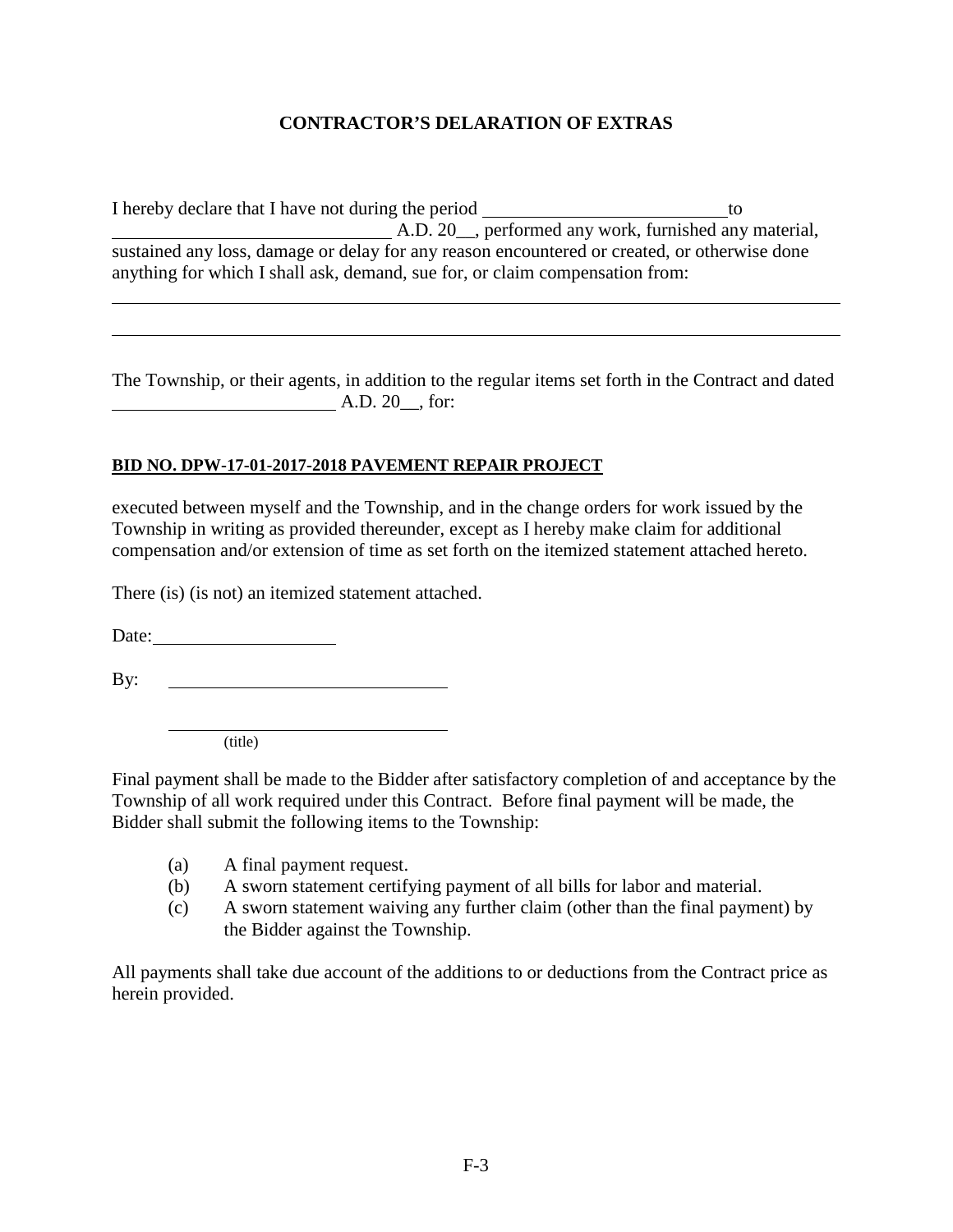# **CONTRACT SUPPLEMENT FORM**

| Project Name  |                                   |                                                                                     | Contract Supplement No. |  |  |
|---------------|-----------------------------------|-------------------------------------------------------------------------------------|-------------------------|--|--|
| Location      |                                   |                                                                                     | Project No.             |  |  |
| <b>Bidder</b> |                                   |                                                                                     | Date                    |  |  |
| I.            |                                   | Description of Changes Involved:                                                    |                         |  |  |
|               |                                   | Net Change (Increase) (Decrease)                                                    |                         |  |  |
| $\prod$ .     | Adjustments in Amount of Contract |                                                                                     |                         |  |  |
|               | 1.                                | <b>Amount of Original Contract</b>                                                  | \$                      |  |  |
|               | 2.                                | Net (Addition) (Reduction) due to<br>All previous Contract Supplements<br>Nos. 1 to | \$                      |  |  |
|               | 3.                                | Amount of Contract not including<br>This supplement                                 | \$                      |  |  |
|               | 4.                                | (Addition) (Deduction) to Contract<br>Supplement                                    | \$                      |  |  |
|               | 5.                                | Amount of Contract including this<br><b>Contract Supplement</b>                     | \$                      |  |  |

## *CONTRACT SUPPLENT FORM (continued)*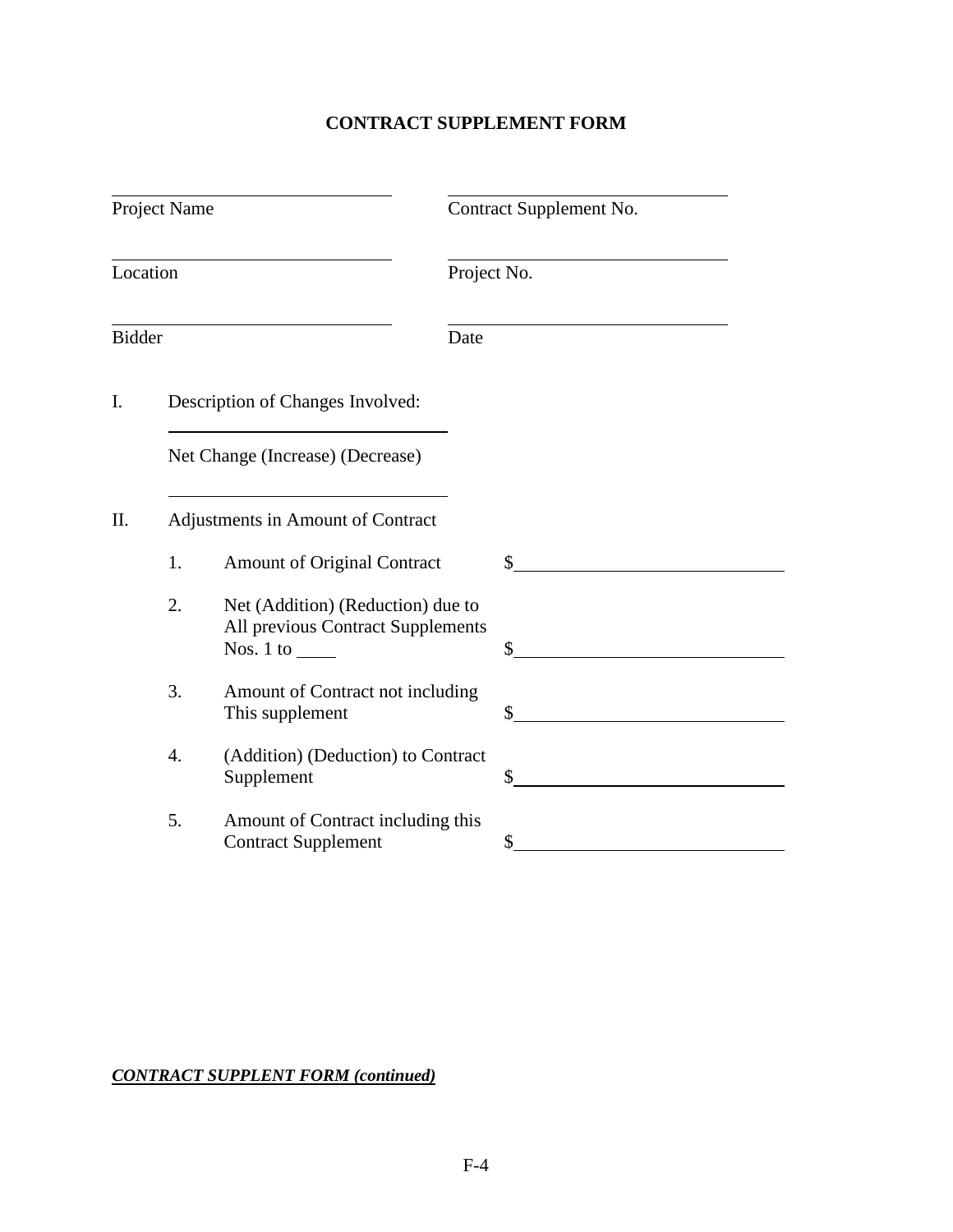- III. Contract Supplement Conditions
	- 1. The Bidder completion date established in the original Contract or as modified byprevious Contract Supplements is hereby (extended) (reduced) calendar days, making the final completion date .
	- 2. Any additional work to be performed under Contract Supplement shall be carried out in compliance with the specifications included in the preceding Description of Changes Involved, with the supplemental Contract drawings designated as  $\qquad \qquad$ , and under the provisions of the original Contract, including compliance with applicable Equipment Specifications, General Specifications and Project Specifications for the same type of work.
	- 3. This Contract Supplement, unless otherwise provided herein, does not relieve the Bidder from strict compliance with the guarantee provisions of the original Contract, particularly those pertaining to performance and operation of equipment.
	- 4. The Bidder expressly agrees that they will place under coverage of their Performance and Payment Bonds and Bidder's Insurance all work covered by this Contract Supplement. The Bidder shall furnish to the Township evidence of increased coverage of all Contract Supplements which exceed the original Contract price by twenty percent (20%).

Bidder's Authorized Signature

Township's Authorized Signature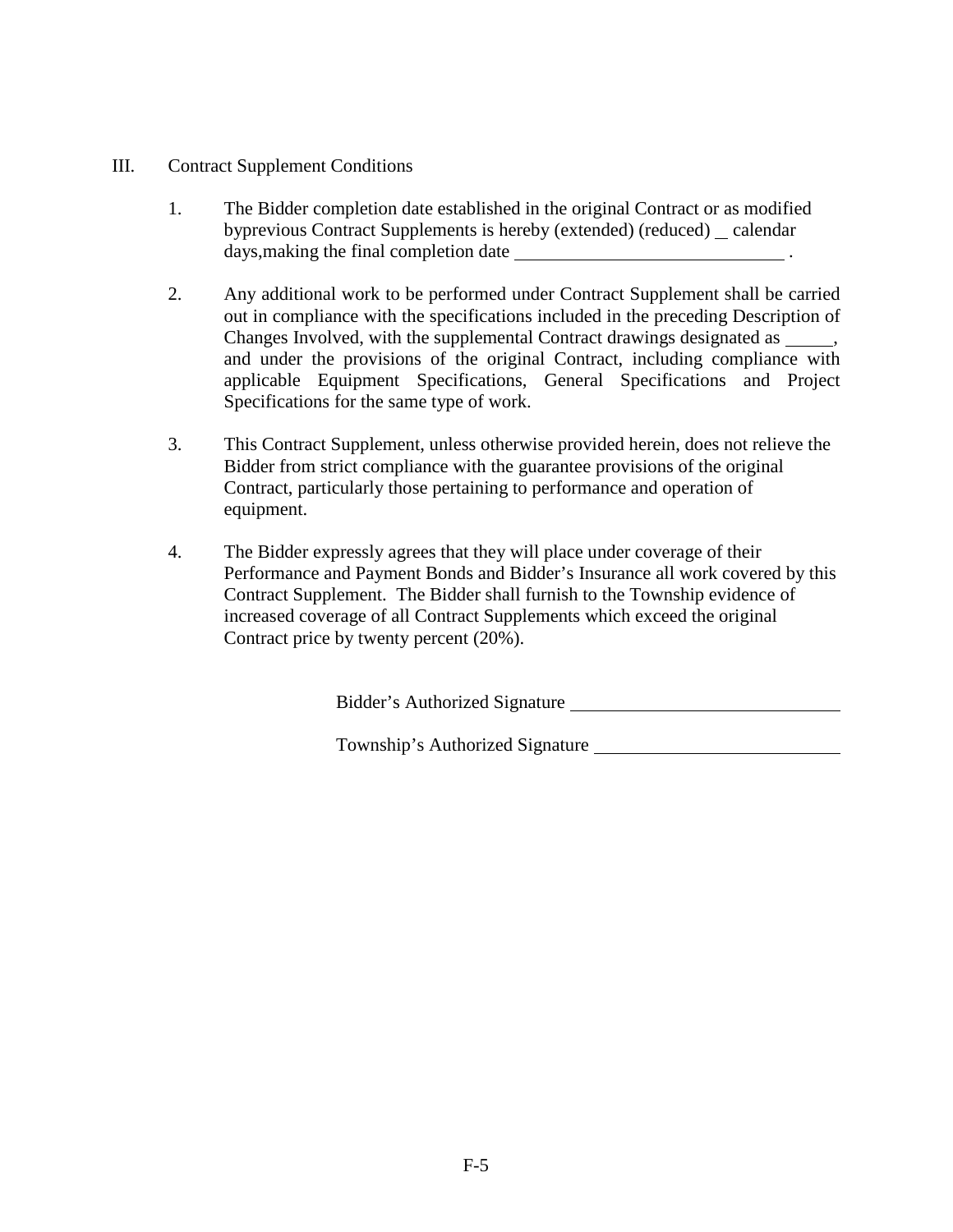# **INVOICE**

## **DATE:**

# **PROJECT: BID NO. DPW-17-01-2017-2018 PAVEMENT REPAIR PROJECT Request for Payment**

On \_\_\_\_\_\_\_\_\_\_\_\_\_\_\_\_, all work, including final clean-up, was completed and approved by *date*

the Owner (or their designated Representative) at . *Submit list of completed site*

At this time we are requesting payment for this work.

| Item           | <b>Description</b>                  | <b>Unit</b> | Qty | <b>Unit Price</b> | <b>Total</b>   |
|----------------|-------------------------------------|-------------|-----|-------------------|----------------|
| 1              | <b>Traffic Control Major</b>        | EA          |     | \$                | \$             |
| 2              | <b>Traffic Control Minor</b>        | EA          |     | \$                | \$             |
| 3              | Sawcutting                          | LF          |     | \$                | \$             |
| 4              | Base Material, 21AA                 | <b>SFI</b>  |     | \$                | \$             |
| 5              | 4" Concrete, NR                     | <b>SF</b>   |     | \$                | \$             |
| 6              | 6" Concrete, NR                     | <b>SF</b>   |     | \$                | \$             |
| $\overline{7}$ | 8" Concrete, NR                     | <b>SF</b>   |     | \$                | \$             |
| 8              | 8" Concrete Reinforced              | <b>SF</b>   |     | \$                | \$             |
| 9              | <b>Concrete Curb</b>                | LF          |     | \$                | \$             |
| 10             | 4" Bituminous Pavement - 2C, 3C, 4C | <b>SF</b>   |     | \$                | $\mathfrak{L}$ |
| 11             | <b>Butt Joint</b>                   | LF          |     | \$                | $\mathfrak{L}$ |
|                |                                     |             |     | Total             | \$             |

Authorized Signature

Company Name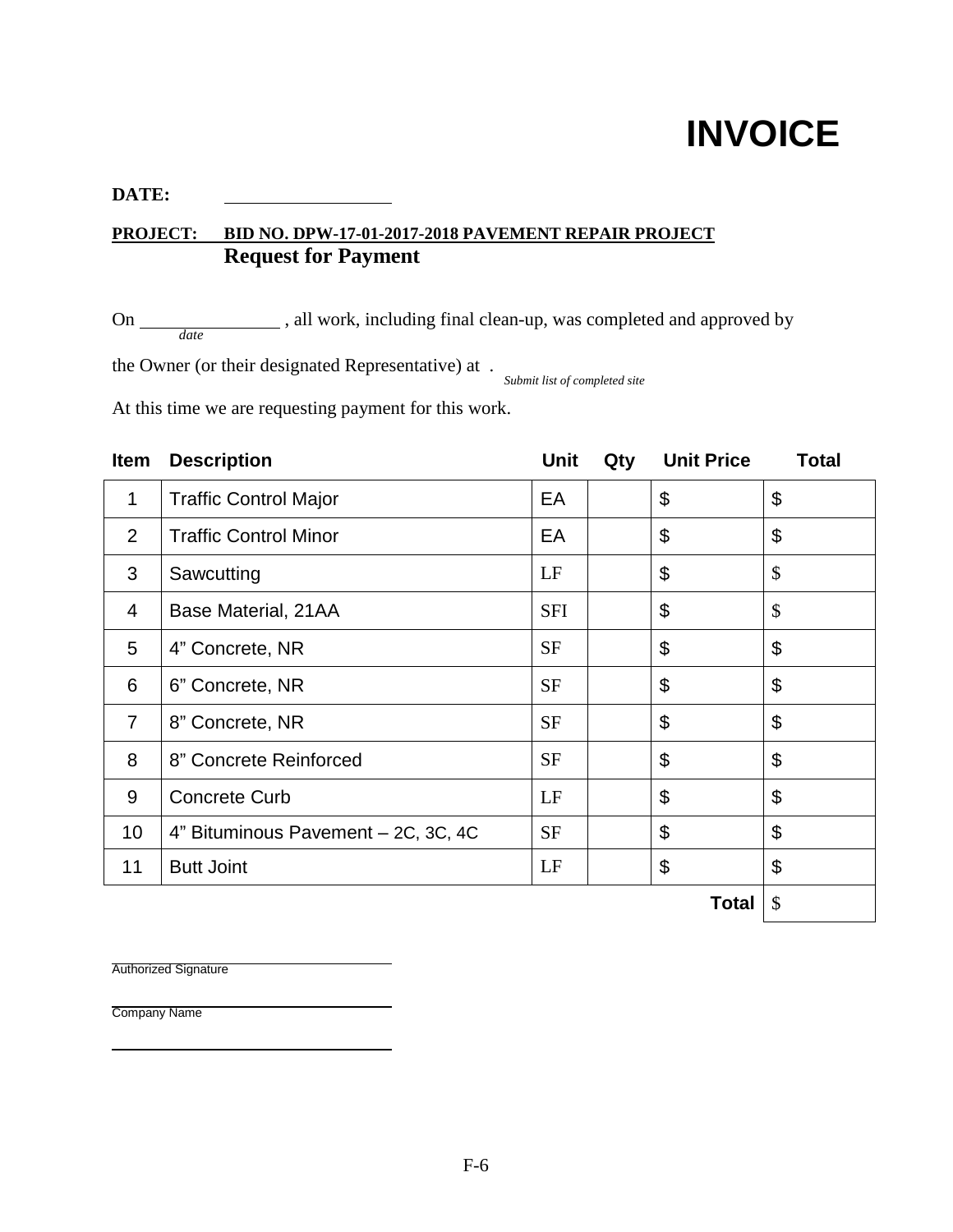## **INSURANCE SECTION**

The Bidder shall not begin work, nor shall he/she allow any Subcontractor to commence work under this Contract until all of the insurance requirements stated in this section have been complied with.

## **Required Insurance**

The Bidder shall procure and maintain during the life of this Contract, the following insurance coverage's:

1. WORKMAN'S COMPENSATION INSURANCE

The Bidder shall furnish to the Township satisfactory proof that he/she has taken out for the period covered by the work under this Contract full Workman's Compensation Insurance as required by Michigan Law for all persons which he/she may employ in carrying out the work contemplated under this Contract. In case any work under this Contract is sublet, the Prime Bidder shall require each Subcontractor to provide Workman's Compensation Insurance for all of the Subcontractor's employees to be engaged in such work.

The Township will accept a certificate that the Bidder is covered with Workman's Compensation Insurance. The certificate shall include but be not limited to, the policy number, the effective date and the expiration date. The minimum Employer's Liability Insurance shall be \$100,000.

## 2. BIDDER'S PROPERTY DAMAGE & BODILY INJURY INSURANCE

The Bidder shall take out and pay for and maintain until completion of the work required by this Contract, Property Damage and Bodily Injury Insurance as shall protect him from claim for personal injury and property damage which may arise because of the work, or from operations under this Contract. This insurance shall be on an occurrence basis and shall protect the Bidder against liability arising from: his operations, operations of Subcontractors, completed operations and contractual liability assumed under the indemnity provisions hereinafter insured. X.C.U. coverage must be included in the coverage.

Each of said policies of insurance shall provide coverage in the following minimum amounts:

| <b>COVERAGE</b>                      | LIMITS OF LIABILITY                                                          |
|--------------------------------------|------------------------------------------------------------------------------|
| <b>Comprehensive Property Damage</b> | \$500,000 each occurrence<br>\$1,000,000 aggregate                           |
| <b>Comprehensive Property Damage</b> | \$ 500,000 each person<br>\$1,000,000 each occurrence<br>aggregate unlimited |

Bidders desiring to use "excessive insurance" or "umbrella coverage" to bring existing policies up to the limitations required by this Contract shall submit copies of the policy for review by the Township. A certificate of excess insurance will not be accepted.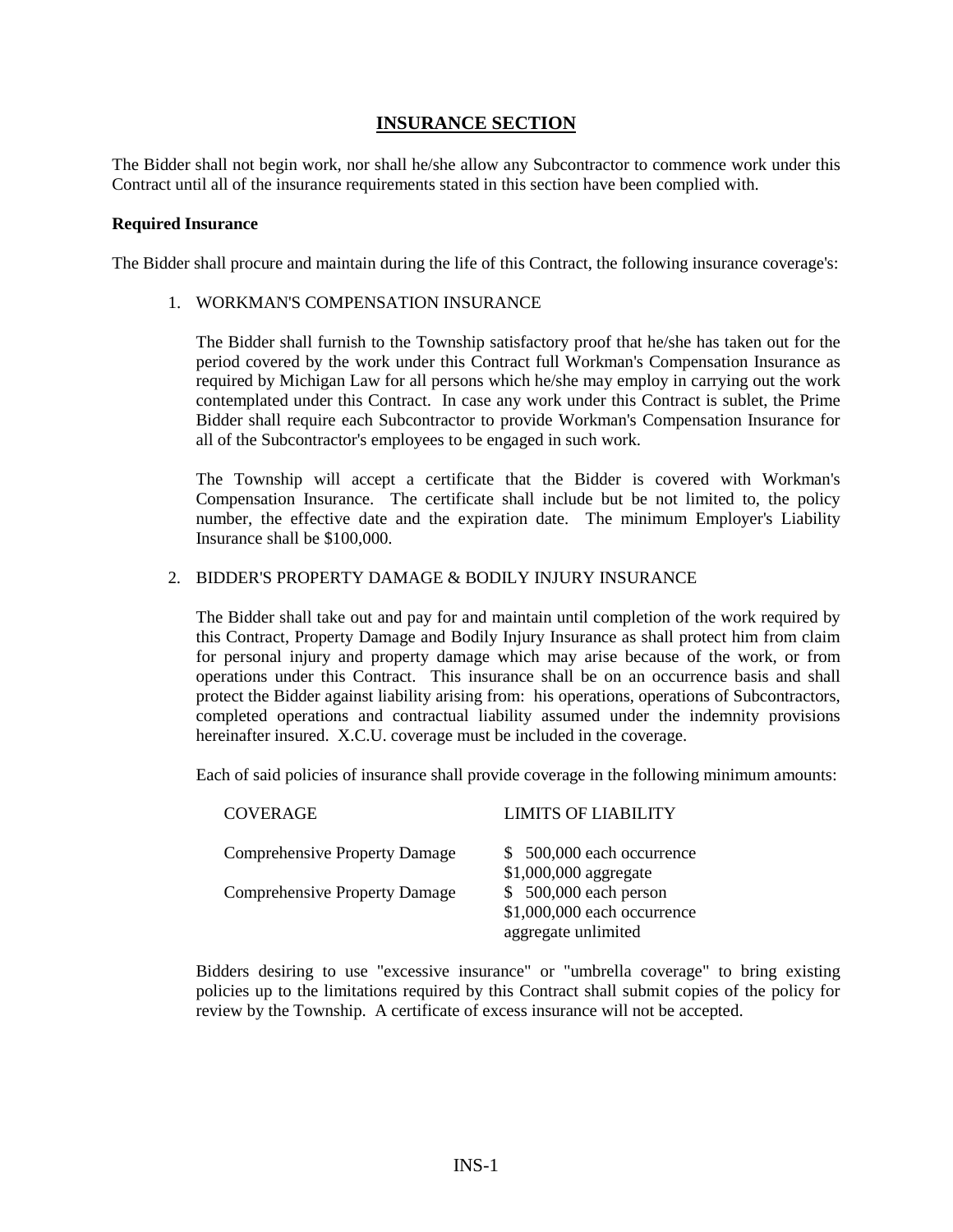The Public Liability and Property Damage Insurance shall not be deemed to require the Bidder to have his Subcontractors named as co-insured in his/her policy of Public Liability and Property Damage, but the policy shall protect him/her from contingent liability which may arise from operations of his/her Subcontractor's.

The insurance company shall provide five (5) copies of this policy for insertion into the Contract document.

## 3. CONTRACTOR'S MOTOR VEHICLE LIABILITY INSURANCE

The Bidder shall procure and maintain during the life of this Contract insurance for the protection of bodily injury and property damage to OTHER persons caused by the operation of his/her motor vehicles. The limits of liability shall be as follows:

| <b>COVERAGE</b>        | <b>LIMITS OF LIABILITY</b>                             |
|------------------------|--------------------------------------------------------|
| <b>Bodily Injury</b>   | \$1,000,000 each person<br>\$1,500,000 each occurrence |
| <b>Property Damage</b> | \$500,000 each occurrence<br>\$1,000,000 aggregate     |

In addition to the above insurance on the Bidder's motor vehicles, he/she shall maintain similar insurance for any hired or non-owned vehicle used on this Contract. These policies shall cover, by specific endorsement, motor vehicle bodily injury and property damage by the Bidder and all Subcontractor's whether with owned or non-owned vehicles.

The insurance company shall provide five (5) copies of this policy, or certificates, for insertion into the Contract documents.

## 4. TOWNSHIP'S PROTECTIVE LIABILITY & PROPERTY DAMAGE INS.

The Bidder shall furnish and maintain until competition of this Contract, A SEPARATE POLICY of Contingency Insurance naming the Township, Charter Township of Waterford, its officers, agents and employees as insured. The separate policy shall provide coverage to said insured with respect to all CONTINGENT LIABILITY for the damages due to bodily injury, including death resulting therefrom and property damage caused by an accident arising from the activities performed by the Prime Bidder or any Subcontractor. This insurance shall protect the insured against Contingent Liability which may be imposed upon him/her by law because of his/her supervisory acts or omission thereof in connection with the work performed by the Prime Contractor and his/her Subcontractors.